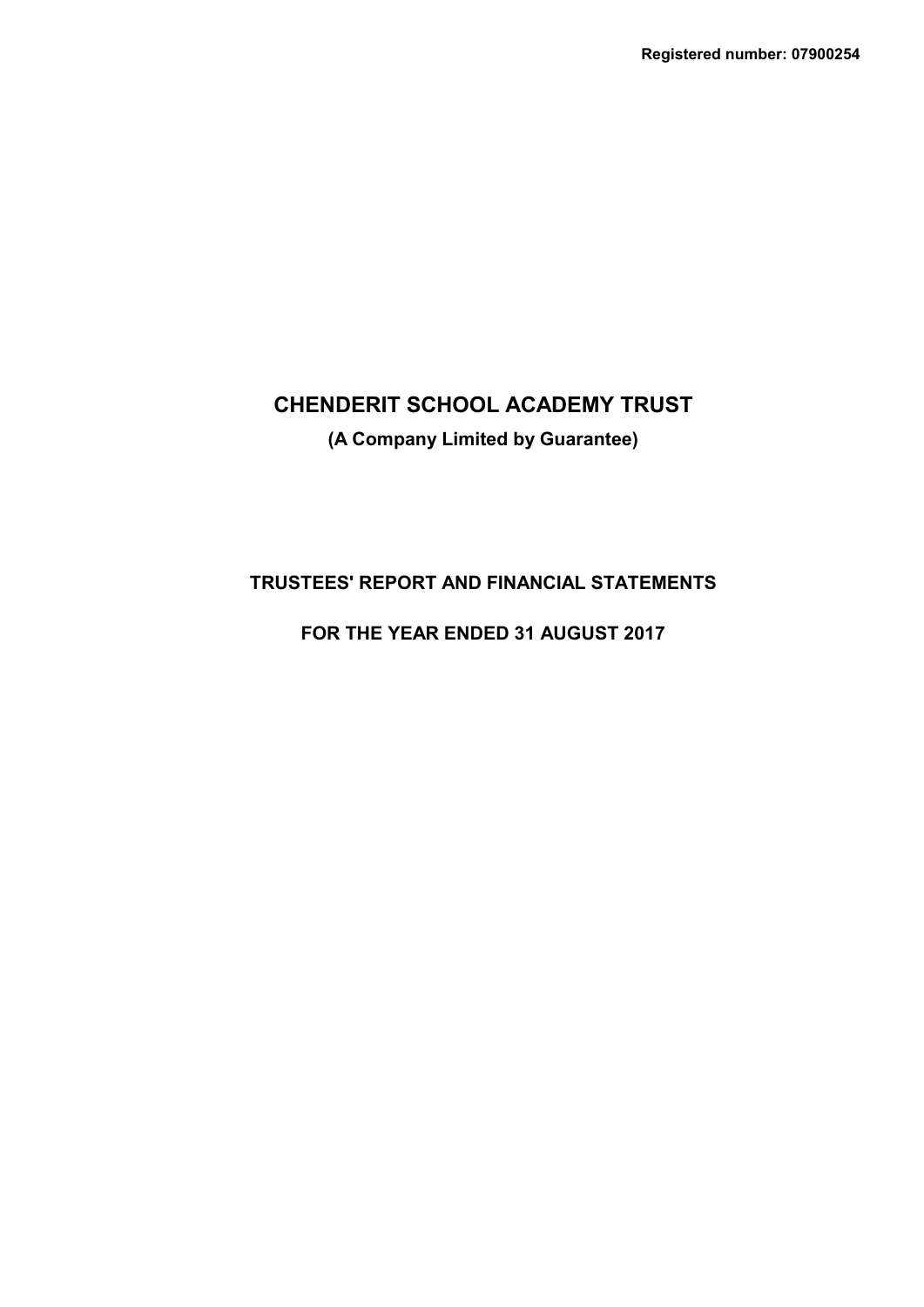# **(A Company Limited by Guarantee)**

# **CONTENTS**

|                                                                                | Page      |
|--------------------------------------------------------------------------------|-----------|
| <b>Reference and Administrative Details</b>                                    | $1 - 2$   |
| <b>Trustees' Report</b>                                                        | $3 - 10$  |
| <b>Governance Statement</b>                                                    | $11 - 16$ |
| <b>Statement on Regularity, Propriety and Compliance</b>                       | 17        |
| <b>Statement of Trustees' Responsibilities</b>                                 | 18        |
| <b>Independent Auditor's Report on the Financial Statements</b>                | $19 - 21$ |
| Independent Reporting Accountant's Assurance Report on Regularity              | $22 - 23$ |
| Statement of Financial Activities Incorporating Income and Expenditure Account | 24        |
| <b>Balance Sheet</b>                                                           | $25 - 26$ |
| <b>Statement of Cash Flows</b>                                                 | 27        |
| <b>Notes to the Financial Statements</b>                                       | $28 - 50$ |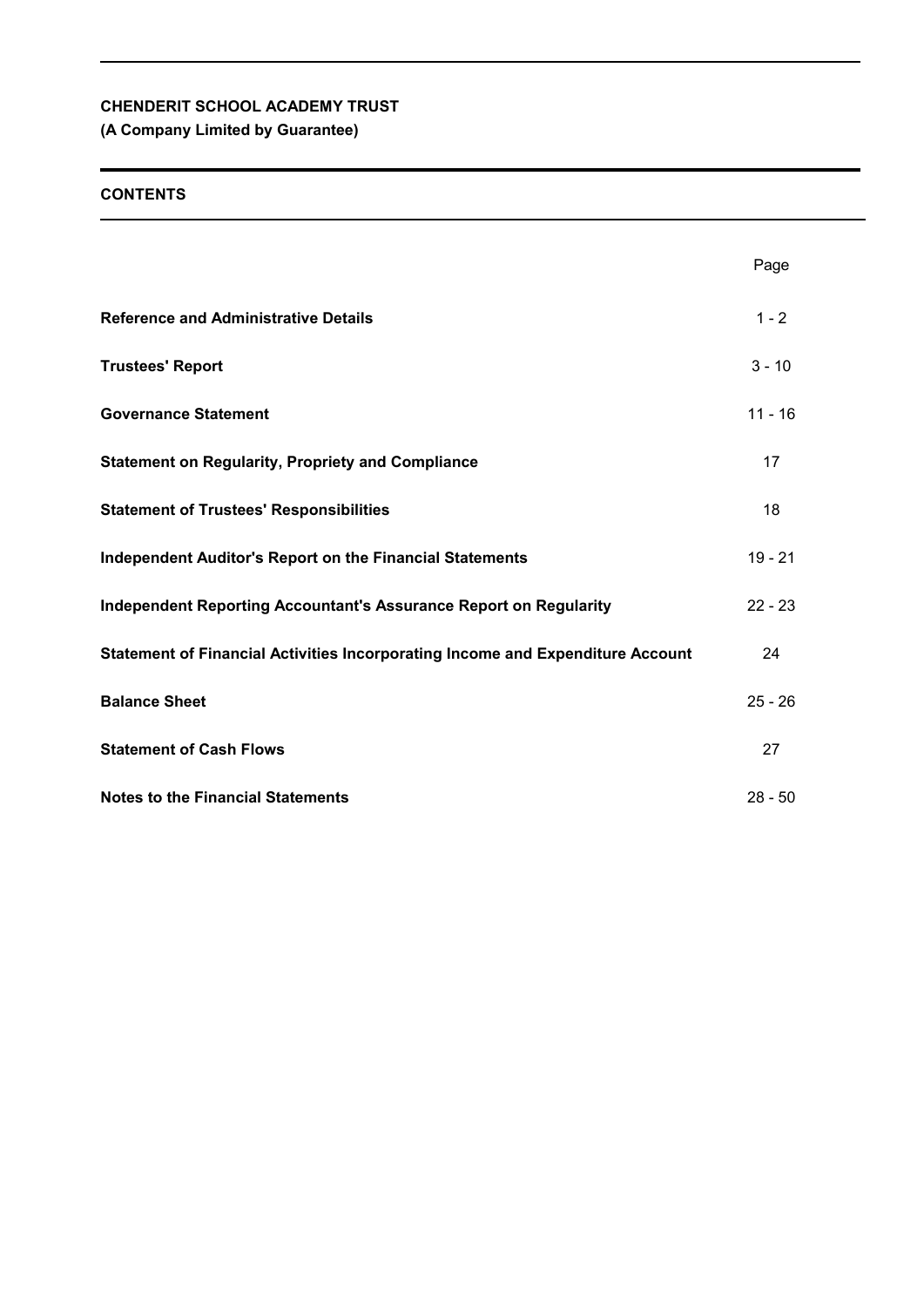# **(A Company Limited by Guarantee)**

#### **REFERENCE AND ADMINISTRATIVE DETAILS FOR THE YEAR ENDED 31 AUGUST 2017**

| <b>Members</b>                                      | Mr Roger Bell<br>Mrs Nicola Bell<br>Mrs Sarah Holley<br>Mrs Lisa Davis<br>Mr Nicholas Bullen (resigned 7 July 2017)<br>Mr Stephen Meacham                                                                                                                                                                                                                                                                                                                                                                                                                                                                                                                                                                                                                                                                                                                                                                                                                                                                                                                                                                                                                                                           |
|-----------------------------------------------------|-----------------------------------------------------------------------------------------------------------------------------------------------------------------------------------------------------------------------------------------------------------------------------------------------------------------------------------------------------------------------------------------------------------------------------------------------------------------------------------------------------------------------------------------------------------------------------------------------------------------------------------------------------------------------------------------------------------------------------------------------------------------------------------------------------------------------------------------------------------------------------------------------------------------------------------------------------------------------------------------------------------------------------------------------------------------------------------------------------------------------------------------------------------------------------------------------------|
| <b>Trustees</b>                                     | Mr Roger Bell, Chair of Governors <sup>1,2,3</sup><br>Mrs Nicola Bell, Vice Chair, Chair of Teaching & Learning Committee <sup>2</sup><br>Mrs Sarah Holley, Chair of Students, Families & Community Committee <sup>3</sup><br>Mrs Lisa Davis, Chair of Resources Committee <sup>1</sup><br>Mr Nicholas Bullen (resigned 7 July 2017)<br>Mrs Jane Cartwright, Head Teacher and Accounting Officer <sup>1</sup><br>Mr Doug Scott <sup>1</sup><br>Mr Bryan Quy (resigned 31 August 2017) <sup>1</sup><br>Mr Stephen Meacham <sup>2</sup><br>Mrs Hazel Sykes <sup>2,3</sup><br>Mrs Joanne Dowden <sup>3</sup><br>Mr Paul Jervis (resigned 31 August 2017) <sup>1</sup><br>Ms Salma Bora, Staff Governor <sup>3</sup><br>Dr Cathy Haycock, Staff Governor <sup>2</sup><br>Dr Polly Davies <sup>3</sup><br>Mrs Marian Carter <sup>2</sup><br>Miss Anna Greening (appointed 5 December 2016)<br>Mrs Sheryl Whiston (appointed 6 February 2017) <sup>2</sup><br>Mr Ian Walker (appointed 4 September 2017)<br>Mrs Alexandra Pope (appointed 14 October 2017)<br><sup>1</sup> Resources Committee<br><sup>2</sup> Teaching and Learning Committee<br><sup>3</sup> Students, Families and Community Committee |
| <b>Company registered</b><br>number                 | 07900254                                                                                                                                                                                                                                                                                                                                                                                                                                                                                                                                                                                                                                                                                                                                                                                                                                                                                                                                                                                                                                                                                                                                                                                            |
| <b>Company name</b>                                 | <b>Chenderit School Academy Trust</b>                                                                                                                                                                                                                                                                                                                                                                                                                                                                                                                                                                                                                                                                                                                                                                                                                                                                                                                                                                                                                                                                                                                                                               |
| Principal and registered Chenderit School<br>office | <b>Archery Road</b><br><b>Middleton Cheney</b><br>Banbury<br>Oxfordshire<br><b>OX17 2QR</b>                                                                                                                                                                                                                                                                                                                                                                                                                                                                                                                                                                                                                                                                                                                                                                                                                                                                                                                                                                                                                                                                                                         |
| <b>Senior management</b><br>team                    | Mrs Jane Cartwright, Head Teacher and Accounting Officer<br>Mrs Katherine Mobberley, Deputy Head (resigned 31 July 2017)<br>Mr Roddy Lloyd-Jones, Deputy Head<br>Mr Patrick Taylor, Assistant Headteacher and Director of Teaching<br>Mr Mark Woodcock, Assistant Headteacher<br>Miss Natalie Dale, Assistant Headteacher and Head of English<br>Mr Andrew Williams, Assistant Head and Head of Science (seconded)                                                                                                                                                                                                                                                                                                                                                                                                                                                                                                                                                                                                                                                                                                                                                                                  |
| <b>Company secretary</b>                            | Mrs Beverley Martin                                                                                                                                                                                                                                                                                                                                                                                                                                                                                                                                                                                                                                                                                                                                                                                                                                                                                                                                                                                                                                                                                                                                                                                 |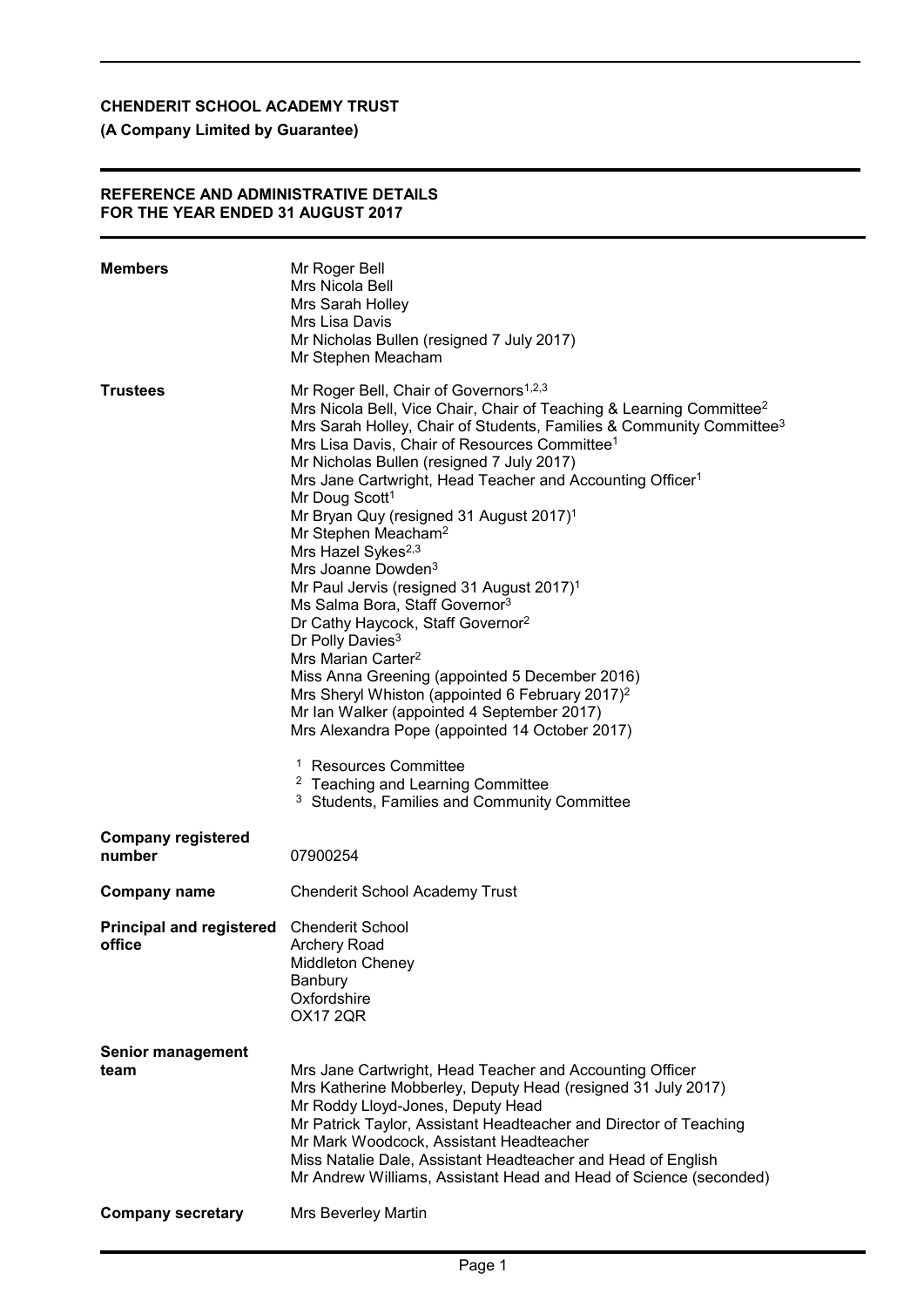# **(A Company Limited by Guarantee)**

#### **REFERENCE AND ADMINISTRATIVE DETAILS OF THE ACADEMY TRUST, ITS TRUSTEES AND ADVISERS FOR THE YEAR ENDED 31 AUGUST 2017**

# **Advisers (continued)**

| <b>Chief executive officer</b> | Mr Roger Bell                                                                                                                                 |
|--------------------------------|-----------------------------------------------------------------------------------------------------------------------------------------------|
| Independent auditor            | MHA MacIntyre Hudson<br><b>Chartered Accountants</b><br><b>Statutory Auditors</b><br>Peterbridge House<br>The Lakes<br>Northampton<br>NN4 7HB |
| <b>Bankers</b>                 | National Westminster Bank Plc<br>41 The Drapery<br>Northampton<br>NN1 2EY                                                                     |
| <b>Solicitors</b>              | Browne Jacobson<br>Mowbray House<br>Castle Meadow Road<br>Nottingham<br>NG2 1BJ                                                               |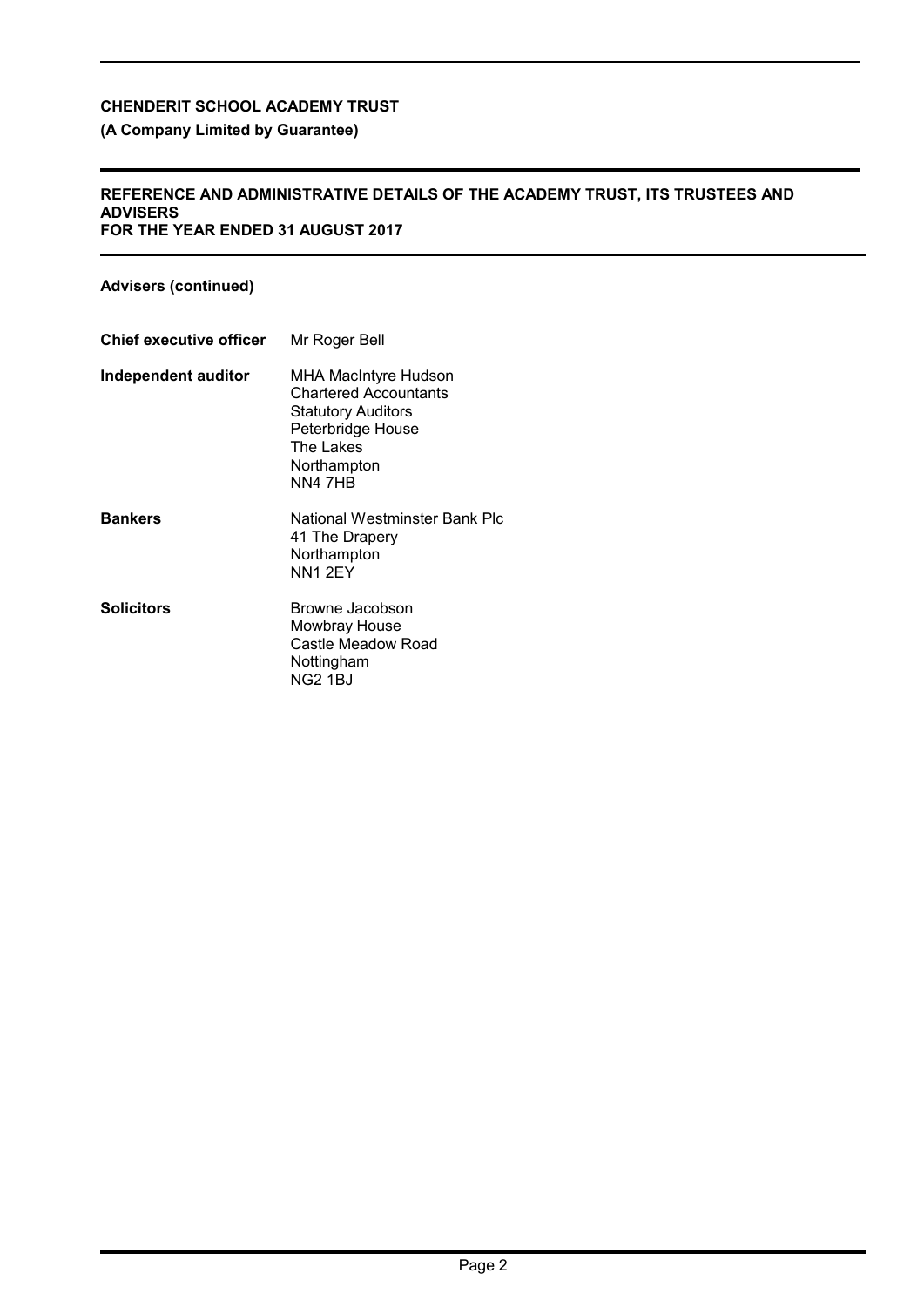#### **(A Company Limited by Guarantee)**

#### **TRUSTEES' REPORT FOR THE YEAR ENDED 31 AUGUST 2017**

The Trustees present their annual report together with the financial statements and auditor's report of the charitable company for the 1 September 2016 to 31 August 2017. The Annual Report serves the purposes of both a Trustees' Report, and a Directors' report under company law.

The trust operates an academy for pupils aged 11 to 18 serving a catchment area in South Northamptonshire. It has a pupil capacity of 1,225 and had a roll of 1,090 in the October 2016 school census.

#### **Structure, governance and management**

#### **CONSTITUTION**

The Academy Trust is a charitable company limited by guarantee and an exempt charity.

The charitable company's Memorandum and Articles of Association are the primary governing documents of the Academy Trust.

The Trustees of Chenderit School Academy Trust are also the directors of the charitable company for the purpose of company law.

The charitable company is known as Chenderit School Academy Trust.

Details of the Trustees who served during the are included in the Reference and administrative details on page 1.

### **MEMBERS' LIABILITY**

Each member of the charitable company undertakes to contribute to the assets of the charitable company in the event of it being wound up while they are a member, or within one year after they cease to be a member, such amount as may be required, not exceeding £10, for the debts and liabilities contracted before they ceased to be a member.

#### **TRUSTEES' INDEMNITIES**

Trustees benefit from indemnity insurance to cover the liability of the Trustees which by virtue of any rule of law would otherwise attach to them in respect of any negligence, default or breach of trust or breach of duty of which they may be guilty in relation to the Academy Trust. Details of the costs can be found in note 11 to the financial statements.

#### **METHOD OF RECRUITMENT AND APPOINTMENT OR ELECTION OF TRUSTEES**

The management of the Academy Trust is the responsibility of the Trustees who are elected and co-opted under the terms of the Articles of Association.

The Board of Trustees is responsible for appointing Governors except for parent governors and staff governors who are elected by a secret ballot. Governors are subject to retirement by rotation but are eligible for re-election at the meeting at which they retire. The term of office for any Governor shall be 4 years, save that this time limit shall not apply to the Principal. Subject to remaining eligible to be a particular type of Governor, any Governor may be re-appointed or re-elected.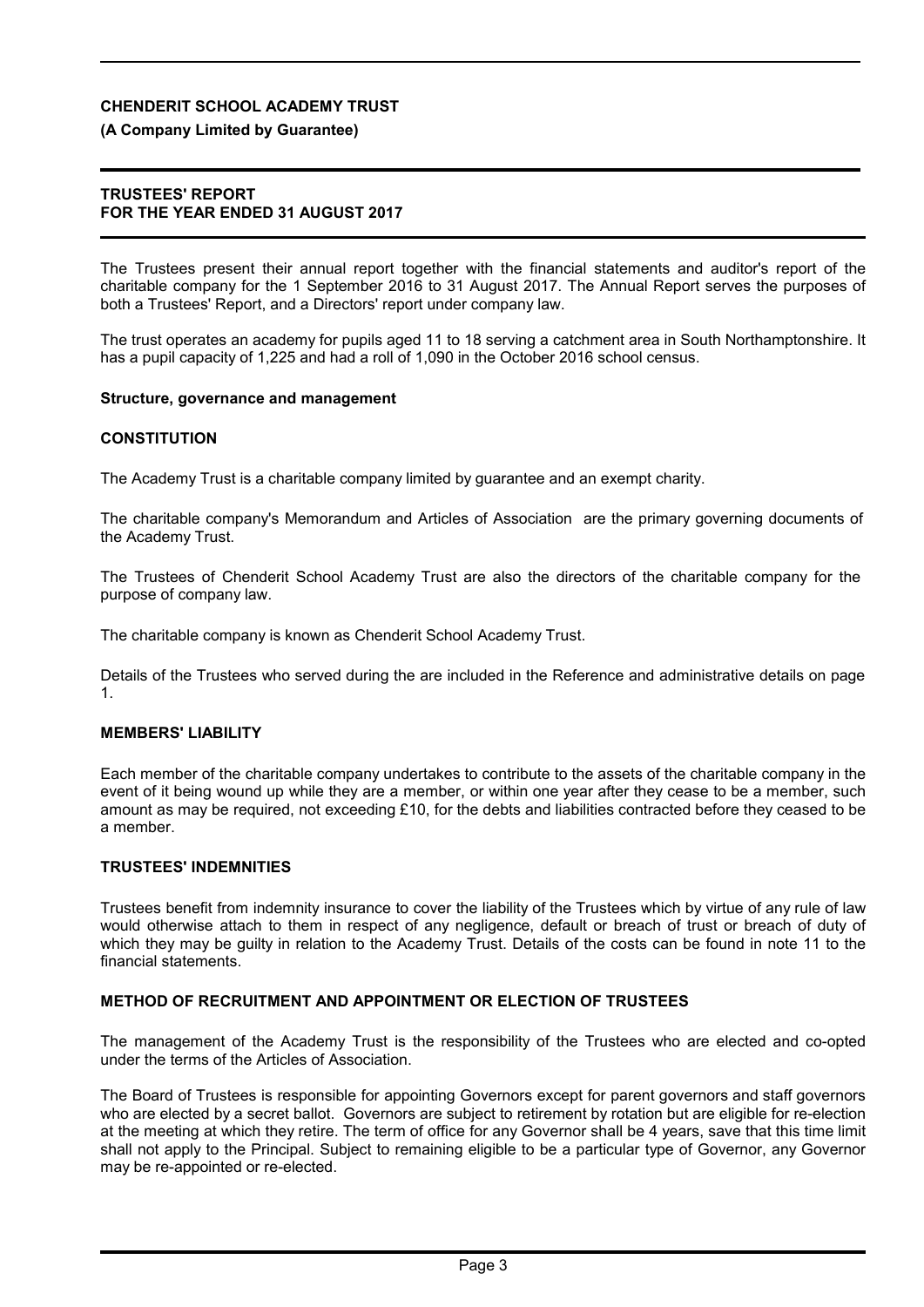#### **(A Company Limited by Guarantee)**

#### **TRUSTEES' REPORT (continued) FOR THE YEAR ENDED 31 AUGUST 2017**

#### **POLICIES AND PROCEDURES ADOPTED FOR THE INDUCTION AND TRAINING OF TRUSTEES**

The training and induction provided for new Governors will depend on their existing experience. Where necessary induction will provide training on charity and educational legal and financial matters. All new Governors will be given a tour of the Academy and the chance to meet with staff and students. All governors have access to copies of policies, procedures, minutes, accounts, budgets, plans and other documents that they will need to undertake their role as governors. As there are normally only two or three new governors a year, induction tends to be done informally and is tailored specifically to the individual but attention is given to more specific training requirements.

#### **ORGANISATIONAL STRUCTURE**

Chenderit School Academy Trust has embedded its structure following the adjustment to its structure during 2014/15. The structure reflects changing priorities particularly in relation to the new Ofsted framework, the latest Ofsted "good" judgement (May 2017) and the key priorities of the school, determined in the light of known best practice. Whilst the organisational structure is continually kept under review, it currently consists of a core Leadership Team comprising of the Head teacher (also known as Accounting Officer), two Deputy Heads (1. Student Progress and Curriculum and 2. Behaviour for Learning), an Assistant Head teacher (Director of Teaching) an Assistant Head (Operations and with key Departmental responsibilities in DT), an Assistant Head (oversight of the basics at KS4, with key Departmental responsibilities in English) and an Assistant Head (responsible for various projects and with key departmental responsibilities in Science). The latter colleage was seconded to the Leadership Team as support during the long-term absence of one of the Deputy Heads. Other Leadership posts include a Head of Sixth Form, SENDCO, two Leading Practitioners, Heads of Department (curriculum) and Heads of Learning (pastoral) who provide additional support, as required

The aim of the Leadership structure is to devolve responsibility and encourage involvement in decision making at all levels.

### **ARRANGEMENTS FOR SETTING PAY AND REMUNERATION OF KEY MANAGEMENT PERSONNEL**

There is a published pay structure, agreed by the governing body and adhered to. There is a common approach to appraisal across the school, such that pay and remuneration is reviewed annually and uplifts granted for those eligible, if performance targets are met and the totality of performance is strong.

The Governors are responsible for setting general policy, adopting an annual plan and budget, monitoring the Academy by the use of budgets and making major decisions about the direction of the Academy, capital expenditure and senior staff appointments.

# **RELATED PARTIES AND OTHER CONNECTED CHARITIES AND ORGANISATIONS**

The Academy Trust benefits from its relationship with South West Area Northants (SWAN) Schools Network which enables key personnel from the school to share and benefit from consultation with other similar schools and academies. The Academy Trust also benefits from having two serving Ofsted inspectiors on its Leadership Team.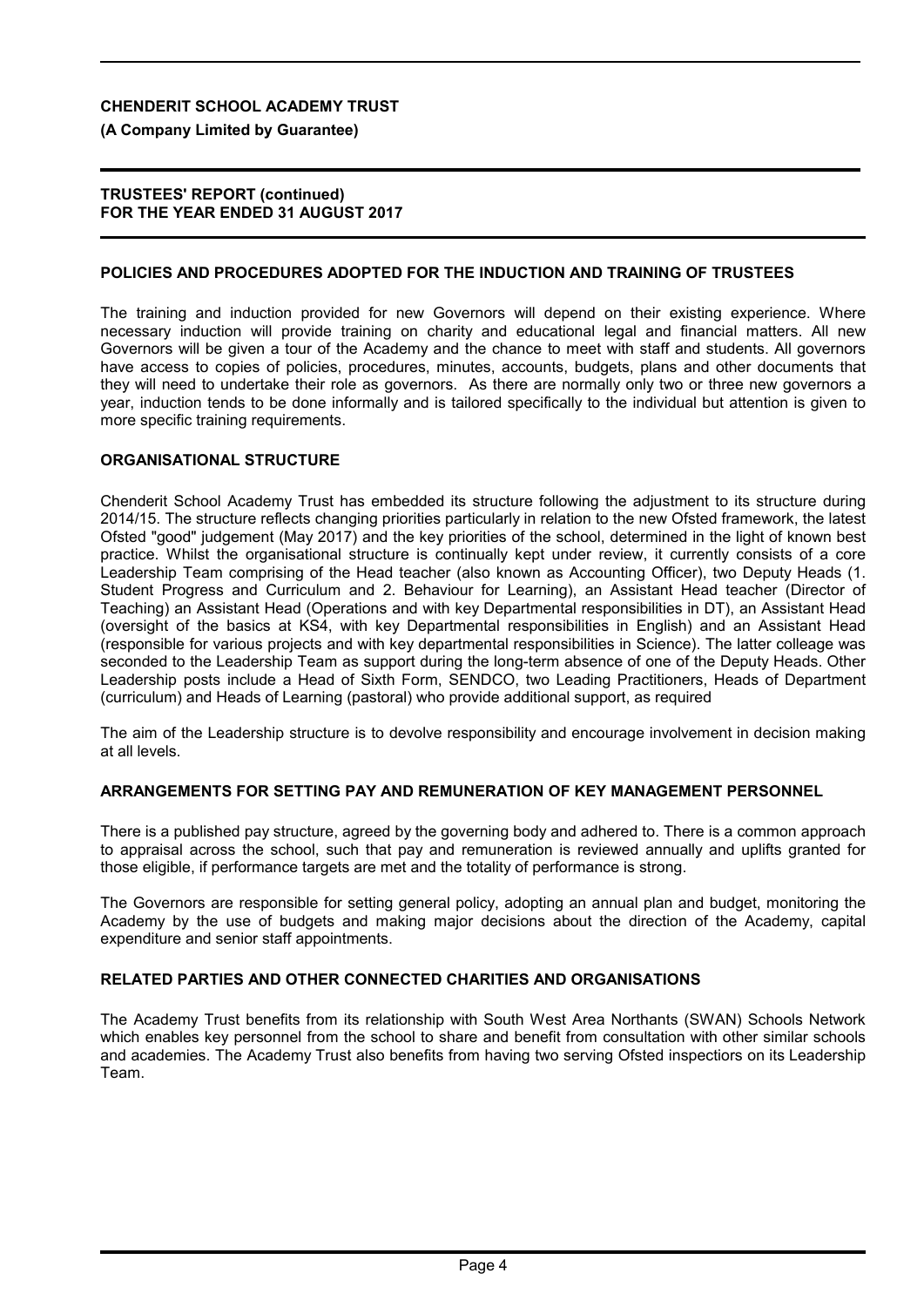#### **(A Company Limited by Guarantee)**

#### **TRUSTEES' REPORT (continued) FOR THE YEAR ENDED 31 AUGUST 2017**

#### **Objectives and Activities**

#### **OBJECTS AND AIMS**

The principal object and activity of the charitable company is the operation of Chenderit School Academy Trust to provide education for pupils of different abilities between the ages of 11 and 19.

Chenderit School's Vision is to pursue excellence academically and in all other spheres of school life.

To achieve this we strive to:

- inspire all students to engage in learning in the widest possible sense so that they develop the skills necessary to be successful in school, at work and in the wider community;
- support one another to become resilient, independent, curious, adaptable and resourceful learners and leaders whose successes are celebrated;
- develop ambitious students, staff and governors who understand that we are in competition with the global community;
- foster community-wide respectful, trusting, compassionate, empathetic relationships through which students and staff enjoy and achieve;
- enable students, staff, governors, parents and carers to embrace their role and to contribute effectively in supporting learning and progress and;
- develop a culture in which skilled and passionate staff draw on best local, national and global practice.

#### **OBJECTIVES, STRATEGIES AND ACTIVITIES**

During 2016-2017, the school community continued to "Aim High, Work Hard, Be Nice".

In addition, our whole school objectives during the financial year ended 2017 were:

- 1. To improve the quality of Leadership and Management at all levels by
	- a) improving the effectiveness of the Governing Body in carrying out their strategic role (clarity of vision/new ways of working and reviewing impact of own work/building developments – increased PAN/ finance/challenge and support/improved outcomes (attainment and progress), especially for middle ability, boys and DP/improved T and L)
	- b) improving the effectiveness of leaders at all levels in carrying out their strategic and operational roles
- 2. To improve the quality of Teaching and Learning (Curriculum) by
	- a) planning (and adapt plans) effectively for class and homework, using prior learning and on-going Assessment for Learning (AfL)
	- b) securing at least expected progress for all groups of students by differentiating appropriately, ensuring relevance
	- c) improving marking, assessment and feedback, ensuring that students' engagement and responses lead to progress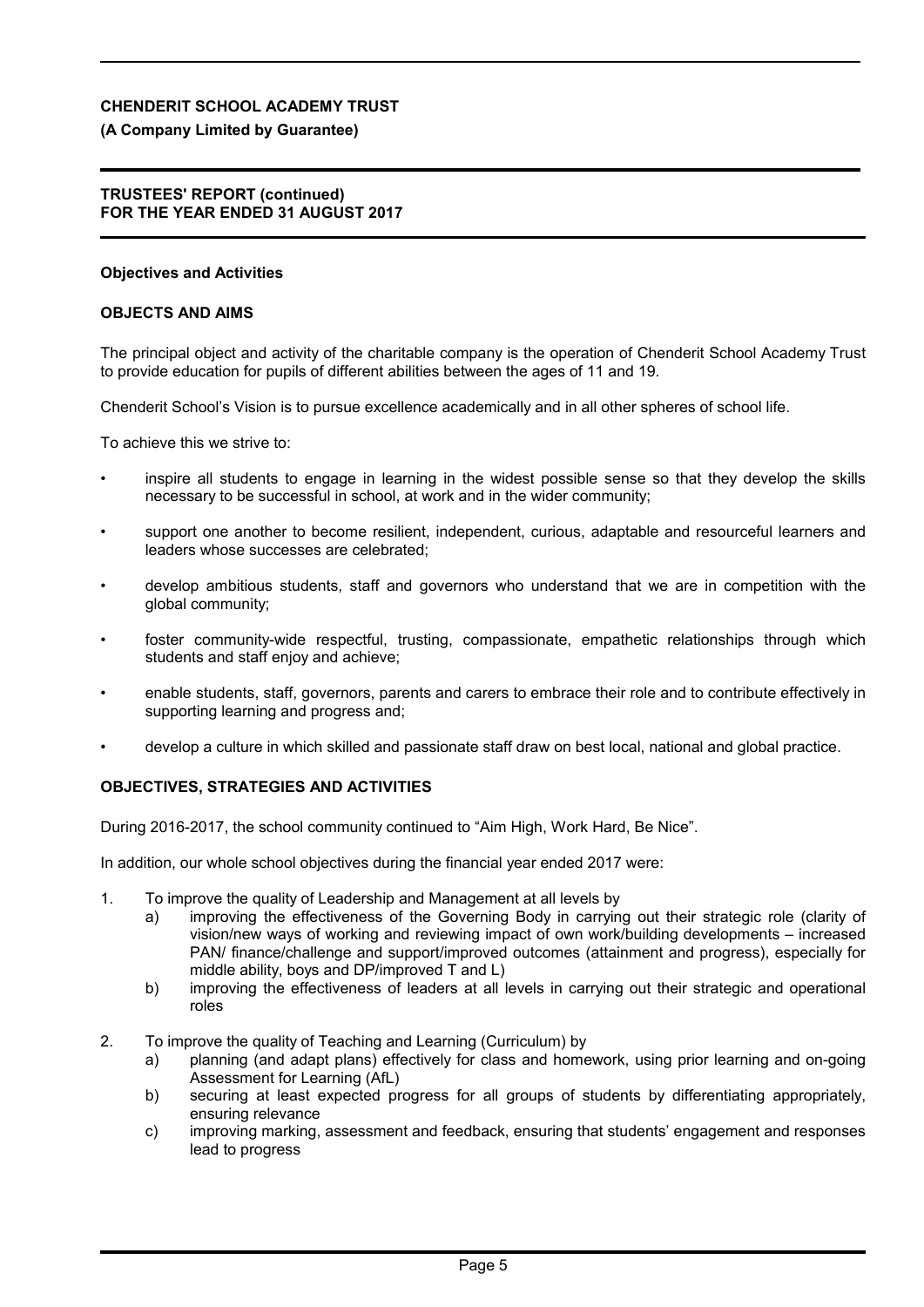#### **(A Company Limited by Guarantee)**

#### **TRUSTEES' REPORT (continued) FOR THE YEAR ENDED 31 AUGUST 2017**

- 3. To improve the quality of Teaching and Learning (Guidance) by
	- a) planning and implementing effective tutorial programmes
	- b) identifying potential underachievement (e.g. of boys, middle ability and DP students) early and put in place interventions that lead to good progress
	- c) supporting students in self-assessment, action planning and developing good learning habits
- 4. To improve the quality of Behaviour for Learning (Curriculum) by
	- a) setting high expectations which inspire, motivate and challenge pupils (Teachers' Standard 1) b) managing behaviour effectively to ensure a good and safe learning environment (Teachers' Standard 7)
- 5. To improve the quality of Behaviour for Learning (Guidance) by
	- a) setting high expectations which inspire, motivate and challenge pupils (Teachers' Standard 1)
	- b) managing behaviour effectively to ensure a good and safe learning environment (Teachers' Standard 7)
	- c) leading Support Plans for students whose negative behaviour is impacting on themselves and/or others.

#### **PUBLIC BENEFIT**

The Academy Trust promotes education for the benefit of the local community of Middleton Cheney and the surrounding area and offers recreational facilities to a variety of local community groups outside of school hours for the benefit of the general public.

#### **Strategic report**

#### **Achievements and performance**

#### **REVIEW OF ACTIVITIES**

In May 2017, following a Section 8 Ofsted Inspection, the school received notification that "this school continues to be good".

In the summer of 2017, at A level, 23% of all results were graded A\* or A, 48% of all results were graded A\*-B and the school achieved an overall pass rate of 99%. This represents strong performance that is consistent with that seen in recent years.

At GCSE, the governors and leaders of the school were expecting a degree of volatility as a result of the numerous changes to examinations and the ways they are now graded and reported. This made it very hard to make comparisons with previous years, however, the school was very pleased to see a further increase in the proportions of students who achieved what is now described as standard and strong GCSE passes in English and maths, and grade C or above in science. The new maths and English GCSE exams this year were far more demanding than previous specifications, and the school was delighted that it had a number of students who achieved the new top grade 9 in maths, English and English literature. At GCSE, 74% of all Y11 students achieved a 4+ (standard pass, C +) in English and 72% of all Y11 students achieved a 4+ (standard pass, C +) in maths. Overall, 66% of students achieved a 4+ (standard pass, C +) in both English and maths and 61% achieved a 4+ (standard pass, C +) in both English and maths, plus three other subjects at C or above. We believe this signifies strong performance that is consistent with that seen in recent year.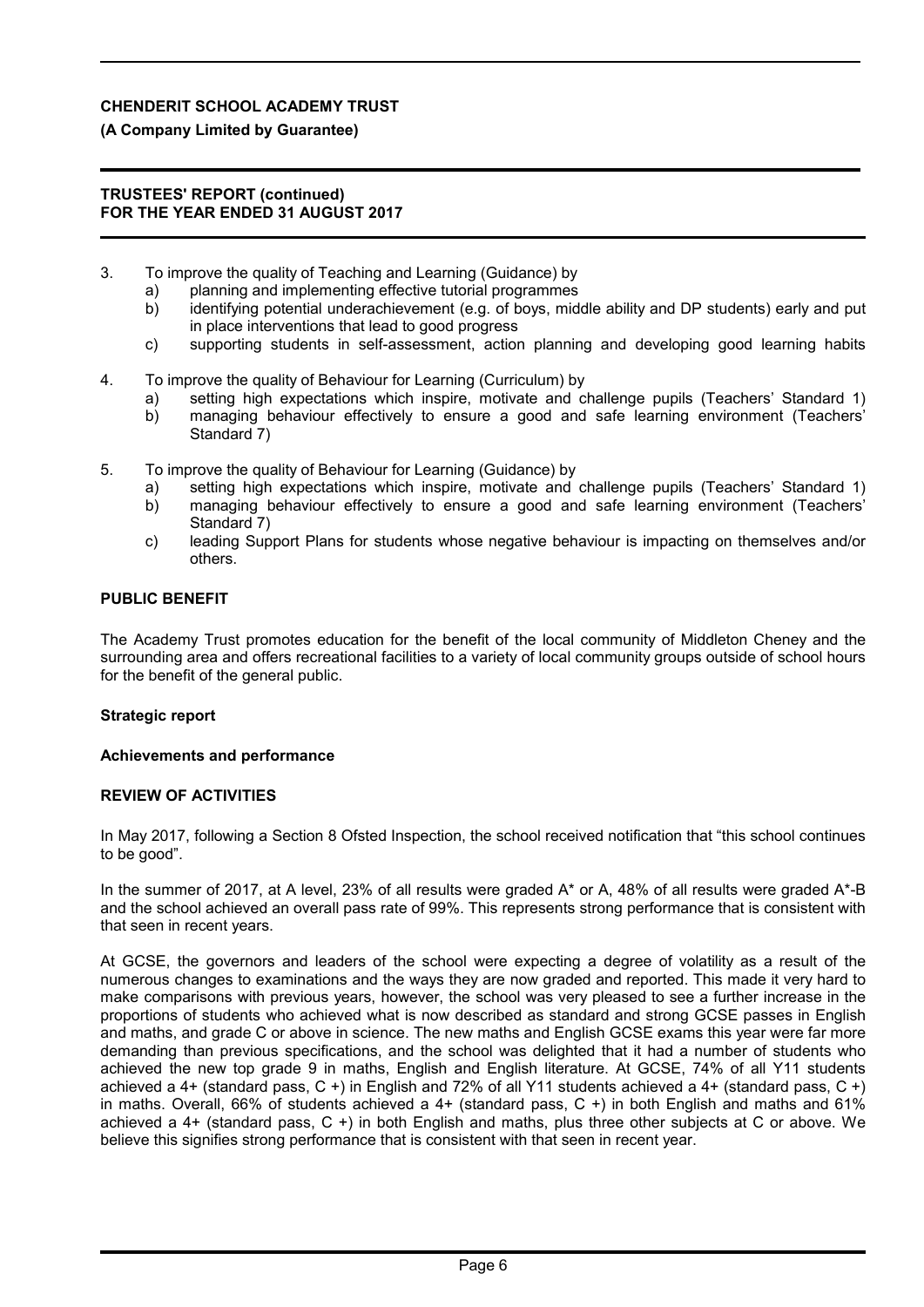# **(A Company Limited by Guarantee)**

### **TRUSTEES' REPORT (continued) FOR THE YEAR ENDED 31 AUGUST 2017**

# **KEY PERFORMANCE INDICATORS**

The Academy uses a number of financial key performance indicators to monitor financial success of the Academy Trust and progress. These figures are shared within the SWAN group for benchmarking.

| 2016/17 |     | 2015/16 |  |
|---------|-----|---------|--|
| ٠       | 92% | 92%     |  |

- Capacity
- 77% 75% Payroll % of Income (Excluding Capital)<br>18% 24% Non Payroll Expenditure % of Income (F
- Non Payroll Expenditure % of Income (Excluding Capital)

The Academy Trust also uses a number of non-financial key performance indicators to monitor its performance. These include:

- GCSE percentage of grade 4+ in English and maths
- GCSE progress 8 and attainment 8 measures
- A level pass rates at A\*-B and A\*-E
- Recruitment and retention rates of students moving from Y11 into our Sixth Form
- KS3 and KS4 attendance of 94.6%
- The number of permanent and fixed term exclusions

# **GOING CONCERN**

After making appropriate enquiries, the board of trustees has a reasonable expectation that the Academy Trust has adequate resources to continue in operational existence for the foreseeable future. For this reason it continues to adopt the going concern basis in preparing the financial statements. Further details regarding the adoption of the going concern basis can be found in the Statement of Accounting Policies.

# **FINANCIAL REVIEW**

Most of the Academy Trust's income is obtained from the DfE in the form of recurrent grants disbursed via the Education and Skills Funding Agency (ESFA), the use of which is restricted to particular purposes. The grants received from the DfE during year ended 31 August 2017 and the associated expenditure are shown as restricted funds in the statement of financial activities.

The Academy Trust also received grants for fixed assets from the ESFA and other funding bodies. In accordance with the Charities Statement of Recommended Practice, 'Accounting and Reporting by Charities' (SORP 2005), such grants are shown in the Statement of Financial Activities as restricted income in the fixed asset fund. The restricted fixed asset fund balance is reduced by annual depreciation charges over the expected useful life of the assets concerned.

During the year to 31 August 2017, total revenue expenditure of £5,288,224 (2016 - £5,213,155) (excluding depreciation) was covered by recurrent grant funding from the DfE together with other incoming resources. The excess of income over expenditure for the year (excluding restricted fixed asset funds) was £212,307 (2016 - £263,087).

At 31 August 2017 the net book value of fixed assets was £9,138,913 (2016 - £9,304,624) and movements in tangible fixed assets are shown in note 13 to the financial statements. The assets were used exclusively for providing education and the associated support services to the pupils of the Academy.

During 2016/17 the Academy has significantly invested in technology, improving the learning environment and the tools available for students and teachers, and also increased capital expenditure to improve the teaching and learning environment. The Academy will continue with a rolling program of capital improvements.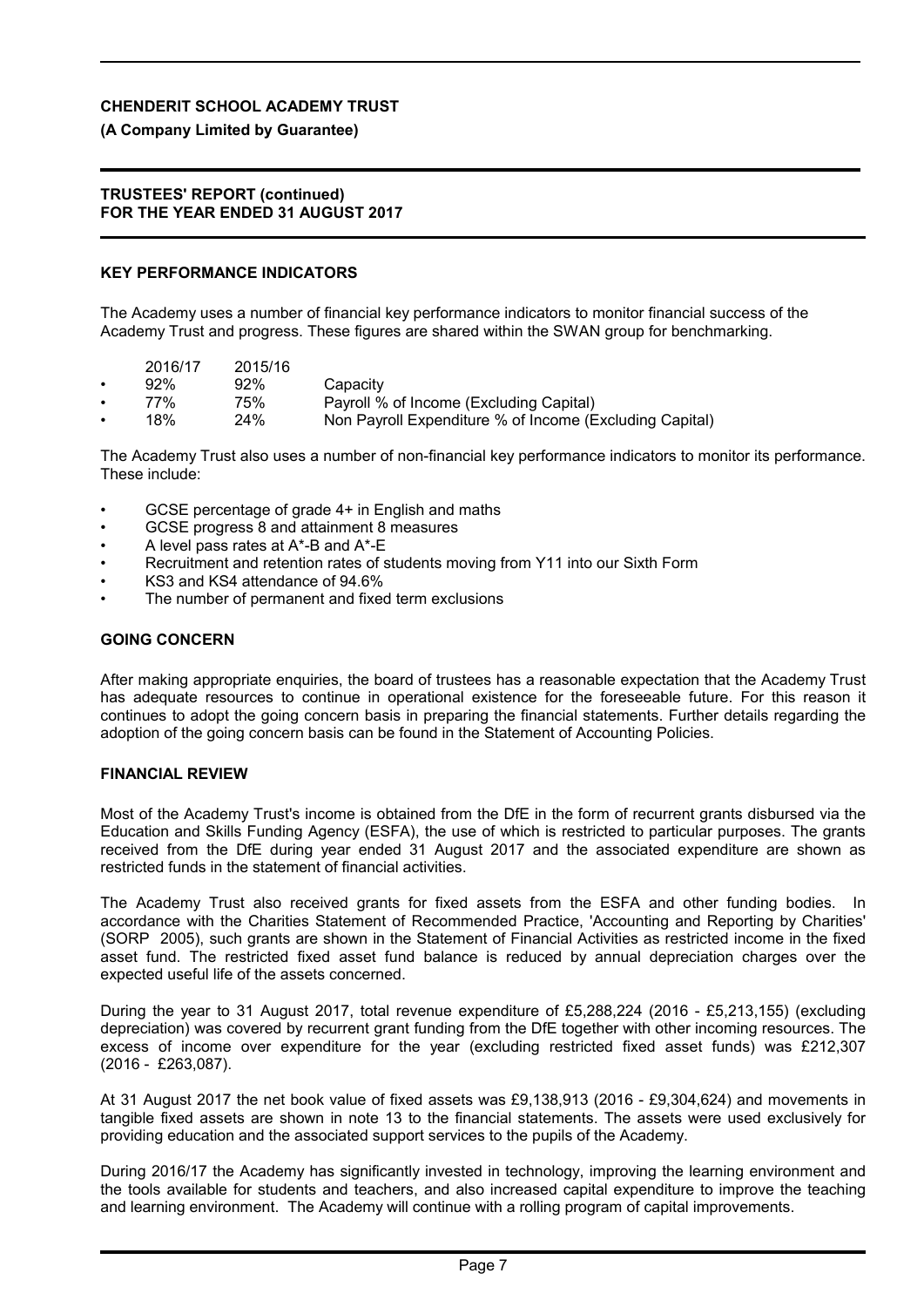#### **(A Company Limited by Guarantee)**

#### **TRUSTEES' REPORT (continued) FOR THE YEAR ENDED 31 AUGUST 2017**

The Academy's risk management procedures are outlined below. The Trustees believe that its risk management procedures mitigate as far as reasonably possible the principal risks and uncertainties facing the Academy Trust.

The Academy Trust does not have significant trade debtors as invoiced income is a minor ancillary activity. Lettings income is minimal and very much linked to the School's community responsibilities to encourage local organisations particularly where school pupil involvement is encouraged. Cash flow is monitored daily by the Academy Trust and budgets presented to the Governing Body consider cash flow and liquidity in detail.

#### **RESERVES POLICY**

Keeping an appropriate level of financial reserves is essential to protect against:

- Income reduction due to government funding changes;
- Known reduction in sixth form numbers
- Maintaining the school premises at an acceptable level against asset management plans and taking account of the age of the buildings
- Unplanned staffing costs

The governors review the reserve levels of the Academy annually. This review encompasses the nature of income and expenditure streams, the need to match income with commitments and the nature of reserves. The Academy's current level of free reserves (total funds less the amount held in fixed assets and restricted funds) is £227,992 (2016 - £215,208). The Academy intends to continue building up free reserves as required.

Included within restricted funds at 31st August 2017 is the Local Government Pension Scheme deficit of £700,000 (2016 - £1,326,000). The pension deficit is viewed as a long-term debt and annual contributions are adjusted as necessary to mitigate the risk and reduce the deficit.

The level of free reserves are in line the academy's reserves policy.

At 31 August 2017 the total funds comprised:

| Unrestricted |                          | 227.992   |
|--------------|--------------------------|-----------|
| Restricted:  | <b>Fixed Asset Funds</b> | 9,541,215 |
|              | Pension reserve          | (700,000) |
|              | Other                    | 667.453   |
|              |                          | 9,736,660 |

#### **INVESTMENT POLICY**

The Governing Body has approved a treasury management statement as part of the Financial Procedures Manual, which documents the Academy Trust's investment policy.

The Trust's general investment policy, where possible, is to invest surplus cash reserves with High Street banks with a high credit rating where the capital invested is guaranteed. Investment returns are market tested periodically to ensure that returns are maximised whilst safeguarding the funds invested.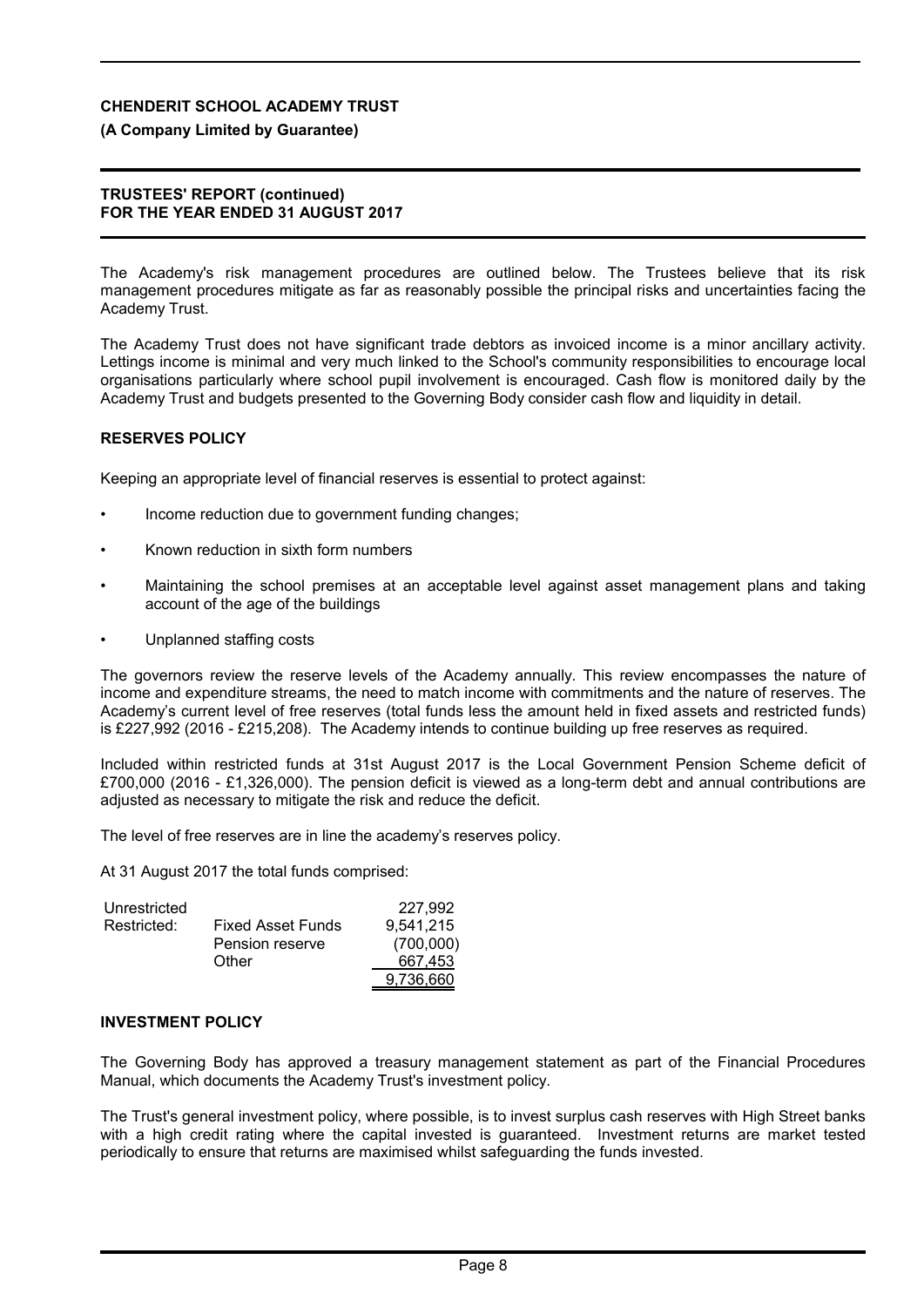#### **(A Company Limited by Guarantee)**

#### **TRUSTEES' REPORT (continued) FOR THE YEAR ENDED 31 AUGUST 2017**

#### **PRINCIPAL RISKS AND UNCERTAINTIES**

Through the Academy Trust's risk management procedures, it has considered its principal risks and uncertainties and planned mitigating action wherever possible. The principal risks and uncertainties identified by the Governing Body are:

- Change in government funding regime the Academy receives over 90% of its income from Government agencies;
- Reduction in student numbers for example through increased provision and therefore competition locally (i.e. the opening of a number of new providers, including sixth form providers, in the local area);

The actions being taken to mitigate these identified risks are as follows:

- Attendance at government funding agency conferences and participation in focus groups to keep up to date with and influence as far as possible Academy funding methodology;
- Appropriate organizational structure with several tiers of review;
- Internal quality assurance reviews and self-assessments supported by external reviews;
- Newly formed governors' Marketing Strategy, ICT and Audit Groups.

#### **PLANS FOR FUTURE PERIODS**

The Academy Trust will continue striving to improve the levels of performance of its students at all levels and will continue its efforts to ensure its students secure employment or a place in further or higher education once they leave.

The Academy Trust will also continue developing all aspects of local education by supporting its primary feeder schools and other schools through the SWAN group. The Academy Trust will continue bringing national best practice into its school through the two colleagues who were previously Additional Inspectors for SERCO and Tribal but are now contracted with Ofsted directly, as Ofsted Inspectors, with one a lead inspector.

In May 2017, we had external validation from Ofsted, who said that "this school continues to be good".

#### Summary of key findings

- Leaders and governors share a clear understanding of what the school is trying to achieve.
- The school has a calm and purposeful feel, and pupils are keen to learn and do their best.
- Pupils are confident, friendly and engage well with visitors. They describe their school as 'close knit' and a 'friendly community'.
- There is a rigorous approach to monitoring the quality of teaching. Consequently, the quality of teaching, learning and assessment is now more consistent across the school.
- Pupils benefit from opportunities to take part in extra-curricular activities, such as debating, sport and drama, which play a significant role in developing their confidence.
- The school is renowned for the quality of pupils' artwork and the gallery is an important, well-regarded feature.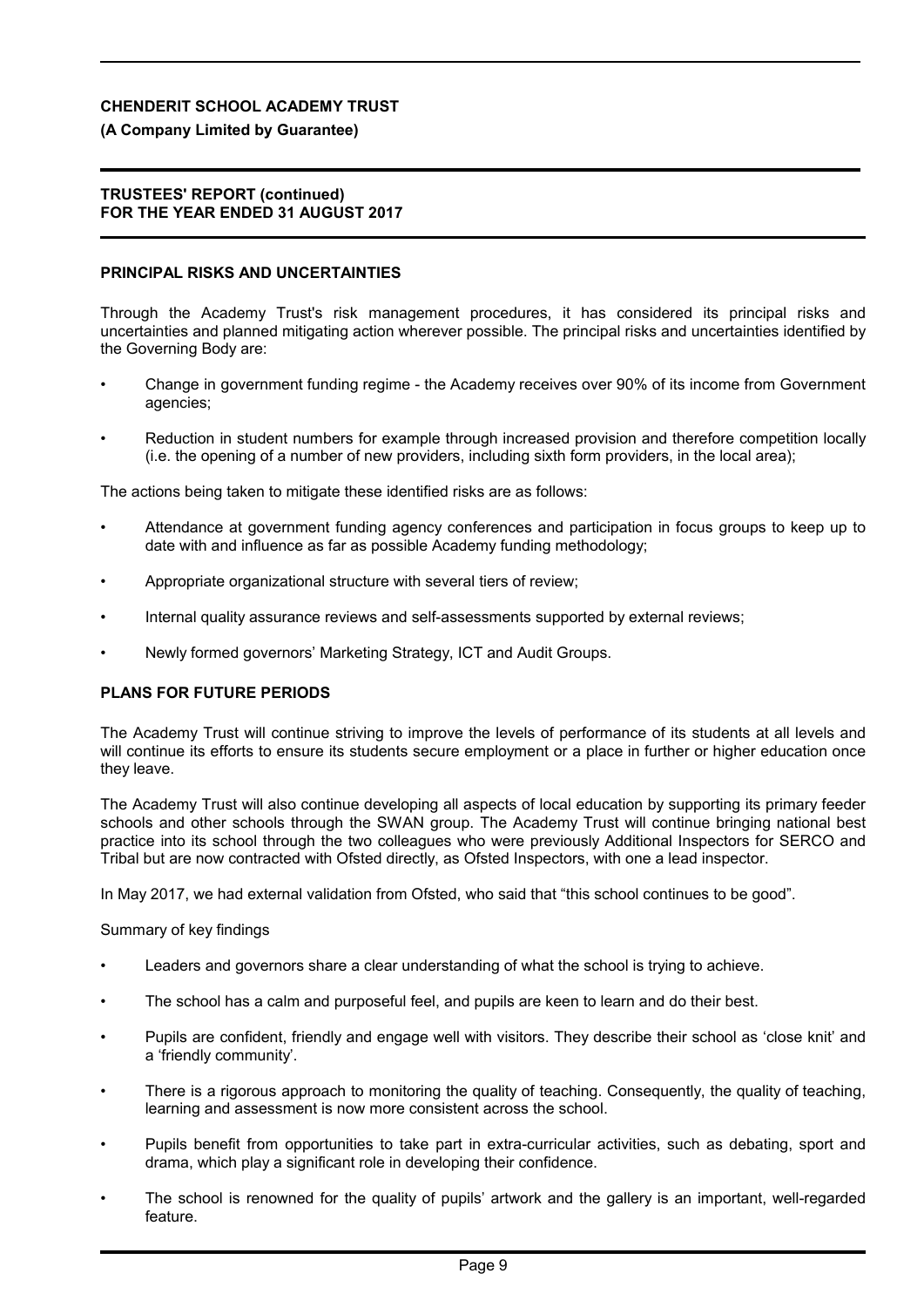# **(A Company Limited by Guarantee)**

### **TRUSTEES' REPORT (continued) FOR THE YEAR ENDED 31 AUGUST 2017**

- The school's pastoral team provides effective support to pupils who, for whatever reason, need some extra support or a listening ear.
- The vast majority of pupils believe that bullying is rare and that it is dealt with effectively.
- Leaders have made good use of the funding for disadvantaged pupils to ensure that these pupils attend school and achieve well.
- Middle-ability pupils are now more engaged with their work and making better progress.
- The school has had some success in engaging parents in the life of the school.
- Safeguarding is effective the safeguarding team has effective systems in place to monitor all pupils about whom they have concerns

The three areas for improvement are:

Leaders and those responsible for governance should ensure that:

- the most able pupils, including those who are disadvantaged, are more consistently challenged by their work and know how to achieve the highest grades
- PSHE is consistently well taught and delivered across school, and tutorial time is used well.
- They build on developments to improve engagement and information sharing with parents so that all parents know who to approach with any issues they have and are confident in the school's systems for dealing with bullying and safeguarding issues.

The academy's most recent improvement plan, written in July 2017, following the Ofsted inspection, has addressed these 3 areas amongst others.

# **DISCLOSURE OF INFORMATION TO AUDITOR**

In so far as the Trustees are aware:

- there is no relevant audit information of which the charitable company's auditors are unaware, and
- the trustees have taken all steps that they ought to have taken to make themselves aware of any relevant audit information and to establish that the auditor is aware of that information.

The Trustees' Report, incorporating a strategic report, was approved by order of the board of trustees, as the company directors, on 4 December 2017 and signed on its behalf by: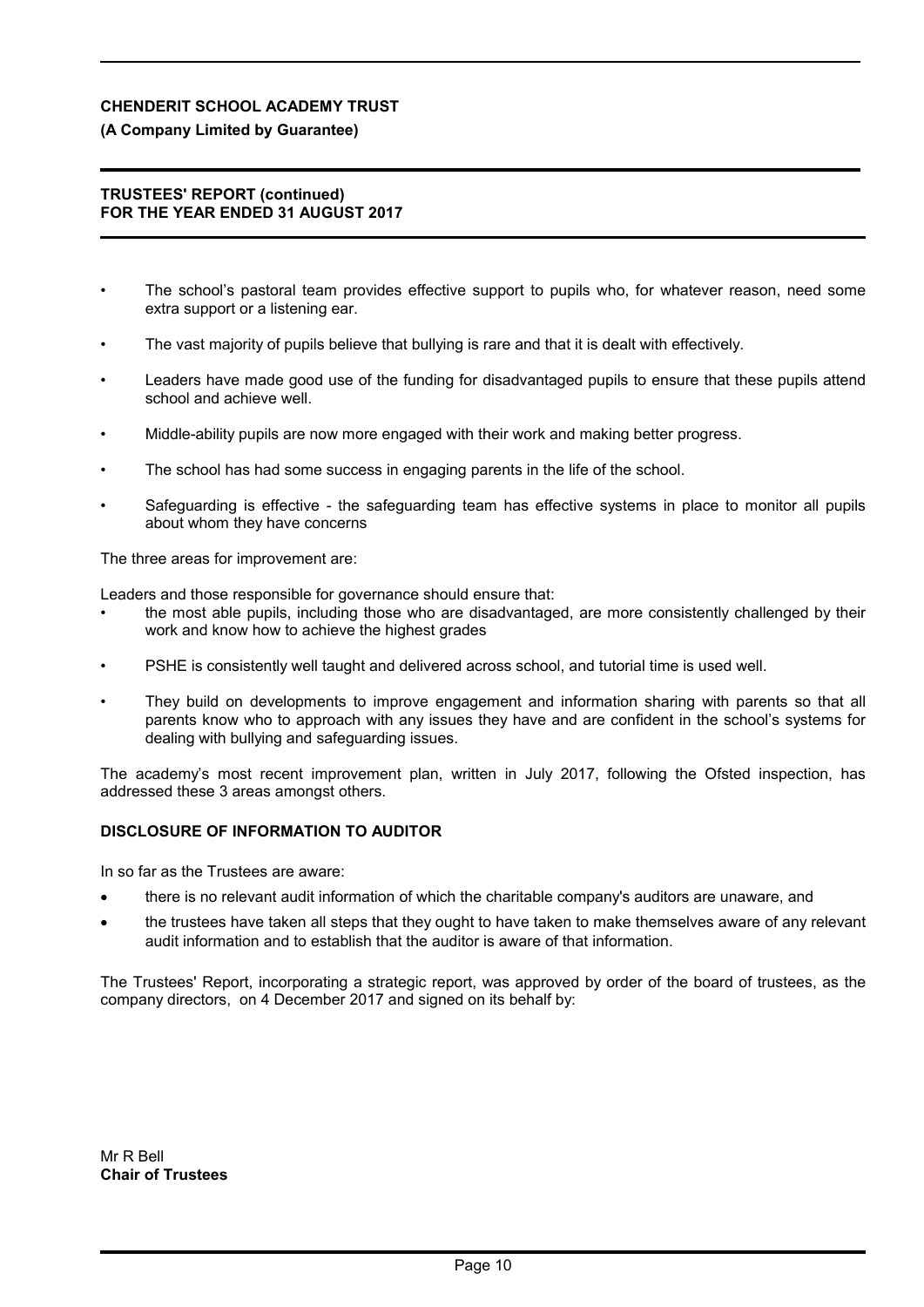#### **(A Company Limited by Guarantee)**

### **GOVERNANCE STATEMENT**

#### **SCOPE OF RESPONSIBILITY**

As trustees, we acknowledge we have overall responsibility for ensuring that Chenderit School Academy Trust has an effective and appropriate system of control, financial and otherwise. However, such a system is designed to manage rather than eliminate the risk of failure to achieve business objectives, and can provide only reasonable and not absolute assurance against material misstatement or loss.

The board of trustees has delegated the day-to-day responsibility to the Head Teacher, as Accounting Officer, for ensuring financial controls conform with the requirements of both propriety and good financial management and in accordance with the requirements and responsibilities assigned to it in the funding agreement between Chenderit School Academy Trust and the Secretary of State for Education. They are also responsible for reporting to the board of trustees any material weaknesses or breakdowns in internal control.

#### **GOVERNANCE**

The information on governance included here supplements that described in the Trustees' Report and in the Statement of Trustees' Responsibilities. The board of trustees has formally met 6 times during the year. Attendance during the year at meetings of the board of trustees was as follows:

| Meetings attended | Out of a possible |
|-------------------|-------------------|
| 5                 | 6                 |
| 6                 | 6                 |
| 5                 | 6                 |
| 6                 | 6                 |
| 1                 |                   |
| 6                 | 6                 |
|                   |                   |
| 6                 | 6                 |
| 5                 | 6                 |
|                   | 6                 |
| 4                 | 6                 |
|                   | 6                 |
|                   | 6                 |
| 6                 | 6                 |
| 6                 | 6                 |
| 5                 | 6                 |
| 5                 | 6                 |
| 2                 | 4                 |
| 3                 | 3                 |
|                   | 5                 |

[The Academy Trust intends to have an external review of governance during the year ended 31 August 2018.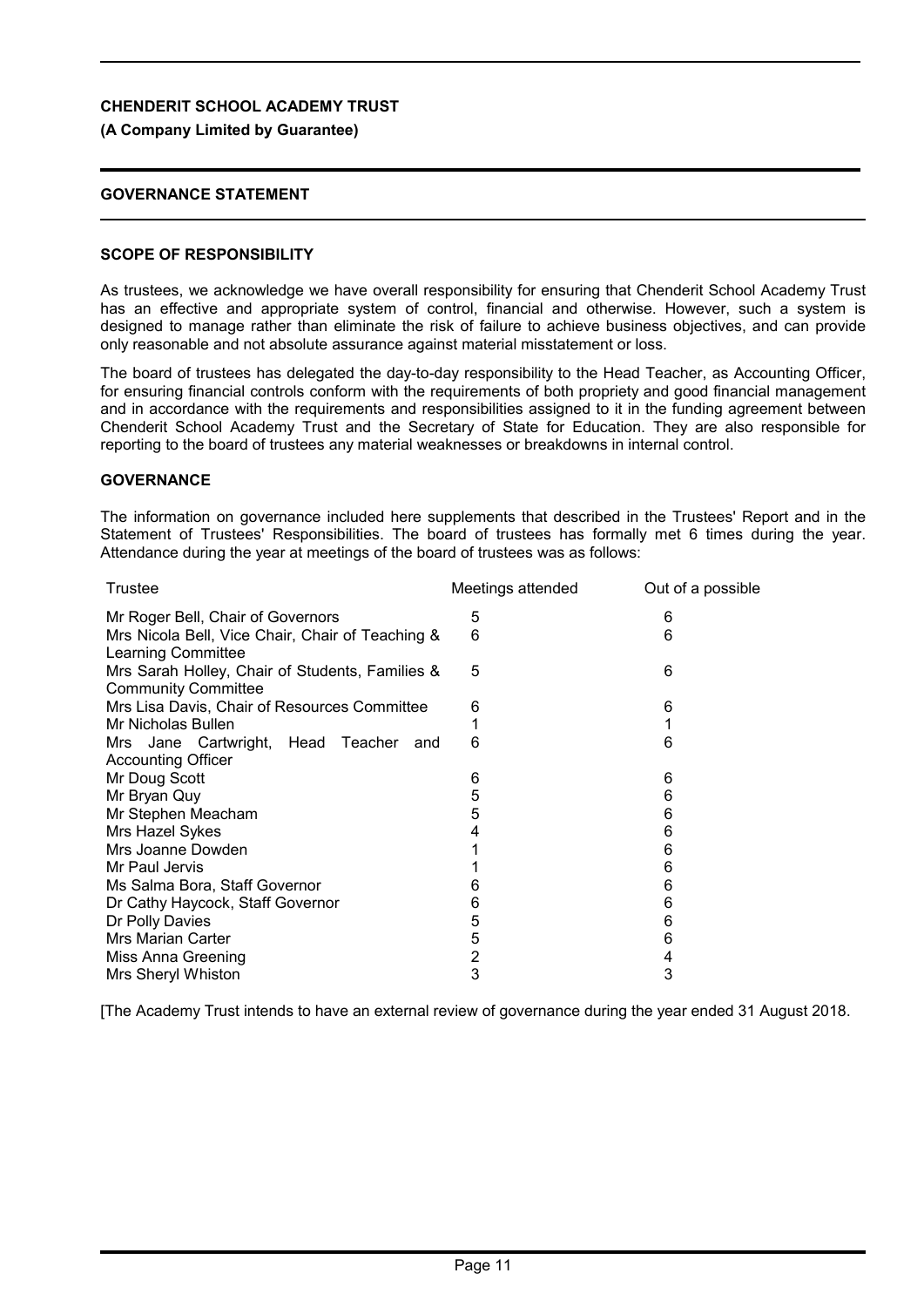#### **(A Company Limited by Guarantee)**

#### **GOVERNANCE STATEMENT (continued)**

The Resources Committee is a sub-committee of the main Governing Body. Its purpose is to oversee the resources strategy in terms of budget, finance, personnel and site development.

Attendance at meetings in the year was as follows:

| Trustee                                      | Meetings attended | Out of a possible |
|----------------------------------------------|-------------------|-------------------|
| Mr Roger Bell, Chair of Governors            | 5                 | 5                 |
| Mrs Lisa Davis, Chair of Resources Committee | 5                 | 5                 |
| Mrs Jane Cartwright, Head Teacher<br>and     | 4                 | 5                 |
| <b>Accounting Officer</b>                    |                   |                   |
| Mr Bryan Quy                                 | 4                 | 5                 |
| Mr Doug Scott                                | 5                 | 5                 |
| Mr Paul Jervis                               |                   | 5                 |

The Teaching and Learning Committee is also a sub-committee of the main Governing Body. Its purpose is to monitor and evaluate pupil achievement and the quality of teaching, ensuring the school provides a high quality learning experience and delivers a broad and balanced curriculum in keeping with the school's aims, all pupil needs and legal requirements.

Attendance at meetings in the year was as follows:

| Trustee            | Meetings attended | Out of a possible |  |
|--------------------|-------------------|-------------------|--|
| Mrs Nicola Bell    | 4                 | 5                 |  |
| Mr Roger Bell      | 3                 | 5                 |  |
| Mrs Marian Carter  | 5                 | 5                 |  |
| Dr Cathy Haycock   | 4                 | 5                 |  |
| Mr Stephen Meacham | 4                 | 5                 |  |
| <b>Hazel Sykes</b> |                   |                   |  |
| Sheryl Whiston     |                   |                   |  |

The Student, Families and Community Committee, the third of the school's sub-committees, monitors and evaluates the school's contribution to pupil well-being, including the extent to which pupils feel safe, are helped to keep themselves safe, adopt healthy lifestyles and contribute to the school and wider community. The committee also monitors and evaluates attendance, punctuality and behaviour patterns and trends and the views of key pupils and parents.

Attendance at meetings in the year was as follows:

| Meetings attended | Out of a possible |  |
|-------------------|-------------------|--|
| 5                 | 5                 |  |
| 3                 | 5                 |  |
| 3                 | 5                 |  |
| 2                 | 5                 |  |
| 3                 | 5                 |  |
| 4                 | 5                 |  |
|                   |                   |  |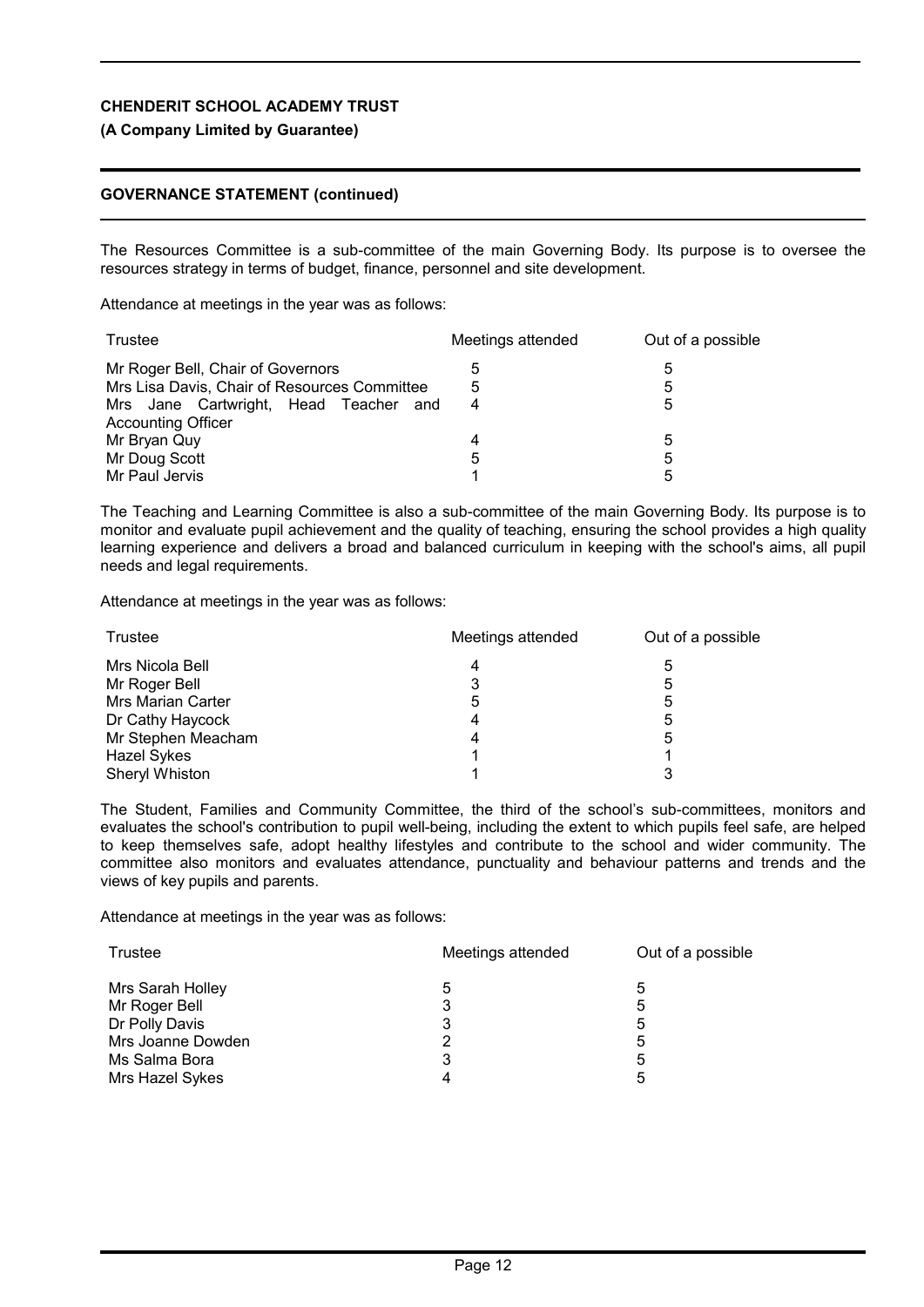# **(A Company Limited by Guarantee)**

## **GOVERNANCE STATEMENT (continued)**

All committees have the following responsibilities. To:

- 1. receive reports from members of staff about matters relating to any of the issues listed in their terms of reference
- 2. contribute to, monitor and evaluate relevant parts of the self-evaluation form, the school improvement plan and the policies allocated to them, reporting or making recommendations to the full governing body.
- 3. consider recommendations from relevant external reviews for example audit, Ofsted or local authority review, to agree the actions needed to address any issues identified and to monitor and evaluate regularly the implementation of any plan agreed, reporting or making recommendations to the full governing body.
- 4. consider the views of pupils when making strategic decisions that will impact on them
- 5. consider the impact on equality, referencing the protected characteristics, when making recommendations and when reviewing/drafting policies. See annex A for information re the General Equality Duty.
- 6. take appropriate action on any other relevant matter referred by the governing body.

A number of governors and trustees have attended external training during this period, including Delivering Strong Leadership (Govnet Communications, Attachment Training with The Arc (Attachment Research Community) and Northamptonshire Governor Services Annual Conference.

Since the last Governor statement, there has been no external review of governance however, in May 2017, Ofsted undertook a short, section 8 inspection and judged the school to be good. The Local Authority visited in December 2016 and concluded that the school is a LA Category 2 (good) school. The school also received a good report from an external review it commissioned in November 2016.

#### **REVIEW OF VALUE FOR MONEY**

As Accounting Officer, the Head Teacher has responsibility for ensuring that the Academy Trust delivers good value in the use of public resources. The Accounting Officer understands that value for money refers to the educational and wider societal outcomes achieved in return for the taxpayer resources received.

The Accounting Officer considers how the Academy Trust's use of its resources has provided good value for money during each academic year, and reports to the board of trustees where value for money can be improved, including the use of benchmarking data where appropriate. The Accounting Officer for the Academy Trust has delivered improved value for money during the year by:

Committing to providing all groups of students with the highest possible educational experience, enabling each and every individual student to achieve his or her full potential;

Determining, with the full support of the Governing Body and Trustees;

- o a clear vision statement;
- o wide-ranging key performance indicators which lead to impact upon the whole school community and which have been monitored regularly by the Governing Body and
- o a comprehensive school improvement plan which details ambitious whole school student targets in the key areas;

Reviewing the curriculum to ensure it remained efficient and effective and met the needs of all students;

Reviewing staffing structures regularly in line with curriculum demands, with high priority given to appointing best available, subject specialist, quality teachers. All vacancies have been advertised externally (e.g. via the website) with Chenderit being committed to complying with all aspects of the Equality Act and associated policies;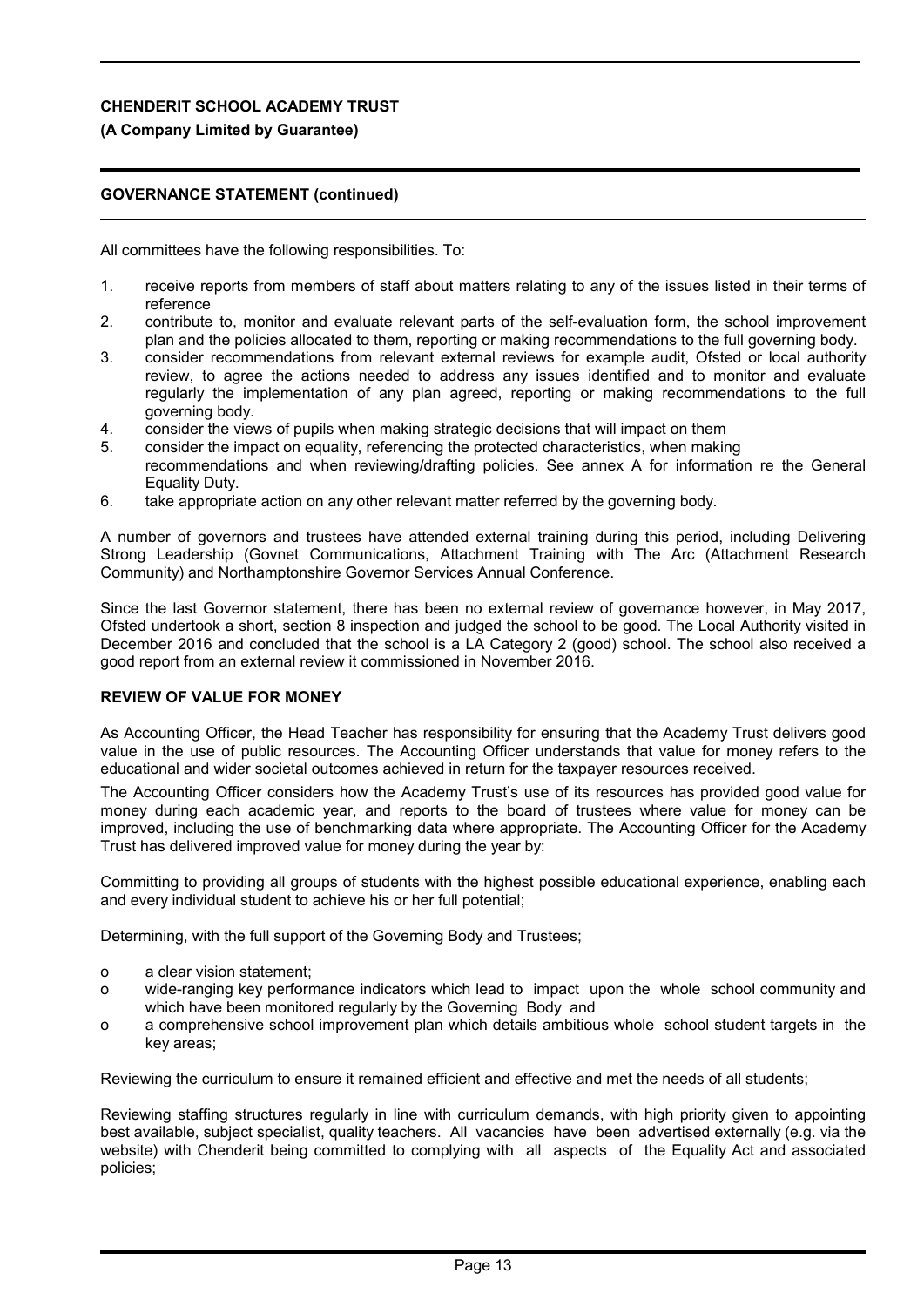### **(A Company Limited by Guarantee)**

### **GOVERNANCE STATEMENT (continued)**

Introducing rigorous whole staff appraisal procedures to create a culture of personal and collaborative success through which strengths could be identified and areas of weaknesses addressed and maintaining a lean, loyal support staff complement that has been regularly reviewed to ensure appropriate and fully trained provision to meet increasing demands and analysis. Our policy has been to ensure that funding for students remains a priority.

Chenderit has taken great pride in ensuring that each student has been given the maximum opportunity to develop not just academically but in the widest possible sense through a broad range of activities. Student outcomes for the period were very positive.

Chenderit has built on its financial success as an academy keeping a surplus excluding restricted fixed assets and actuarial losses whilst still ensuring all delegated funding is correctly targeted. Despite ageing premises student provision has been improved with the IT department receiving significant investment, and further improvements to classrooms. Regular monthly meetings with the Head of Strategic Resources along with detailed forecasting enables all areas of expenditure to be closely monitored. Savings have been achieved by negotiation of contracts giving both financial and operational benefits. The full Governing Body, supported by a Resources Committee are provided with regular detailed information and a recent review of internal controls and risk management has confirmed that financial procedures are fit for purpose, providing governors with the appropriate level of involvement, whilst not being overly cumbersome or impractical for school leadership. Monthly meetings between the head of strategic resources and finance manager, along with the risk register, detailed forecasting and monthly management accounts continue to assist governors with monitoring and improve all aspects of control and governance.

### **THE PURPOSE OF THE SYSTEM OF INTERNAL CONTROL**

The system of internal control is designed to manage risk to a reasonable level rather than to eliminate all risk of failure to achieve policies, aims and objectives; it can therefore only provide reasonable and not absolute assurance of effectiveness. The system of internal control is based on an ongoing process designed to identify and prioritise the risks to the achievement of Academy Trust policies, aims and objectives, to evaluate the likelihood of those risks being realised and the impact should they be realised, and to manage them efficiently, effectively and economically. The system of internal control has been in place in Chenderit School Academy Trust for the year 1 September 2016 to 31 August 2017 and up to the date of approval of the annual report and financial statements.

## **CAPACITY TO HANDLE RISK**

The board of trustees has reviewed the key risks to which the Academy Trust is exposed together with the operating, financial and compliance controls that have been implemented to mitigate those risks. The board of trustees is of the view that there is a formal ongoing process for identifying, evaluating and managing the Academy Trust's significant risks, that has been in place for the year 1 September 2016 to 31 August 2017 and up to the date of approval of the annual report and financial statements. This process is regularly reviewed by the board of trustees.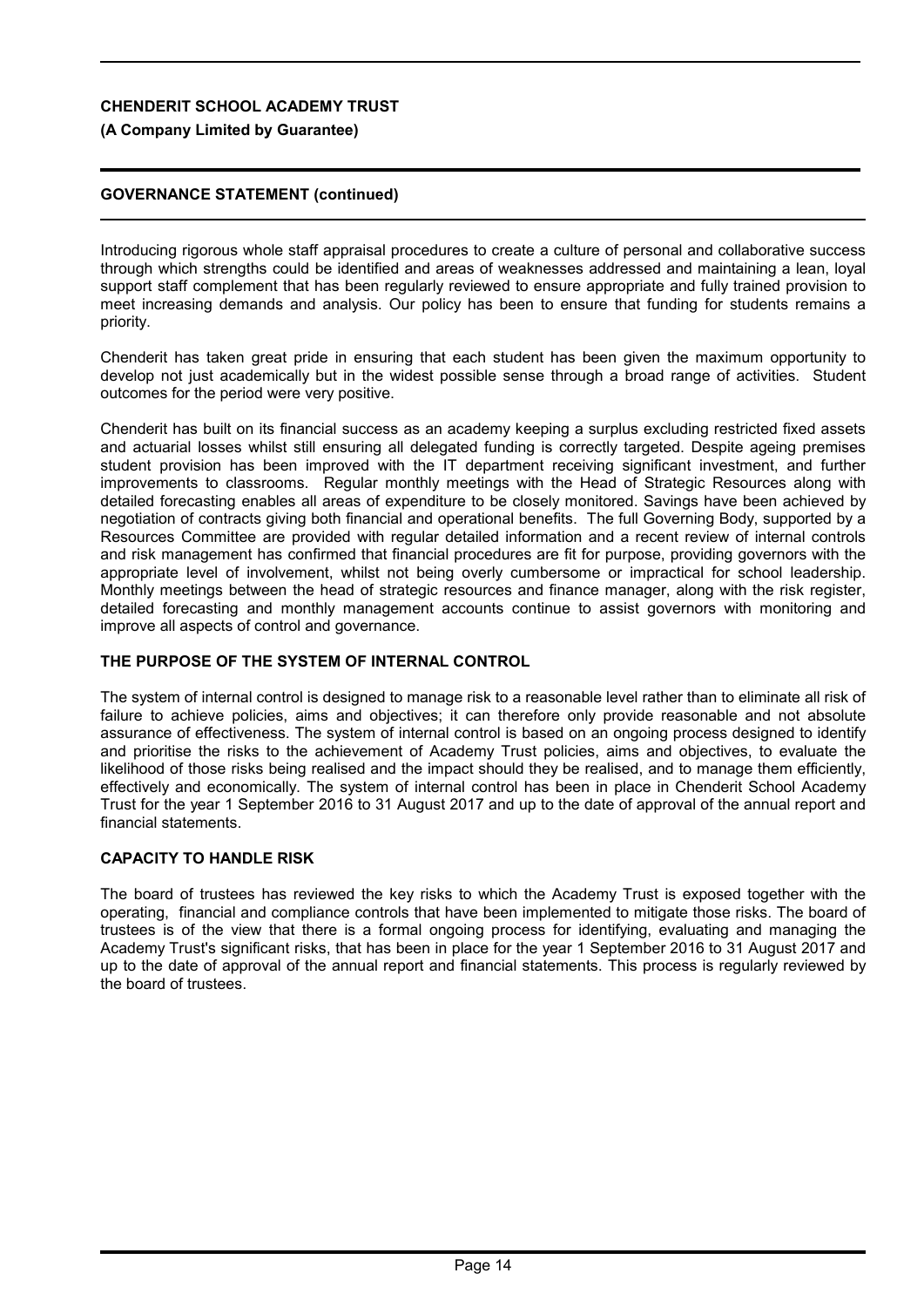# **(A Company Limited by Guarantee)**

# **GOVERNANCE STATEMENT (continued)**

# **THE RISK AND CONTROL FRAMEWORK**

The Academy Trust's system of internal financial control is based on a framework of regular management information and administrative procedures including the segregation of duties and a system of delegation and accountability. In particular, it includes:

- comprehensive budgeting and monitoring systems with an annual budget and periodic financial reports which are reviewed and agreed by the board of trustees;
- regular reviews by the Resources committee of reports which indicate financial performance against the forecasts and of major purchase plans, capital works and expenditure programmes;
- setting targets to measure financial and other performance;
- clearly defined purchasing (asset purchase or capital investment) guidelines.
- delegation of authority and segregation of duties;
- identification and management of risks.

The board of trustees has considered the need for a specific internal audit function and has decided not to appoint an internal auditor. However, the Trustees have appointed MHA MacIntyre Hudson, the external auditor, to perform additional checks.

The external auditor's role includes giving advice on financial matters and performing a range of checks on the Academy Trust's financial systems. In particular the checks carried out in the current period included:

- testing of payroll systems
- testing of purchase and expense systems
- testing of control account/ bank reconciliations
- testing of income systems

The systems and controls review covered the period 1 September 2016 to 28 February 2017 and Chenderit Academy Trust confirms that MHA MacIntyre Hudson delivered their schedule of work as planned, and no issues were identified from the testing.

On an annual basis, the external auditor reports to the board of trustees through the Resources committee on the operation of the systems of control and on the discharge of the board of trustees' financial responsibilities.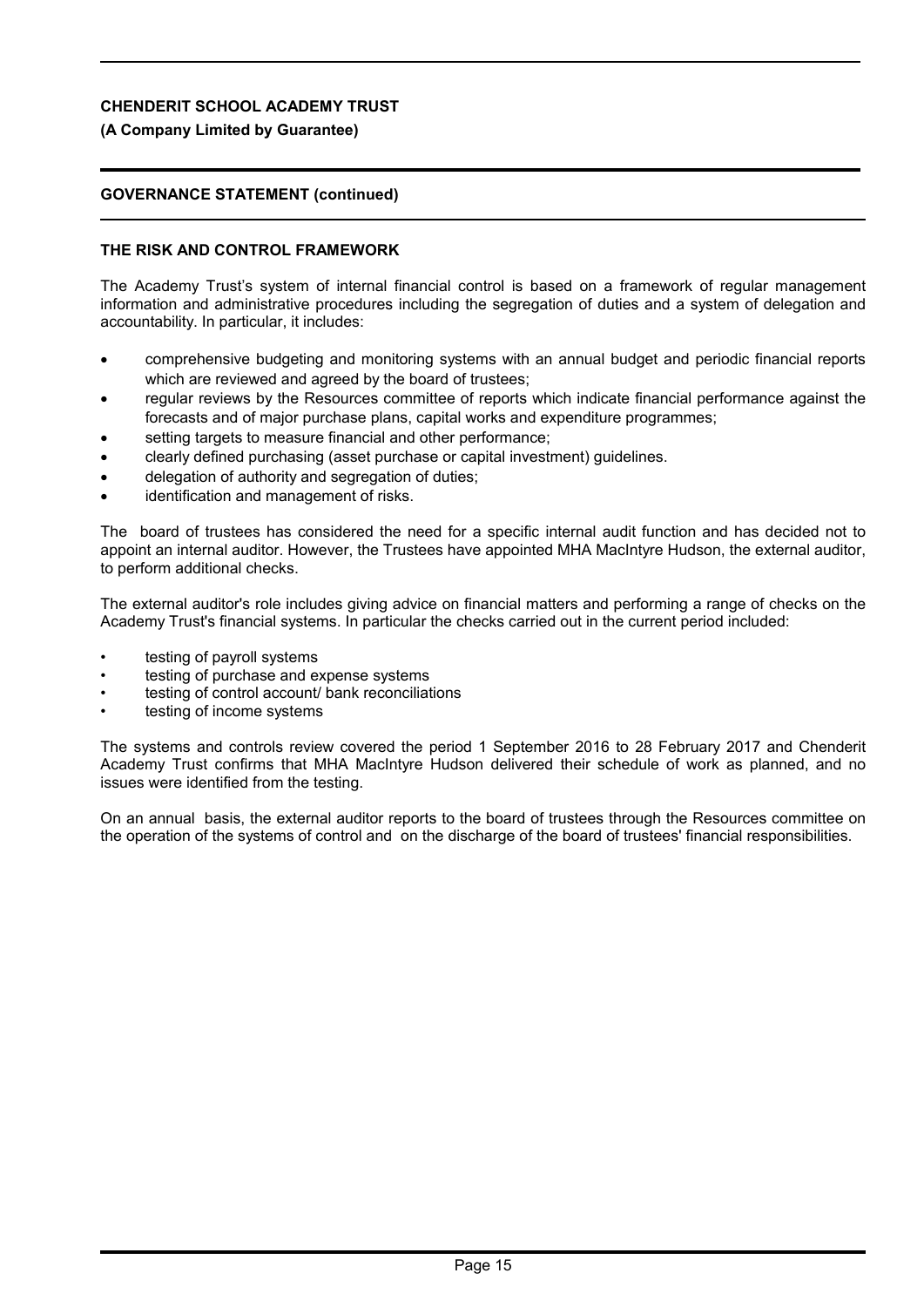# **(A Company Limited by Guarantee)**

# **GOVERNANCE STATEMENT (continued)**

# **REVIEW OF EFFECTIVENESS**

As Accounting Officer, the Head Teacher has responsibility for reviewing the effectiveness of the system of internal control. During the year in question the review has been informed by:

- the work of the external auditor;
- the financial management and governance self-assessment process;
- the work of the executive managers within the Academy Trust who have responsibility for the development and maintenance of the internal control framework.

The Accounting Officer has been advised of the implications of the result of their review of the system of internal control by the Strategic Resources Committee and a plan to address weaknesses and ensure continuous improvement of the system is in place.

Approved by order of the members of the board of trustees on 4 December 2017 and signed on their behalf, by:

Mr R Bell **Chair of Trustees** Mrs J Cartwright **Headteacher & Accounting Officer**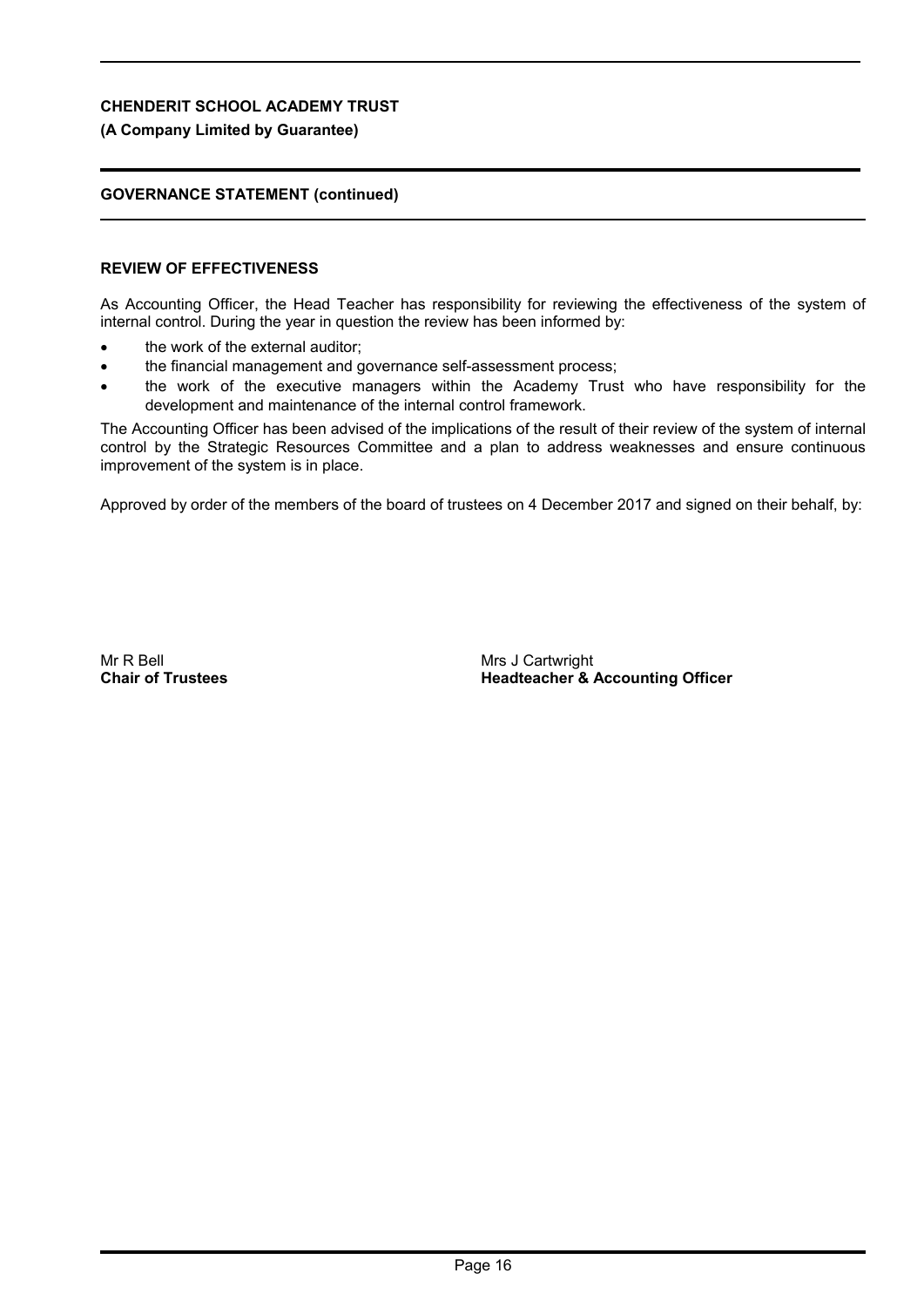## **(A Company Limited by Guarantee)**

# **STATEMENT ON REGULARITY, PROPRIETY AND COMPLIANCE**

As Accounting Officer of Chenderit School Academy Trust I have considered my responsibility to notify the academy trust board of trustees and the Education and Skills Funding Agency (ESFA) of material irregularity, impropriety and non-compliance with ESFA terms and conditions of funding, under the funding agreement in place between the academy trust and the Secretary of State for Education. As part of my consideration I have had due regard to the requirements of the Academies Financial Handbook 2016.

I confirm that I and the academy trust board of trustees are able to identify any material irregular or improper use of funds by the academy trust, or material non-compliance with the terms and conditions of funding under the academy trust's funding agreement and the Academies Financial Handbook 2016.

I confirm that no instances of material irregularity, impropriety or funding non-compliance have been discovered to date. If any instances are identified after the date of this statement, these will be notified to the board of trustees and ESFA.

Mrs J Cartwright **Headteacher & Accounting Officer**

Date: 4 December 2017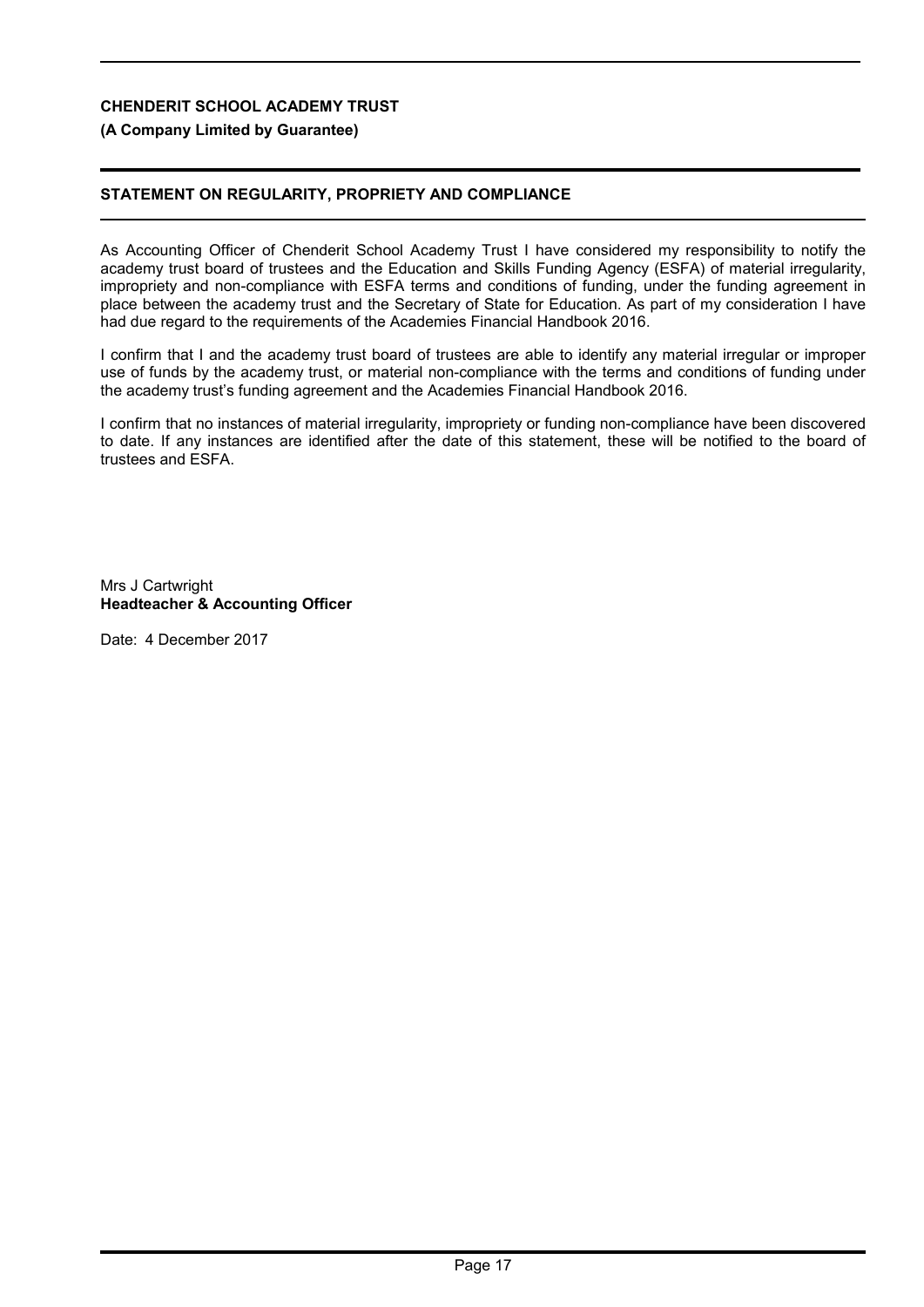#### **(A Company Limited by Guarantee)**

#### **STATEMENT OF TRUSTEES' RESPONSIBILITIES FOR THE YEAR ENDED 31 AUGUST 2017**

The Trustees (who act as governors of Chenderit School Academy Trust and are also the directors of the charitable company for the purposes of company law) are responsible for preparing the Trustees' Report and the financial statements in accordance with the Annual Accounts Direction issued by the Education and Skills Funding Agency, United Kingdom Accounting Standards (United Kingdom Generally Accepted Accounting Practice) and applicable law and regulations.

Company law requires the Trustees to prepare financial statements for each financial year. Under company law the Trustees must not approve the financial statements unless they are satisfied that they give a true and fair view of the state of affairs of the charitable company and of its incoming resources and application of resources, including its income and expenditure, for that period. In preparing these financial statements, the Trustees are required to:

- select suitable accounting policies and then apply them consistently;
- observe the methods and principles of the Charities SORP 2015 and the Academies Accounts Direction 2016 to 2017;
- make judgments and accounting estimates that are reasonable and prudent;
- state whether applicable UK Accounting Standards (FRS 102) have been followed, subject to any material departures disclosed and explained in the financial statements;
- prepare the financial statements on the going concern basis unless it is inappropriate to presume that the charitable company will continue in business.

The Trustees are responsible for keeping adequate accounting records that are sufficient to show and explain the charitable company's transactions and disclose with reasonable accuracy at any time the financial position of the charitable company and enable them to ensure that the financial statements comply with the Companies Act 2006. They are also responsible for safeguarding the assets of the charitable company and hence for taking reasonable steps for the prevention and detection of fraud and other irregularities.

The Trustees are responsible for ensuring that in its conduct and operation the charitable company applies financial and other controls, which conform with the requirements both of propriety and of good financial management. They are also responsible for ensuring grants received from ESFA/DfE have been applied for the purposes intended.

The Trustees are responsible for the maintenance and integrity of the corporate and financial information included on the charitable company's website. Legislation in the United Kingdom governing the preparation and dissemination of financial statements may differ from legislation in other jurisdictions.

Approved by order of the members of the board of trustees and signed on its behalf by:

Mr R Bell **Chair of Trustees**

**Date: 4 December 2017**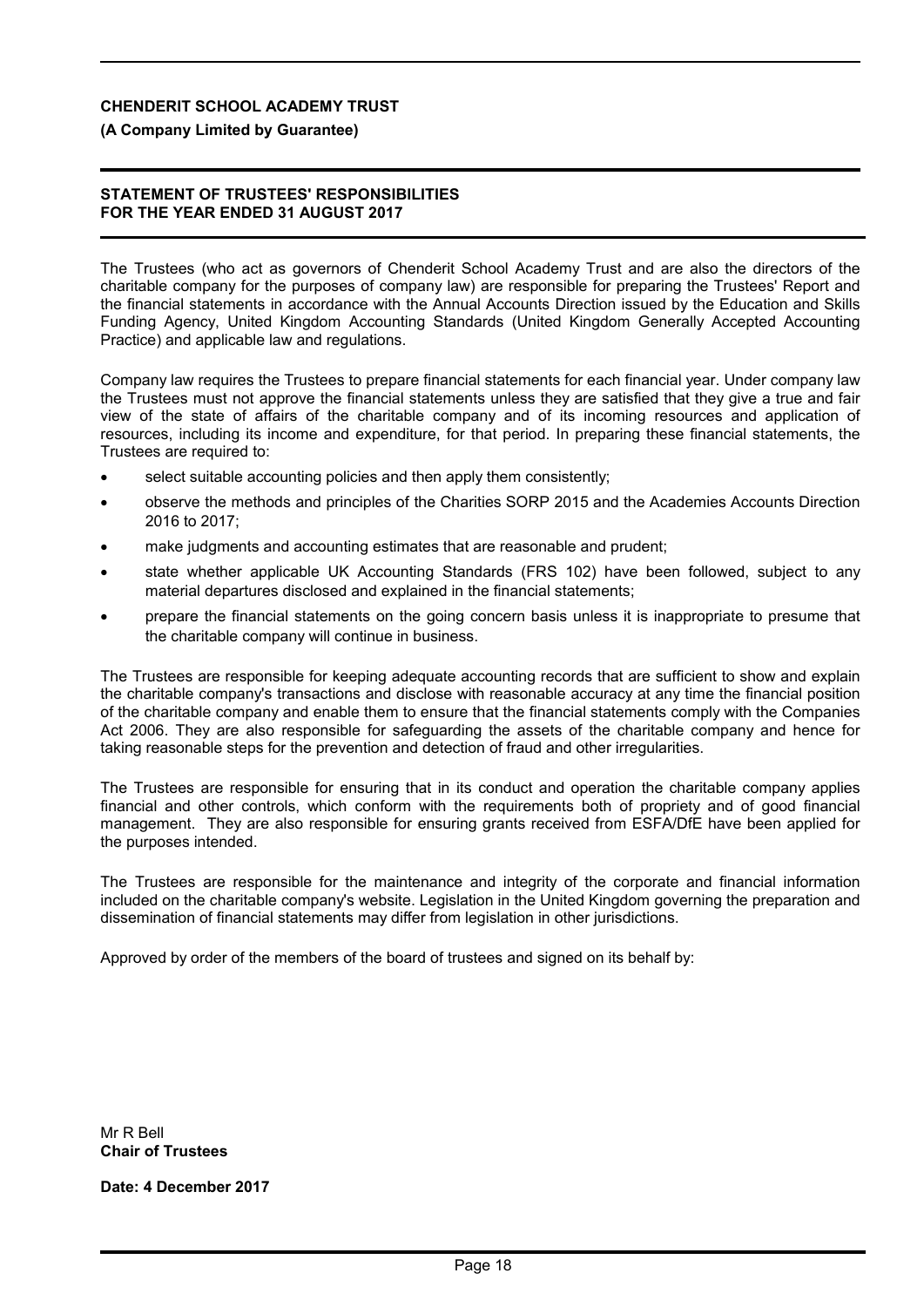# **(A Company Limited by Guarantee)**

# **INDEPENDENT AUDITOR'S REPORT ON THE FINANCIAL STATEMENTS TO THE MEMBERS OF CHENDERIT SCHOOL ACADEMY TRUST**

# **OPINION**

We have audited the financial statements of Chenderit School Academy Trust for the year ended 31 August 2017 which comprise the Statement of Financial Activities incorporating Income and Expenditure Account, the Balance Sheet, the Statement of Cash Flows and the related notes, including a summary of significant accounting policies. The financial reporting framework that has been applied in their preparation is applicable law, United Kingdom Accounting Standards (United Kingdom Generally Accepted Accounting Practice), including FRS 102 'The Financial Reporting Standard applicable in the UK and Republic of Ireland', the Charities SORP 2015 and the Academies Accounts Direction 2016 to 2017 issued by the Education and Skills Funding Agency.

This report is made solely to the Academy Trust's members, as a body, in accordance with Chapter 3 of Part 16 of the Companies Act 2006. Our audit work has been undertaken so that we might state to the Academy Trust's members those matters we are required to state to them in an Auditor's report and for no other purpose. To the fullest extent permitted by law, we do not accept or assume responsibility to anyone other than the Academy Trust and its members, as a body, for our audit work, for this report, or for the opinions we have formed.

In our opinion the financial statements:

- give a true and fair view of the state of the Academy Trust's affairs as at 31 August 2017 and of its incoming resources and application of resources, including its income and expenditure for the year then ended;
- have been properly prepared in accordance with United Kingdom Generally Accepted Accounting Practice; and
- have been prepared in accordance with the requirements of the Companies Act 2006, the Charities SORP 2015 and the Academies Accounts Direction 2016 to 2017 issued by the Education and Skills Funding Agency.

#### **BASIS OF OPINION**

We conducted our audit in accordance with International Standards on Auditing (UK) (ISAs (UK)) and applicable law. Our responsibilities under those standards are further described in the Auditor's responsibilities for the audit of the financial statements section of our report. We are independent of the Academy Trust in accordance with the ethical requirements that are relevant to our audit of the financial statements in the United Kingdom, including the Financial Reporting Council's Ethical Standard, and we have fulfilled our other ethical responsibilities in accordance with these requirements. We believe that the audit evidence we have obtained is sufficient and appropriate to provide a basis for our opinion.

#### **CONCLUSIONS RELATING TO GOING CONCERN**

We have nothing to report in respect of the following matters in relation to which the ISAs (UK) require us to report to you where:

- the Trustees' use of the going concern basis of accounting in the preparation of the financial statements is not appropriate; or
- the Trustees have not disclosed in the financial statements any identified material uncertainties that may cast significant doubt about the Academy Trust ability to continue to adopt the going concern basis of accounting for a period of at least twelve months from the date when the financial statements are authorised for issue.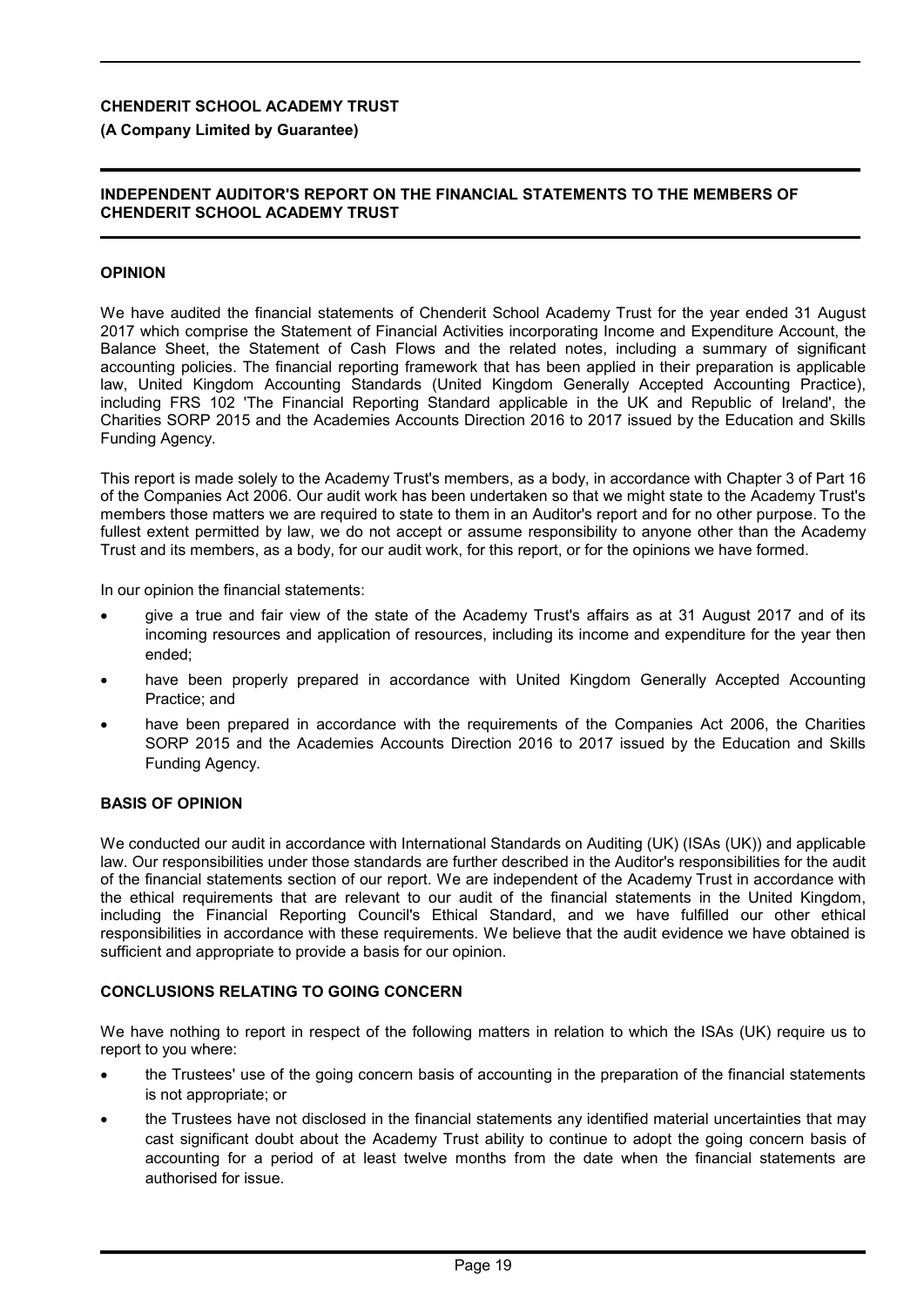### **(A Company Limited by Guarantee)**

#### **INDEPENDENT AUDITOR'S REPORT ON THE FINANCIAL STATEMENTS TO THE MEMBERS OF CHENDERIT SCHOOL ACADEMY TRUST**

#### **OTHER INFORMATION**

The Trustees are responsible for the other information. The other information comprises the information included in the Annual Report, other than the financial statements and our Auditor's report thereon. Our opinion on the financial statements does not cover the information and, except to the extent otherwise explicitly stated in our report, we do not express any form of assurance conclusion thereon.

In connection with our audit of the financial statements, our responsibility is to read the other information and, in doing so, consider whether the other information is materially inconsistent with the financial statements or our knowledge obtained in the audit or otherwise appears to be materially misstated. If we identify such material inconsistencies or apparent material misstatements, we are required to determine whether there is a material misstatement in the financial statements or a material misstatement of the other information. If, based on the work we have performed, we conclude that there is a material misstatement of this other information, we are required to report that fact.

We have nothing to report in this regard.

#### **OPINION ON OTHER MATTERS PRESCRIBED BY THE COMPANIES ACT 2006**

In our opinion, based on the work undertaken in the course of the audit:

- the information given in the Trustees' Report including the Strategic Report for the financial year for which the financial statements are prepared is consistent with the financial statements.
- the Trustees' Report and the Strategic Report have been prepared in accordance with applicable legal requirements.

### **MATTERS ON WHICH WE ARE REQUIRED TO REPORT BY EXCEPTION**

In the light of our knowledge and understanding of the Academy Trust and its environment obtained in the course of the audit, we have not identified material misstatements in the Trustees' Report including the Strategic Report.

We have nothing to report in respect of the following matters in relation to which the Companies Act 2006 requires us to report to you if, in our opinion:

- adequate accounting records have not been kept, or returns adequate for our audit have not been received from branches not visited by us; or
- the financial statements are not in agreement with the accounting records and returns; or
- certain disclosures of Trustees' remunerations specified by law are not made; or
- we have not received all the information and explanations we require for our audit.

#### **RESPONSIBILITIES OF TRUSTEES**

As explained more fully in the Trustees' responsibilities statement, set out on page 17, the Trustees (who are also the directors of the Academy Trust for the purposes of company law) are responsible for the preparation of the financial statements and for being satisfied that they give a true and fair view. and for such internal control as the Trustees determine is necessary to enable the preparation of financial statements that are free from material misstatement, whether due to fraud or error.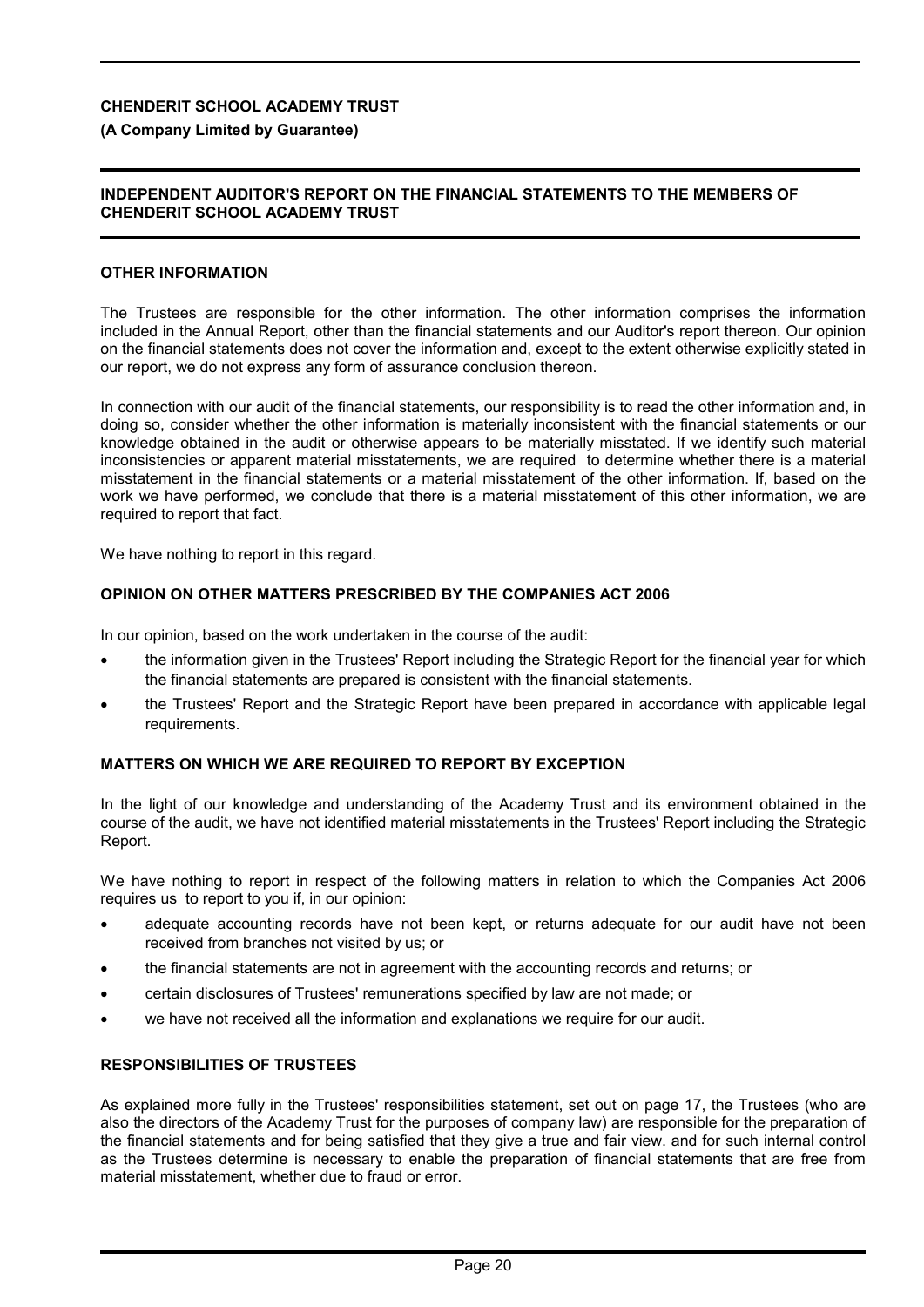# **(A Company Limited by Guarantee)**

# **INDEPENDENT AUDITOR'S REPORT ON THE FINANCIAL STATEMENTS TO THE MEMBERS OF CHENDERIT SCHOOL ACADEMY TRUST**

In preparing the financial statements, the Trustees are responsible for assessing the Academy Trust's ability to continue as a going concern, disclosing, as applicable, matters related to going concern and using the going concern basis of accounting unless the Trustees either intend to liquidate the Academy Trust or to cease operations, or have no realistic alternative but to do so.

# **AUDITOR'S RESPONSIBILITIES FOR THE AUDIT OF THE FINANCIAL STATEMENTS**

Our objectives are to obtain reasonable assurance about whether the financial statements as a whole are free from material misstatement, whether due to fraud or error, and to issue an Auditor's report that includes our opinion. Reasonable assurance is a high level of assurance, but is not a guarantee that an audit conducted in accordance with ISAs (UK) will always detect a material misstatement when it exists. Misstatements can arise from fraud or error and are considered material if, individually or in the aggregate, they could reasonably be expected to influence the economic decisions of users taken on the basis of these financial statements.

A further description of our responsibilities for the audit of the financial statements is located on the Financial Reporting Council's website at: www.frc.org.uk/auditorsresponsibilities. The description forms part of our Auditor's report.

Elaine Olson-Williams FCCA (Senior Statutory Auditor)

for and on behalf of

# **MHA MacIntyre Hudson**

Chartered Accountants Statutory Auditors

Peterbridge House The Lakes **Northampton** NN4 7HB Date: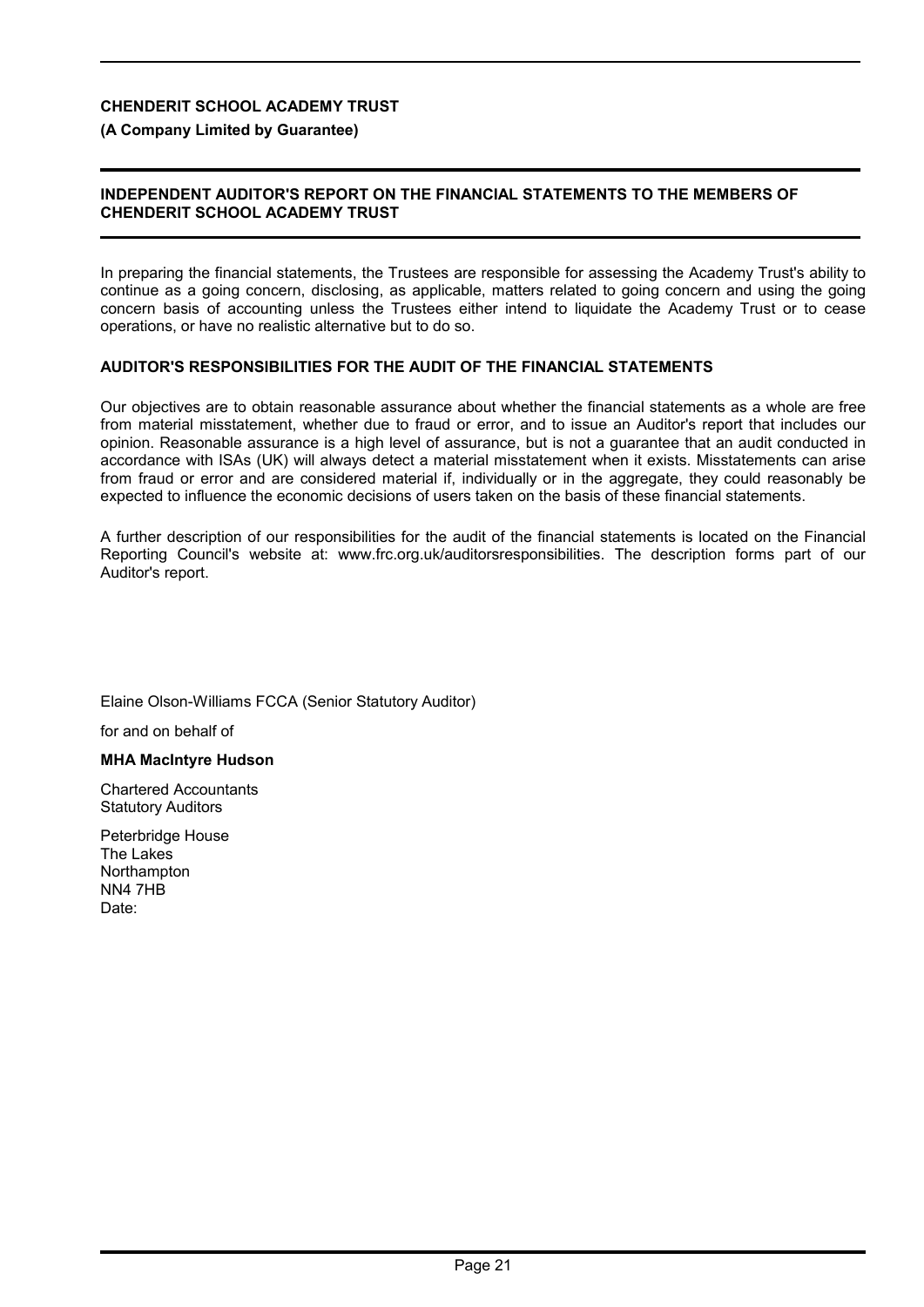**(A Company Limited by Guarantee)**

#### **INDEPENDENT REPORTING ACCOUNTANT'S ASSURANCE REPORT ON REGULARITY TO CHENDERIT SCHOOL ACADEMY TRUST AND THE EDUCATION AND SKILLS FUNDING AGENCY**

In accordance with the terms of our engagement letter dated 1 October 2017 and further to the requirements of the Education and Skills Funding Agency (ESFA) as included in the Academies Accounts Direction 2016 to 2017, we have carried out an engagement to obtain limited assurance about whether the expenditure disbursed and income received by Chenderit School Academy Trust during the year 1 September 2016 to 31 August 2017 have been applied to the purposes identified by Parliament and the financial transactions conform to the authorities which govern them.

This report is made solely to Chenderit School Academy Trust and the ESFA in accordance with the terms of our engagement letter. Our work has been undertaken so that we might state to Chenderit School Academy Trust and the ESFA those matters we are required to state in a report and for no other purpose. To the fullest extent permitted by law, we do not accept or assume responsibility to anyone other than Chenderit School Academy Trust and the ESFA, for our work, for this report, or for the conclusion we have formed.

#### **RESPECTIVE RESPONSIBILITIES OF CHENDERIT SCHOOL ACADEMY TRUST'S ACCOUNTING OFFICER AND THE REPORTING ACCOUNTANT**

The Accounting Officer is responsible, under the requirements of Chenderit School Academy Trust's funding agreement with the Secretary of State for Education dated 1 February 2012, and the Academies Financial Handbook extant from 1 September 2016, for ensuring that expenditure disbursed and income received is applied for the purposes intended by Parliament and the financial transactions conform to the authorities which govern them.

Our responsibilities for this engagement are established in the United Kingdom by our profession's ethical guidance and are to obtain limited assurance and report in accordance with our engagement letter and the requirements of the Academies Accounts Direction 2016 to 2017. We report to you whether anything has come to our attention in carrying out our work which suggests that in all material respects, expenditure disbursed and income received during the year 1 September 2016 to 31 August 2017 have not been applied to purposes intended by Parliament or that the financial transactions do not conform to the authorities which govern them.

#### **APPROACH**

We conducted our engagement in accordance with the Academies Accounts Direction 2016 to 2017 issued by the ESFA. We performed a limited assurance engagement as defined in our engagement letter.

The objective of a limited assurance engagement is to perform such procedures as to obtain information and explanations in order to provide us with sufficient appropriate evidence to express a negative conclusion on regularity.

A limited assurance engagement is more limited in scope than a reasonable assurance engagement and consequently does not enable us to obtain assurance that we would become aware of all significant matters that might be identified in a reasonable assurance engagement. Accordingly, we do not express a positive opinion.

Our engagement includes examination, on a test basis, of evidence relevant to the regularity and propriety of the Academy Trust's income and expenditure.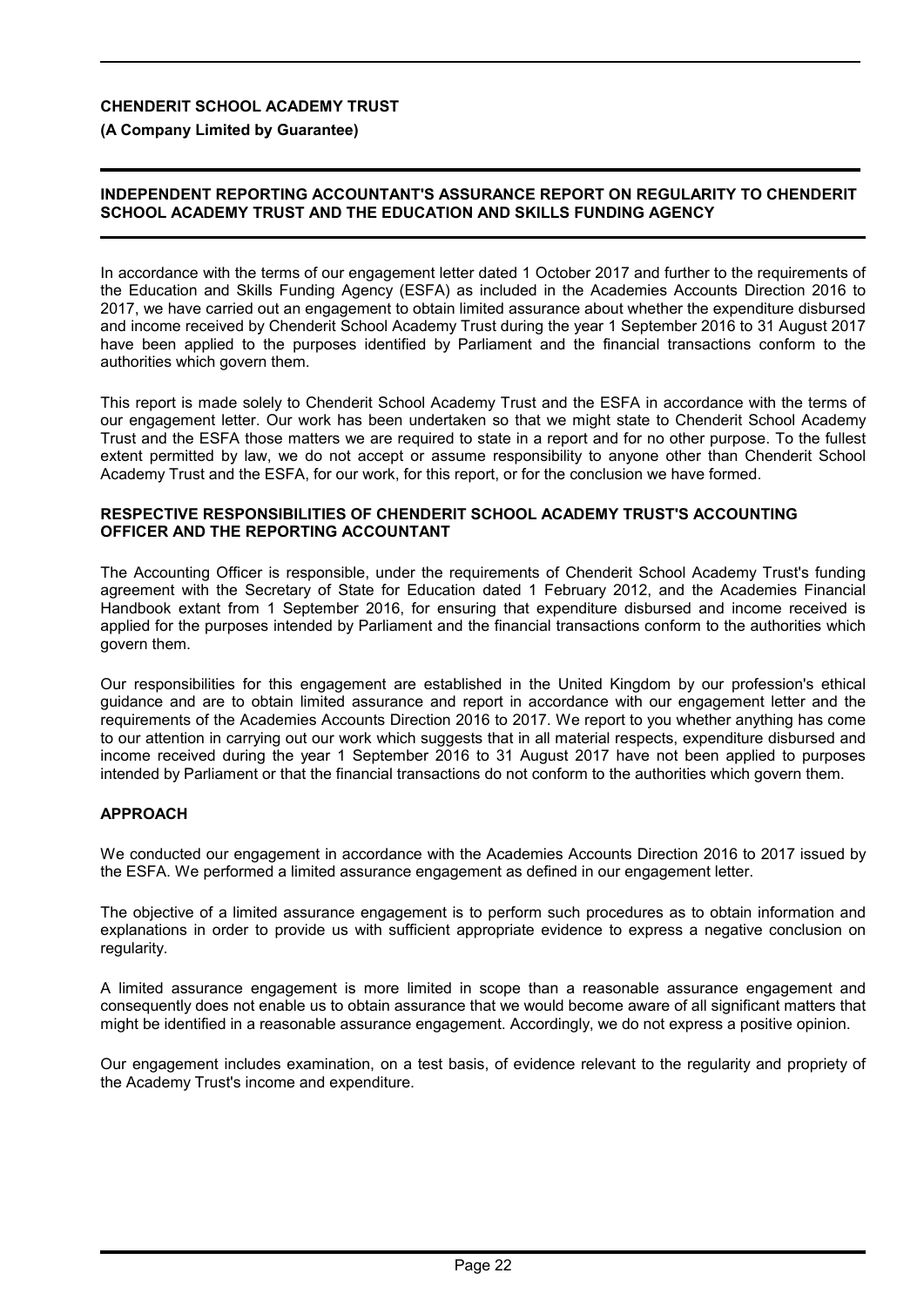### **(A Company Limited by Guarantee)**

#### **INDEPENDENT REPORTING ACCOUNTANT'S ASSURANCE REPORT ON REGULARITY TO CHENDERIT SCHOOL ACADEMY TRUST AND THE EDUCATION AND SKILLS FUNDING AGENCY (continued)**

The work undertaken to draw to our conclusion includes:

- Reviewing the minutes of meetings of the Governing Body and other evidence made available to us, relevant to our consideration of regularity.
- A review of the objectives and activities of the academy, with reference to the income streams and other information available to us as auditors of the academy.
- Testing a sample of payroll payments to staff.
- Testing of a sample of payments to suppliers and other third parties.
- Testing a sample of grants received and other income streams.
- Evaluating the internal control procedures and reporting lines, and testing as appropriate.
- Making appropriate enquiries of the Accounting Officer.

#### **CONCLUSION**

In the course of our work, nothing has come to our attention which suggests that in all material respects the expenditure disbursed and income received during the year 1 September 2016 to 31 August 2017 have not been applied to purposes intended by Parliament and the financial transactions do not conform to the authorities which govern them.

#### **MHA MacIntyre Hudson**

Chartered Accountants

Peterbridge House The Lakes **Northampton** NN4 7HB

Date: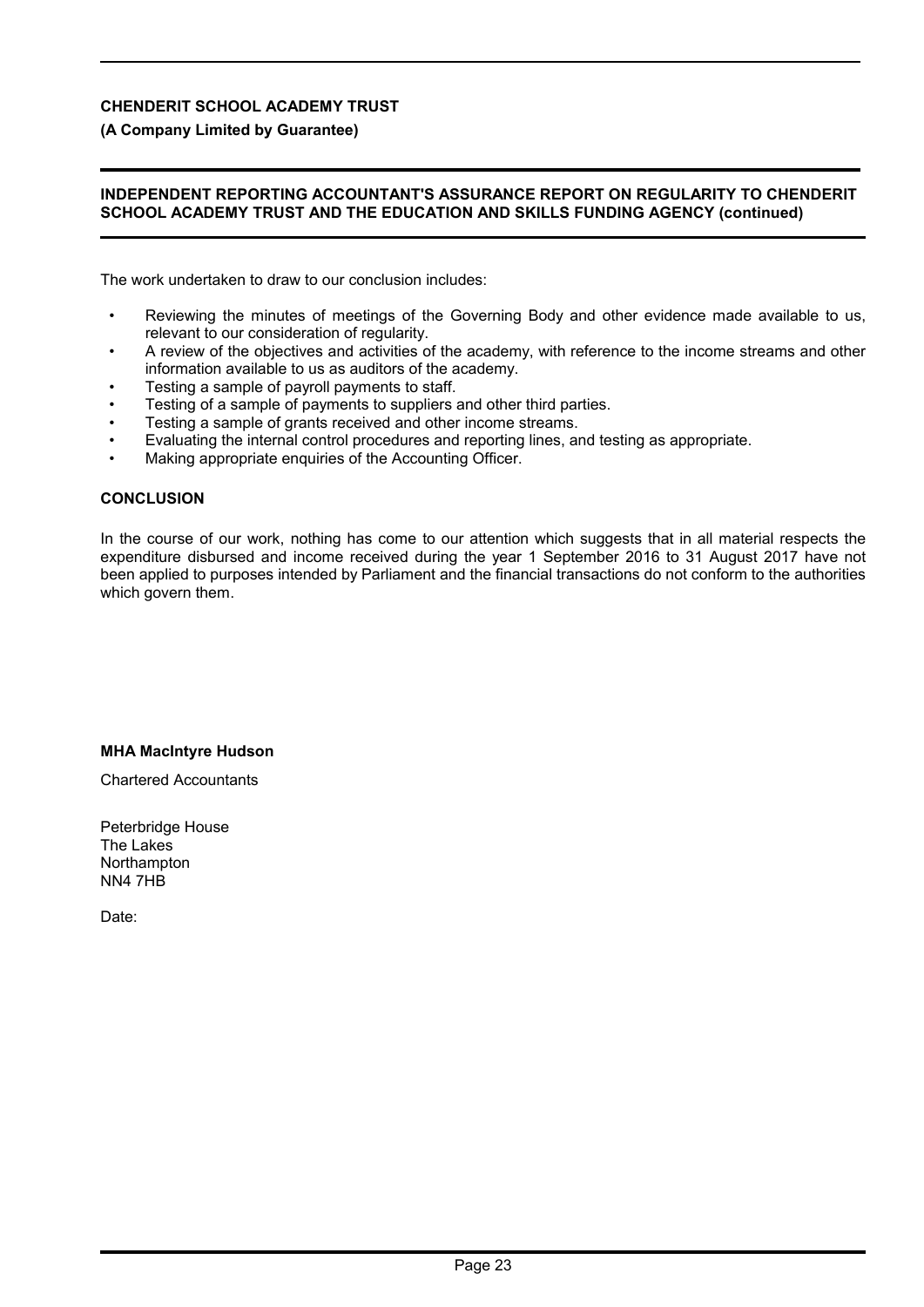# **(A Company Limited by Guarantee)**

#### **STATEMENT OF FINANCIAL ACTIVITIES INCORPORATING INCOME AND EXPENDITURE ACCOUNT FOR THE YEAR ENDED 31 AUGUST 2017**

|                                                                                                   | <b>Note</b>                  | <b>Unrestricted</b><br>funds<br>2017<br>£ | <b>Restricted</b><br>funds<br>2017<br>£ | <b>Restricted</b><br>fixed asset<br>funds<br>2017<br>£ | <b>Total</b><br>funds<br>2017<br>£ | Total<br>funds<br>2016<br>£ |
|---------------------------------------------------------------------------------------------------|------------------------------|-------------------------------------------|-----------------------------------------|--------------------------------------------------------|------------------------------------|-----------------------------|
| <b>INCOME FROM:</b>                                                                               |                              |                                           |                                         |                                                        |                                    |                             |
| Donations and capital grants<br>Charitable activities:<br>Funding for the academy                 | $\overline{\mathbf{c}}$<br>3 | 8,640                                     |                                         | 23,468                                                 | 32,108                             | 147,390                     |
| trust's educational operations                                                                    |                              |                                           | 5,382,841                               |                                                        | 5,382,841                          | 5,403,490                   |
| Other trading activities<br>Investments                                                           | 4<br>5                       | 92,861<br>1,440                           |                                         |                                                        | 92,861<br>1,440                    | 63,574<br>3,900             |
| <b>TOTAL INCOME</b>                                                                               |                              | 102,941                                   | 5,382,841                               | 23,468                                                 | 5,509,250                          | 5,618,354                   |
| <b>EXPENDITURE ON:</b>                                                                            |                              |                                           |                                         |                                                        |                                    |                             |
| Raising funds<br>Charitable activities:<br>Academy trust educational                              |                              | 90,157                                    |                                         |                                                        | 90,157                             | 61,953                      |
| operations                                                                                        |                              |                                           | 5,183,318                               | 349,745                                                | 5,533,063                          | 5,475,141                   |
| <b>TOTAL EXPENDITURE</b>                                                                          | 6                            | 90,157                                    | 5,183,318                               | 349,745                                                | 5,623,220                          | 5,537,094                   |
| <b>NET INCOME /</b><br>(EXPENDITURE) BEFORE<br><b>TRANSFERS</b><br><b>Transfers between Funds</b> | 17                           | 12,784                                    | 199,523<br>(155, 401)                   | (326, 277)<br>155,401                                  | (113,970)                          | 81,260                      |
| <b>NET INCOME /</b><br>(EXPENDITURE) BEFORE<br><b>OTHER RECOGNISED</b><br><b>GAINS AND LOSSES</b> |                              | 12,784                                    | 44,122                                  | (170, 876)                                             | (113,970)                          | 81,260                      |
| Actuarial gains/(losses) on<br>defined benefit pension<br>schemes                                 | 23                           |                                           | 725,000                                 |                                                        | 725,000                            | (506,000)                   |
|                                                                                                   |                              |                                           |                                         |                                                        |                                    |                             |
| <b>NET MOVEMENT IN FUNDS</b>                                                                      |                              | 12,784                                    | 769,122                                 | (170, 876)                                             | 611,030                            | (424, 740)                  |
| <b>RECONCILIATION OF FUNDS:</b>                                                                   |                              |                                           |                                         |                                                        |                                    |                             |
| Total funds brought forward                                                                       |                              | 215,208                                   | (801, 669)                              | 9,712,091                                              | 9,125,630                          | 9,550,370                   |
| <b>TOTAL FUNDS CARRIED</b><br><b>FORWARD</b>                                                      |                              | 227,992                                   | (32, 547)                               | 9,541,215                                              | 9,736,660                          | 9,125,630                   |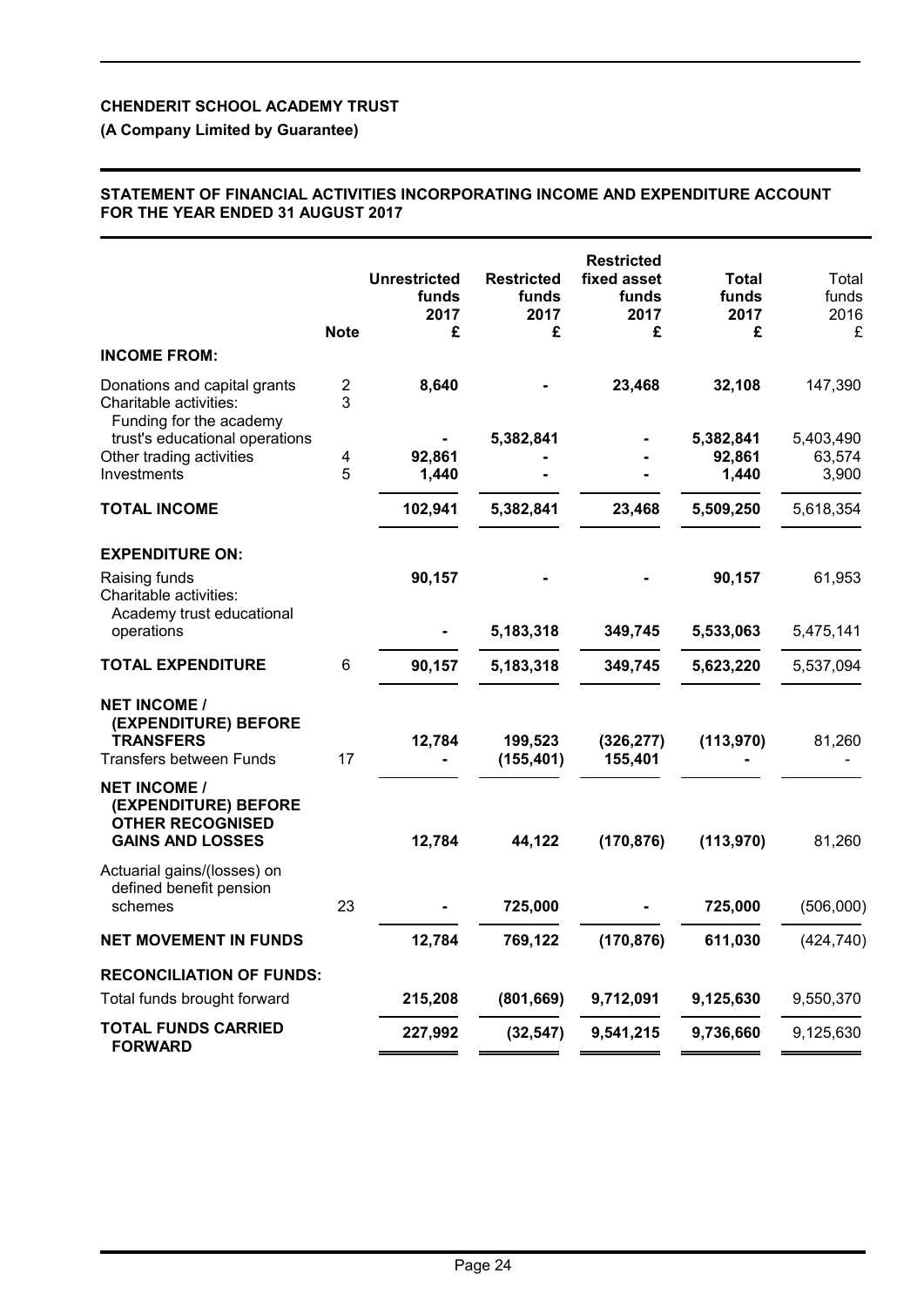#### **(A Company Limited by Guarantee) REGISTERED NUMBER: 07900254**

### **BALANCE SHEET AS AT 31 AUGUST 2017**

|                                                                   | <b>Note</b> | £          | 2017<br>£  | £           | 2016<br>£   |
|-------------------------------------------------------------------|-------------|------------|------------|-------------|-------------|
| <b>FIXED ASSETS</b>                                               |             |            |            |             |             |
| Tangible assets                                                   | 12          |            | 9,138,913  |             | 9,304,624   |
| <b>CURRENT ASSETS</b>                                             |             |            |            |             |             |
| <b>Stocks</b>                                                     | 13          | 6,791      |            | 6,791       |             |
| <b>Debtors</b>                                                    | 14          | 206,316    |            | 143,564     |             |
| Cash at bank and in hand                                          | 20          | 1,377,126  |            | 1,284,182   |             |
|                                                                   |             | 1,590,233  |            | 1,434,537   |             |
| <b>CREDITORS: amounts falling due within</b><br>one year          | 15          | (287, 901) |            | (273, 732)  |             |
| <b>NET CURRENT ASSETS</b>                                         |             |            | 1,302,332  |             | 1,160,805   |
| TOTAL ASSETS LESS CURRENT LIABILITIES                             |             |            | 10,441,245 |             | 10,465,429  |
| <b>CREDITORS: amounts falling due after</b><br>more than one year | 16          |            | (4, 585)   |             | (13, 799)   |
| <b>NET ASSETS EXCLUDING PENSION</b><br><b>SCHEME LIABILITIES</b>  |             |            | 10,436,660 |             | 10,451,630  |
| Defined benefit pension scheme liability                          | 23          |            | (700,000)  |             | (1,326,000) |
| <b>NET ASSETS INCLUDING PENSION</b><br><b>SCHEME LIABILITIES</b>  |             |            | 9,736,660  |             | 9,125,630   |
| <b>FUNDS OF THE ACADEMY</b>                                       |             |            |            |             |             |
| Restricted funds:                                                 |             |            |            |             |             |
| Restricted income funds                                           | 17          | 667,453    |            | 524,331     |             |
| Restricted fixed asset funds                                      | 17          | 9,541,215  |            | 9,712,091   |             |
| Restricted funds excluding pension liability                      |             | 10,208,668 |            | 10,236,422  |             |
| Pension reserve                                                   |             | (700, 000) |            | (1,326,000) |             |
| <b>Total restricted funds</b>                                     |             |            | 9,508,668  |             | 8,910,422   |
| Unrestricted income funds                                         | 17          |            | 227,992    |             | 215,208     |
| <b>TOTAL FUNDS</b>                                                |             |            | 9,736,660  |             | 9,125,630   |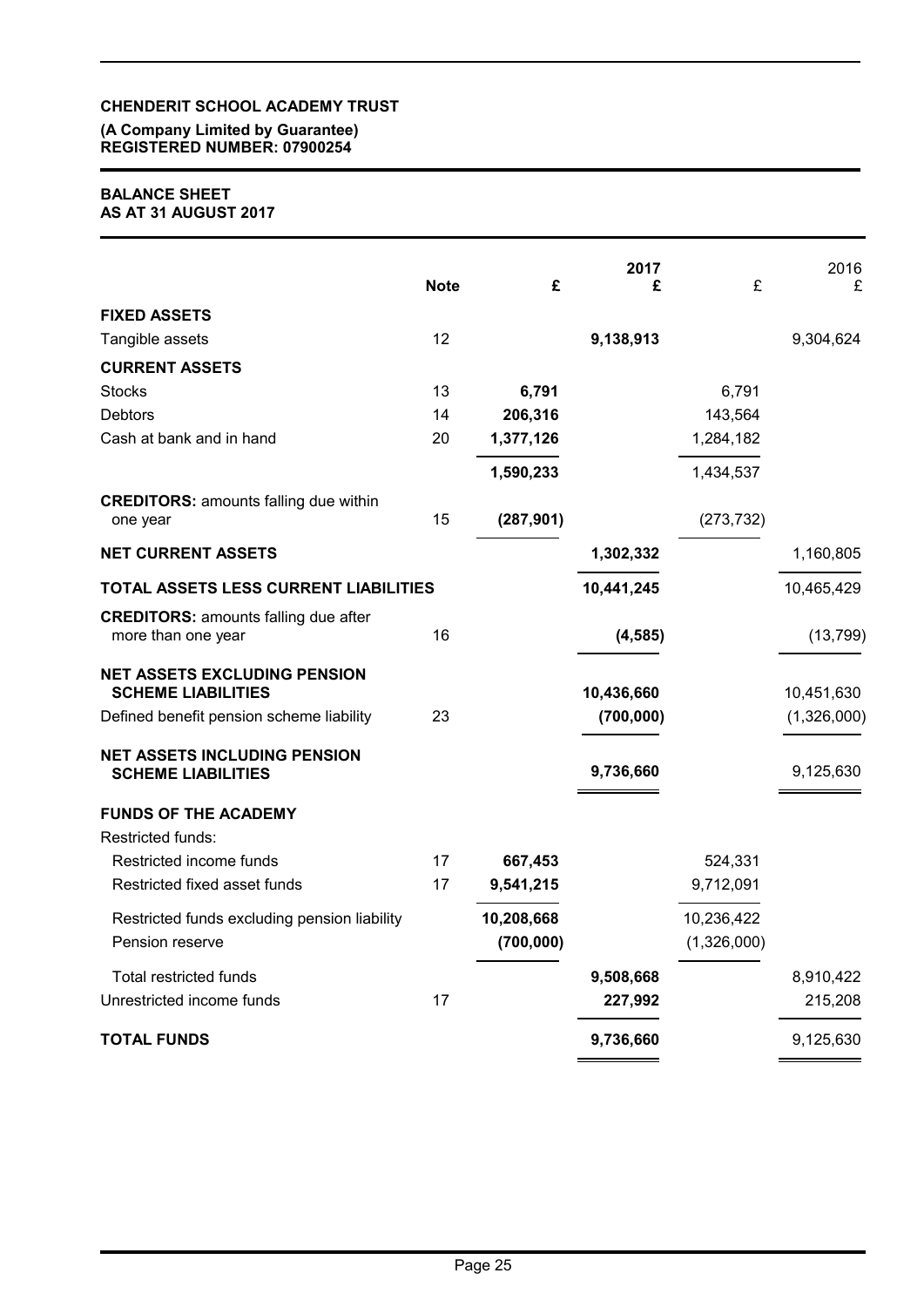**(A Company Limited by Guarantee)**

### **BALANCE SHEET (continued) AS AT 31 AUGUST 2017**

The financial statements on pages 24 to 50 were approved by the Trustees, and authorised for issue, on 4 December 2017 and are signed on their behalf, by:

Mr R Bell **Chair of Trustees** Mrs J Cartwright **Headteacher & Accounting Officer**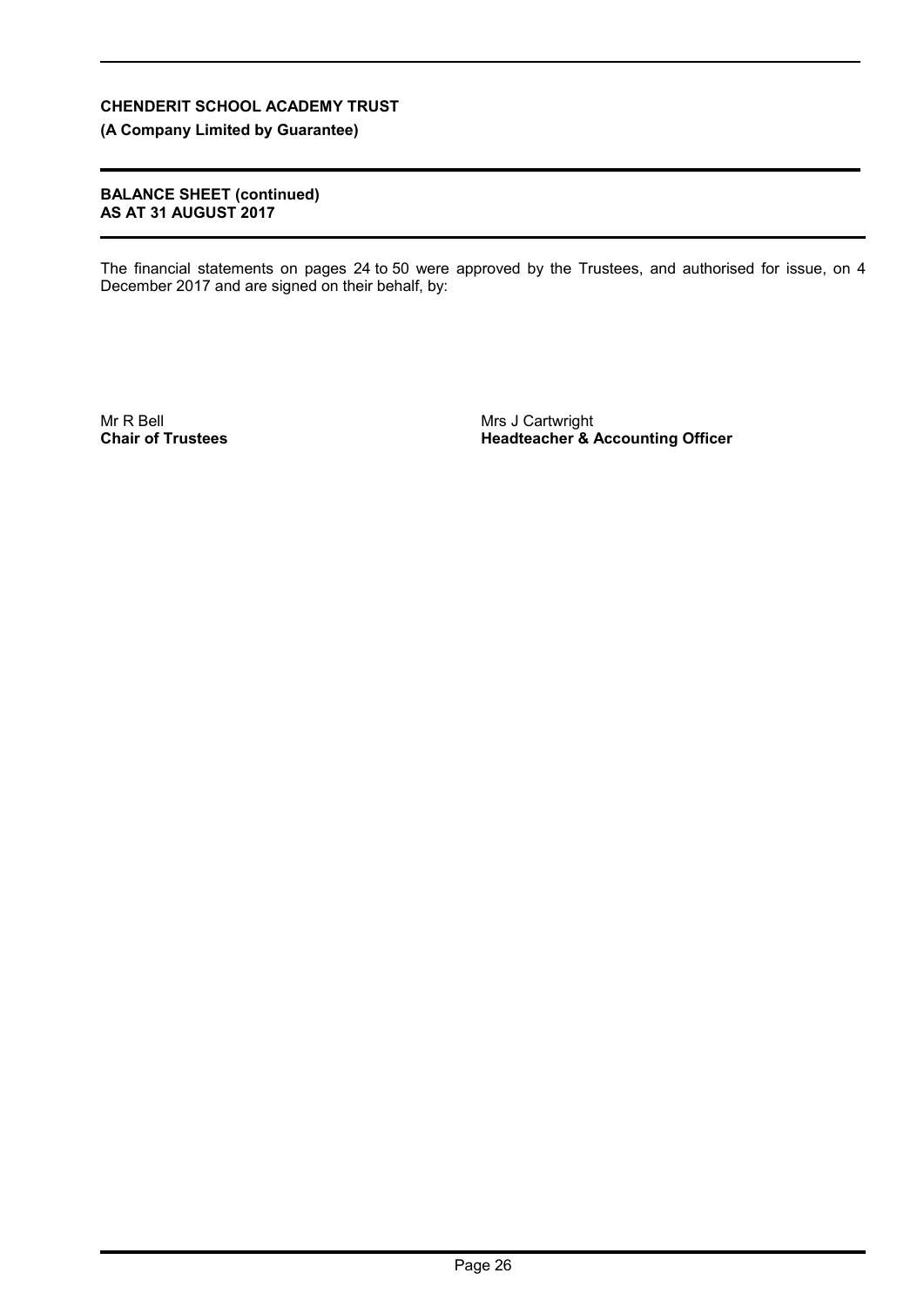# **(A Company Limited by Guarantee)**

#### **STATEMENT OF CASH FLOWS FOR THE YEAR ENDED 31 AUGUST 2017**

|                                                                                                            | <b>Note</b> | 2017<br>£            | 2016<br>£            |
|------------------------------------------------------------------------------------------------------------|-------------|----------------------|----------------------|
| Cash flows from operating activities                                                                       |             |                      |                      |
| Net cash provided by operating activities                                                                  | 19          | 247,973              | 288,984              |
| Cash flows from investing activities:<br>Purchase of tangible fixed assets<br>Capital grants from DfE/ESFA |             | (169, 285)<br>23,468 | (95, 296)<br>142,112 |
| Net cash (used in)/provided by investing activities                                                        |             | (145, 817)           | 46,816               |
| <b>Cash flows from financing activities:</b><br>Repayments of borrowings                                   |             | (9,212)              | (10, 847)            |
| Net cash used in financing activities                                                                      |             | (9,212)              | (10, 847)            |
| Change in cash and cash equivalents in the year<br>Cash and cash equivalents brought forward               |             | 92,944<br>1,284,182  | 324,953<br>959,229   |
| Cash and cash equivalents carried forward                                                                  | 20          | 1,377,126            | 1,284,182            |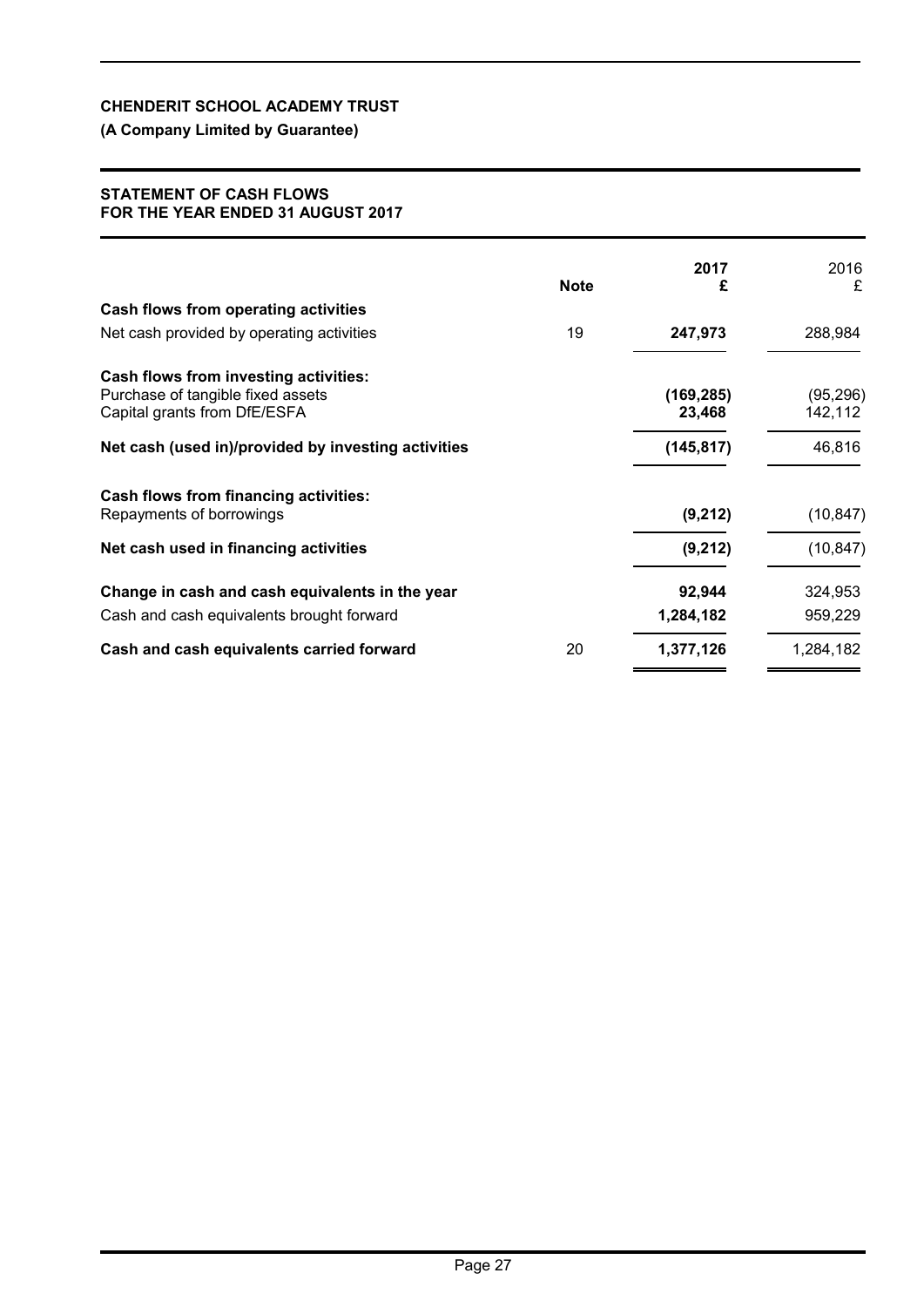# **(A Company Limited by Guarantee)**

### **NOTES TO THE FINANCIAL STATEMENTS FOR THE YEAR ENDED 31 AUGUST 2017**

# **1. ACCOUNTING POLICIES**

A summary of the principal accounting policies adopted (which have been applied consistently, except where noted), judgments and key sources of estimation uncertainty, is set out below.

# **1.1 Basis of preparation of financial statements**

The financial statements of the academy trust, which is a public benefit entity under FRS 102, have been prepared under the historical cost convention in accordance with the Financial Reporting Standard Applicable in the UK and Republic of Ireland (FRS 102), the Accounting and Reporting by Charities: Statement of Recommended Practice applicable to charities preparing their accounts in accordance with the Financial Reporting Standard applicable in the UK and Republic of Ireland (FRS 102) (Charities SORP (FRS 102)), the Academies Accounts Direction 2016 to 2017 issued by ESFA, the Charities Act 2011 and the Companies Act 2006.

Chenderit School Academy Trust constitutes a public benefit entity as defined by FRS 102.

# **1.2 Going concern**

The Trustees assess whether the use of going concern is appropriate, i.e. whether there are any material uncertainties related to events or conditions that may cast significant doubt on the ability of the Academy Trust to continue as a going concern. The Trustees make this assessment in respect of a period of at least one year from the date of authorisation for issue of the financial statements and have concluded that the academy trust has adequate resources to continue in operational existence for the foreseeable future and there are no material uncertainties about the academy trust's ability to continue as a going concern, thus they continue to adopt the going concern basis of accounting in preparing the financial statements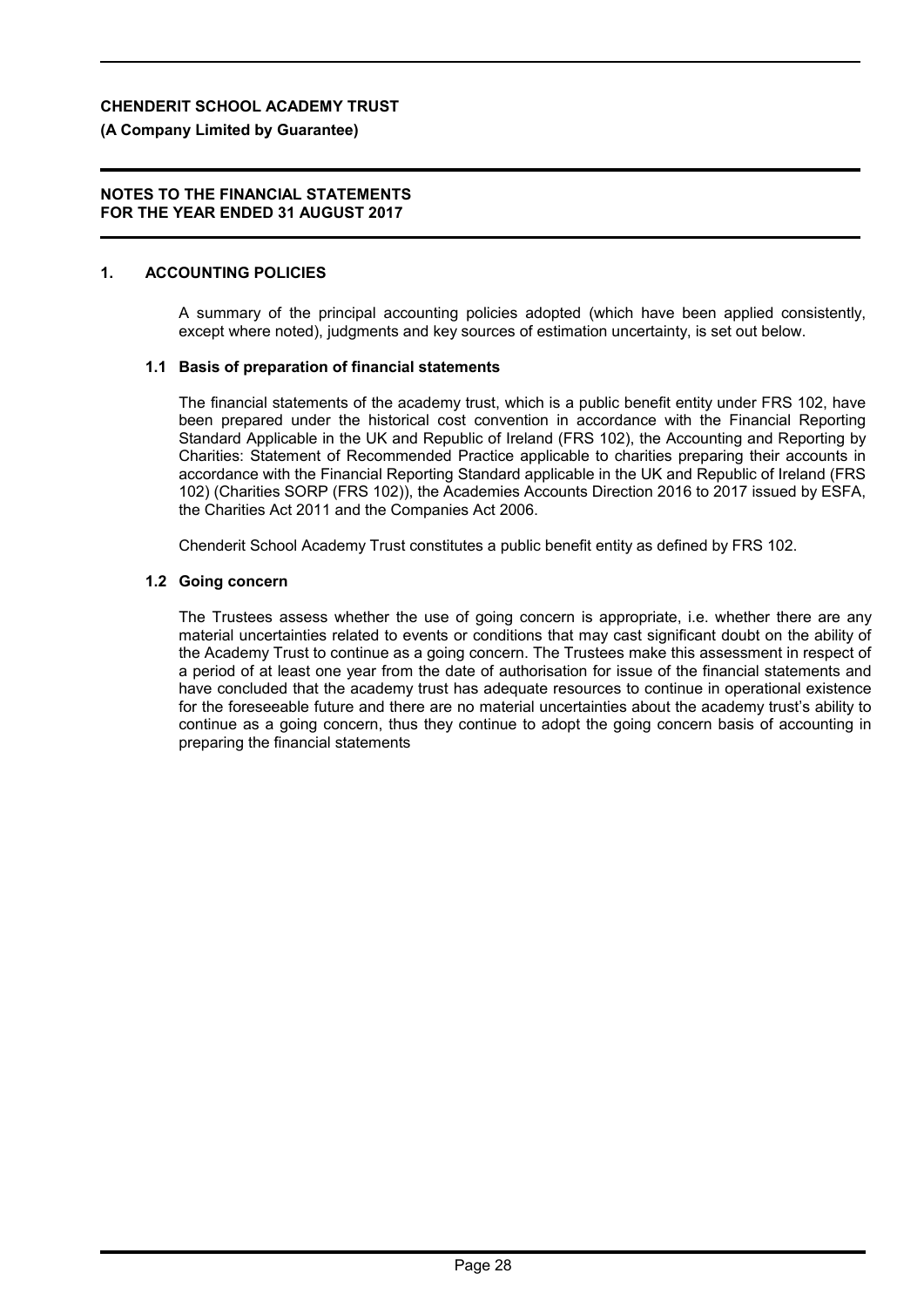# **(A Company Limited by Guarantee)**

### **NOTES TO THE FINANCIAL STATEMENTS FOR THE YEAR ENDED 31 AUGUST 2017**

# **1. ACCOUNTING POLICIES (continued)**

# **1.3 Income**

All income is recognised once the Academy Trust has entitlement to the income, it is probable that the income will be received and the amount of income receivable can be measured reliably.

#### **Grants**

Grants are included in the Statement of Financial Activities incorporating Income and Expenditure Account on a receivable basis. The balance of income received for specific purposes but not expended during the period is shown in the relevant funds on the Balance Sheet. Where income is received in advance of entitlement of receipt, its recognition is deferred and included in creditors as deferred income. Where entitlement occurs before income is received, the income is accrued.

General Annual Grant is recognised in full in the Statement of Financial Activities incorporating Income and Expenditure Account in the year for which it is receivable and any abatement in respect of the period is deducted from income and recognised as a liability.

Capital grants are recognised when there is entitlement and are not deferred over the life of the asset on which they are expended. Unspent amounts of capital grant are reflected in the balance in the restricted fixed asset fund.

#### **Sponsorship income**

Sponsorship income provided to the Academy Trust which amounts to a donation is recognised in the Statement of Financial Activities incorporating Income and Expenditure Account in the period in which it is receivable, where receipt is probable and it is measurable.

#### **Donated goods, facilities and services**

Where the donated good is a fixed asset it is measured at fair value, unless it is impractical to measure this reliably, in which case the cost of the item to the donor should be used. The gain is recognised as income from donations and a corresponding amount is included in the appropriate fixed asset category and depreciated over the useful economic life in accordance with the academy trust's accounting policies.

#### **Donations**

Donations are recognised on a receivable basis where receipt is probable and the amount can be reliably measured.

#### **Other income**

Other income, including the hire of facilities, is recognised in the period in which it is receivable and to the extent the goods have been provided or on completion of the service.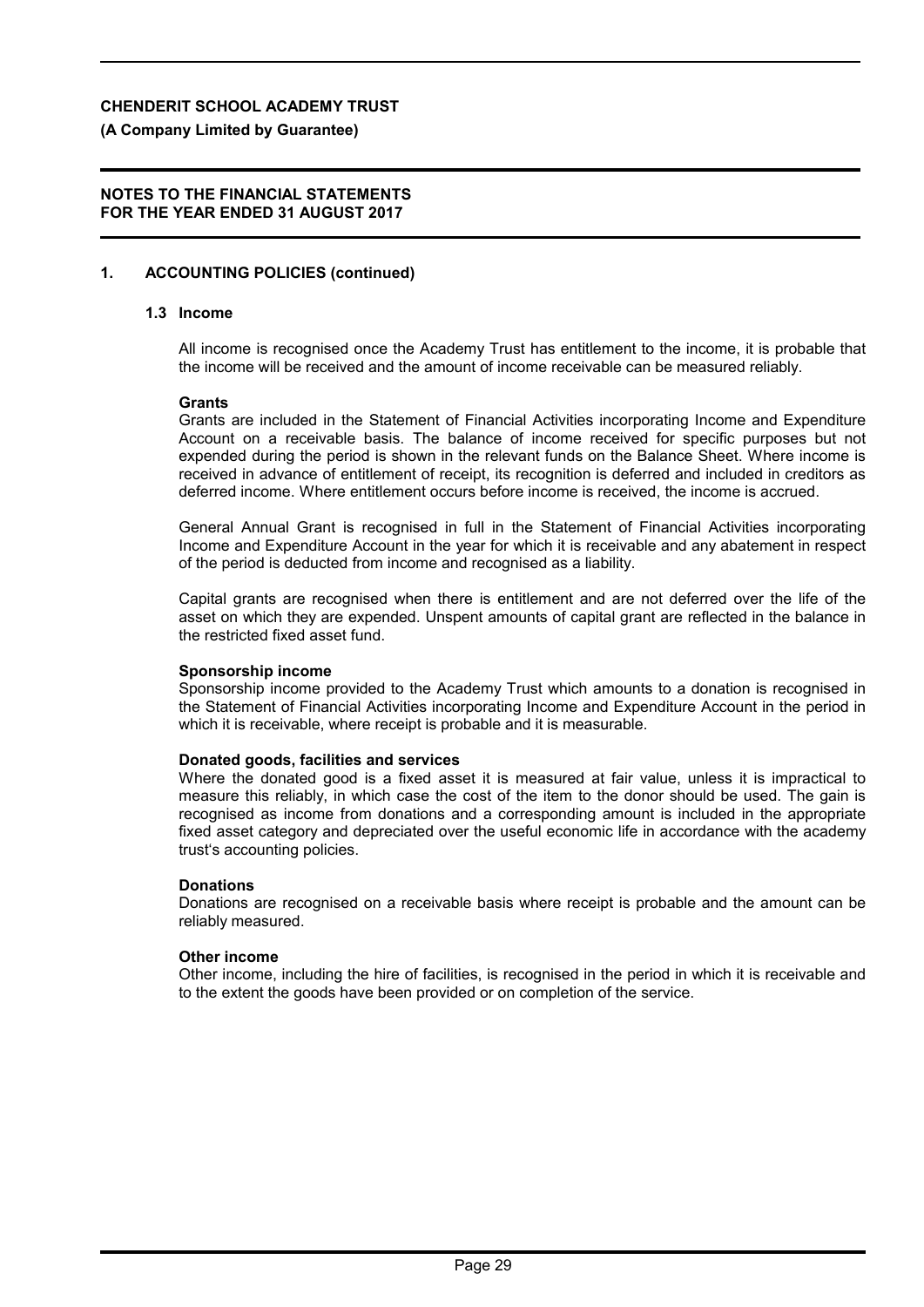#### **(A Company Limited by Guarantee)**

#### **NOTES TO THE FINANCIAL STATEMENTS FOR THE YEAR ENDED 31 AUGUST 2017**

#### **1. ACCOUNTING POLICIES (continued)**

#### **1.4 Expenditure**

Expenditure is recognised once there is a legal or constructive obligation to transfer economic benefit to a third party, it is probable that a transfer of economic benefits will be required in settlement and the amount of the obligation can be measured reliably. Expenditure is classified by activity. The costs of each activity are made up of the total of direct costs and shared costs, including support costs involved in undertaking each activity. Direct costs attributable to a single activity are allocated directly to that activity. Shared costs which contribute to more than one activity and support costs which are not attributable to a single activity are apportioned between those activities on a basis consistent with the use of resources. Central staff costs are allocated on the basis of time spent, and depreciation charges allocated on the portion of the asset's use.

#### **Expenditure on Raising Funds**

This includes all expenditure incurred by the Academy Trust to raise funds for its charitable purposes and includes costs of all fundraising activities events and non-charitable trading.

#### **Charitable Activities**

These are costs incurred on the Academy Trust's educational operations, including support costs and those costs relating to the governance of the Academy Trust appointed to charitable activities.

All expenditure is inclusive of irrecoverable VAT.

#### **1.5 Tangible fixed assets and depreciation**

All assets costing more than £1,000 are capitalised and are carried at cost, net of depreciation and any provision for impairment.

Where tangible fixed assets have been acquired with the aid of specific grants, either from the government or from the private sector, they are included in the Balance Sheet at cost and depreciated over their expected useful economic life. Where there are specific conditions attached to the funding requiring the continued use of the asset, the related grants are credited to a restricted fixed asset fund in the Statement of Financial Activities incorporating Income and Expenditure Account and carried forward in the Balance Sheet. Depreciation on the relevant assets is charged directly to the restricted fixed asset fund in the Statement of Financial Activities incorporating Income and Expenditure Account. Where tangible fixed assets have been acquired with unrestricted funds, depreciation on such assets is charged to the unrestricted fund.

Depreciation is provided on all tangible fixed assets other than freehold land, at rates calculated to write off the cost of these assets, less their estimated residual value, over their expected useful lives on the following bases: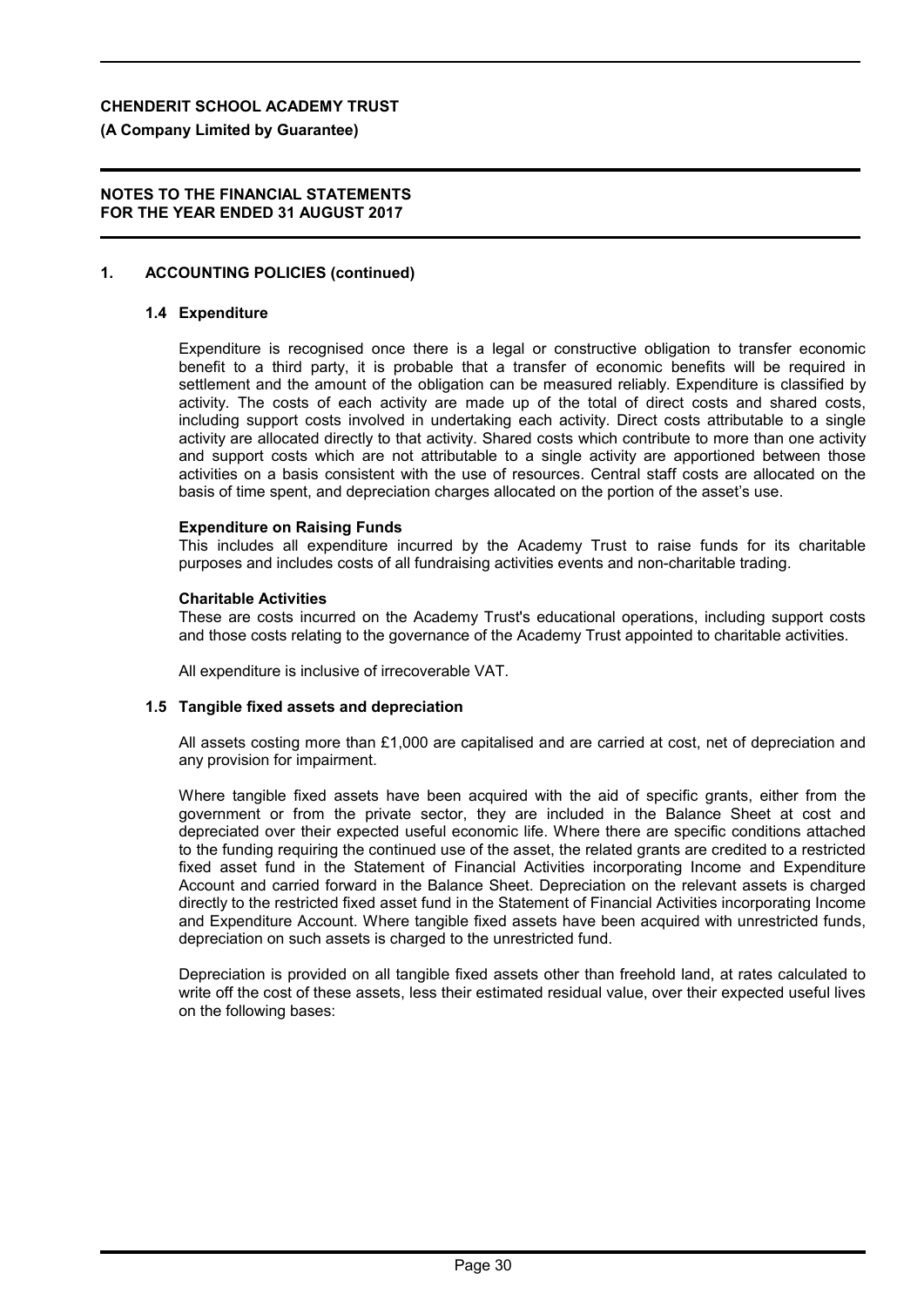# **(A Company Limited by Guarantee)**

## **NOTES TO THE FINANCIAL STATEMENTS FOR THE YEAR ENDED 31 AUGUST 2017**

# **1. ACCOUNTING POLICIES (continued)**

| Long Term Leasehold Property                             | $\sim$ 100 $\mu$                                     | 2% straight line or expected useful economic life if<br>lower |
|----------------------------------------------------------|------------------------------------------------------|---------------------------------------------------------------|
| Long Term Leasehold Land<br><b>Fixtures and fittings</b> | $\sim$                                               | 0.8% straight line<br>10% straight line                       |
| Office equipment<br>Computer equipment                   | $\overline{\phantom{a}}$<br>$\overline{\phantom{a}}$ | 20% straight line<br>33% straight line                        |

Assets in the course of construction are included at cost. Depreciation on these assets is not charged until they are brought into use.

A review for impairment of a fixed asset is carried out if events or changes in circumstances indicate that the carrying value of any fixed asset may not be recoverable. Shortfalls between the carrying value of fixed assets and their recoverable amounts are recognised as impairments. Impairment losses are recognised in the Statement of Financial Activities incorporating Income and Expenditure Account.

#### **1.6 Liabilities**

Liabilities are recognised when there is an obligation at the Balance Sheet date as a result of a past event, it is probable that a transfer of economic benefit will be required in settlement, and the amount of the settlement can be estimated reliably. Liabilities are recognised at the amount that the Academy Trust anticipates it will pay to settle the debt or the amount it has received as advanced payments for the goods or services it must provide.

### **1.7 Provisions**

Provisions are recognised when the academy trust has an obligation at the reporting date as a result of a past event which it is probable will result in the transfer of economic benefits and the obligation can be estimated reliably.

Provisions are measured at the best estimate of the amounts required to settle the obligation. Where the effect of the time value of money is material, the provision is based on the present value of those amounts, discounted at the pre-tax discount rate that reflects the risks specific to the liability. The unwinding of the discount is recognised within interest payable and similar charges.

#### **1.8 Operating leases**

Rentals under operating leases are charged to the Statement of Financial Activities incorporating Income and Expenditure Account on a straight line basis over the lease term.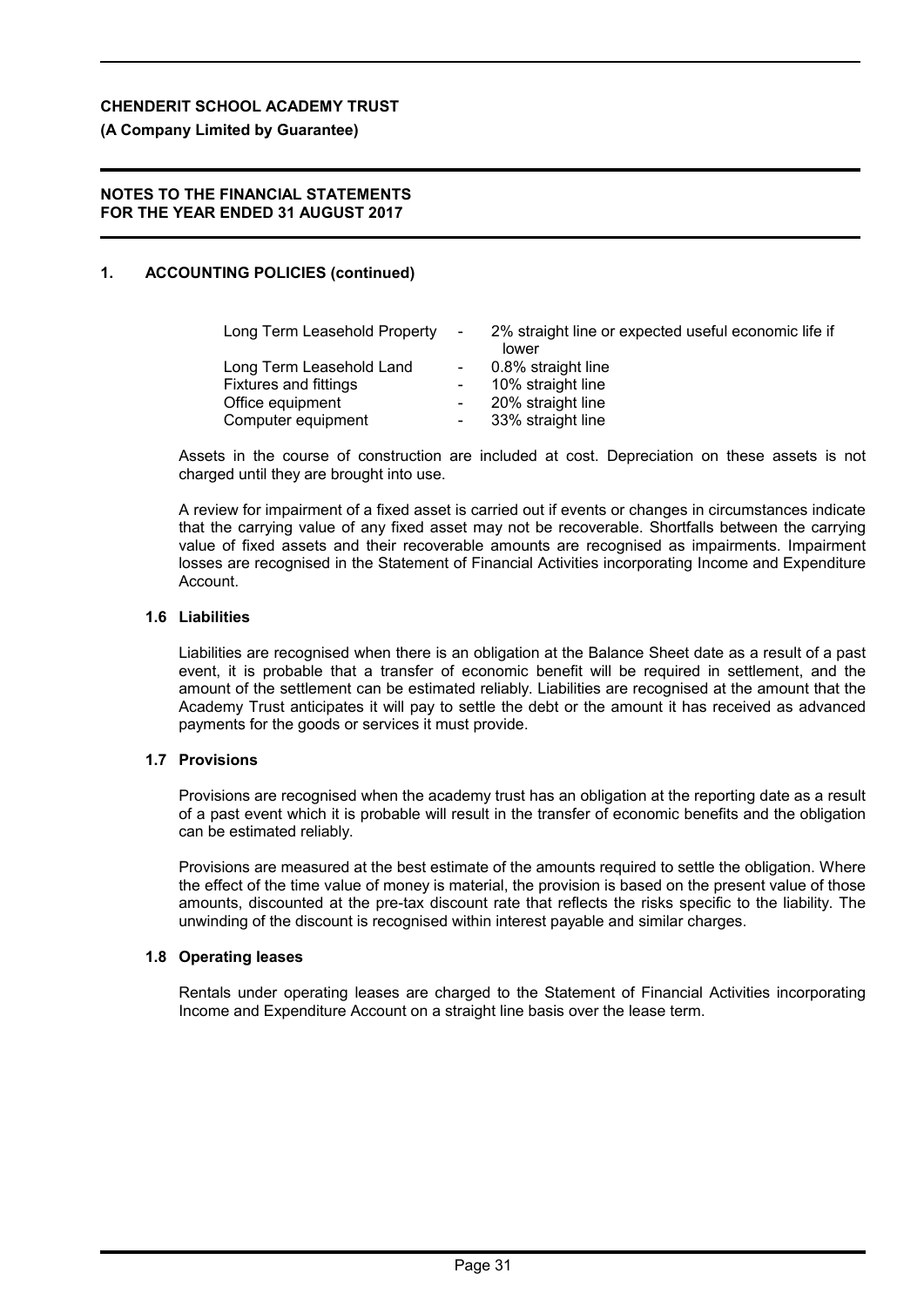# **(A Company Limited by Guarantee)**

### **NOTES TO THE FINANCIAL STATEMENTS FOR THE YEAR ENDED 31 AUGUST 2017**

# **1. ACCOUNTING POLICIES (continued)**

# **1.9 Financial Instruments**

The academy trust only holds basic financial instruments as defined in FRS 102. The financial assets and financial liabilities of the academy trust and their measurement basis are as follows:

*Financial assets* – trade and other debtors are basic financial instruments and are debt instruments measured at amortised cost as detailed in note 14. Prepayments are not financial instruments.

*Cash at bank* – is classified as a basic financial instrument and is measured at face value.

*Financial liabilities* – trade creditors, accruals and other creditors are financial instruments, and are measured at amortised cost as detailed in notes 15 and 16. Taxation and social security are not included in the financial instruments disclosure definition. Deferred income is not deemed to be a financial liability, as the cash settlement has already taken place and there is an obligation to deliver services rather than cash or another financial instrument.

#### **1.10 Stocks**

Stocks are valued at the lower of cost and net realisable value after making due allowance for obsolete and slow-moving stocks. Cost includes all direct costs and an appropriate proportion of fixed and variable overheads.

#### **1.11 Taxation**

The Academy Trust is considered to pass the tests set out in Paragraph 1 Schedule 6 of the Finance Act 2010 and therefore it meets the definition of a charitable company for UK corporation tax purposes. Accordingly, the Academy Trust is potentially exempt from taxation in respect of income or capital gains received within categories covered by Chapter 3 Part 11 of the Corporation Tax Act 2010 or Section 256 of the Taxation of Chargeable Gains Act 1992, to the extent that such income or gains are applied exclusively to charitable purposes.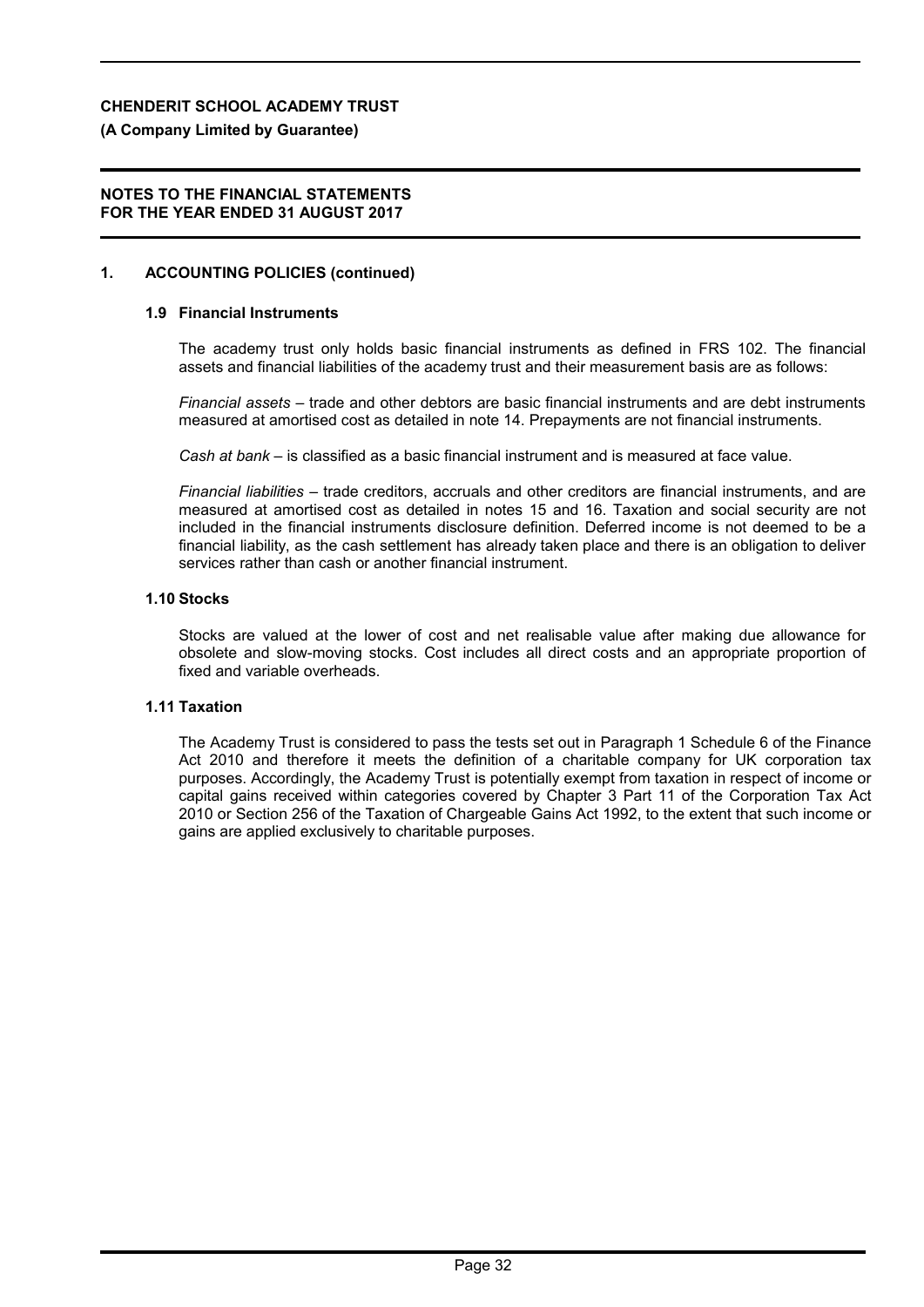#### **(A Company Limited by Guarantee)**

#### **NOTES TO THE FINANCIAL STATEMENTS FOR THE YEAR ENDED 31 AUGUST 2017**

### **1. ACCOUNTING POLICIES (continued)**

#### **1.12 Pensions**

Retirement benefits to employees of the academy trust are provided by the Teachers' Pension Scheme ("TPS") and the Local Governments Pension Scheme ("LGPS"). These are defined benefit schemes.

The TPS is an unfunded scheme and contributions are calculated so as to spread the cost of pensions over employees' working lives with the Academy Trust in such a way that the pension cost is a substantially level percentage of current and future pensionable payroll. The contributions are determined by the Government Actuary on the basis of quadrennial valuations using a prospective unit credit method. As stated in note 23, the TPS is a multi-employer scheme and there is insufficient information available to use defined benefit accounting. The TPS is therefore treated as a defined contribution scheme for accounting purposes and the contributions recognised in the period to which they relate.

The LGPS is a funded scheme and the assets are held separately from those of the academy trust in separate trustee administered funds. Pension scheme assets are measured at fair value and liabilities are measured on an actuarial basis using the projected unit credit method and discounted at a rate equivalent to the current rate of return on a high quality corporate bond of equivalent term and currency to the liabilities. The actuarial valuations are obtained at least triennially and are updated at each Balance Sheet date. The amounts charged to operating surplus are the current service costs and the costs of scheme introductions, benefit changes, settlements and curtailments. They are included as part of staff costs as incurred. Net interest on the net defined benefit liability/asset is also recognised in the Statement of Financial Activities incorporating Income and Expenditure Account and comprises the interest cost on the defined benefit obligation and interest income on the scheme assets, calculated by multiplying the fair value of the scheme assets at the beginning of the period by the rate used to discount the benefit obligations. The difference between the interest income on the scheme assets and the actual return on the scheme assets is recognised in other recognised gains and losses.

Actuarial gains and losses are recognised immediately in other recognised gains and losses.

#### **1.13 Fund accounting**

Unrestricted income funds represent those resources which may be used towards meeting any of the charitable objects of the Academy Trust at the discretion of the Trustees.

Restricted fixed asset funds are resources which are to be applied to specific capital purposes imposed by the Department for Education where the asset acquired or created is held for a specific purpose.

Restricted general funds comprise all other restricted funds received with restrictions imposed by the funder and include grants from the Education and Skills Funding Agency.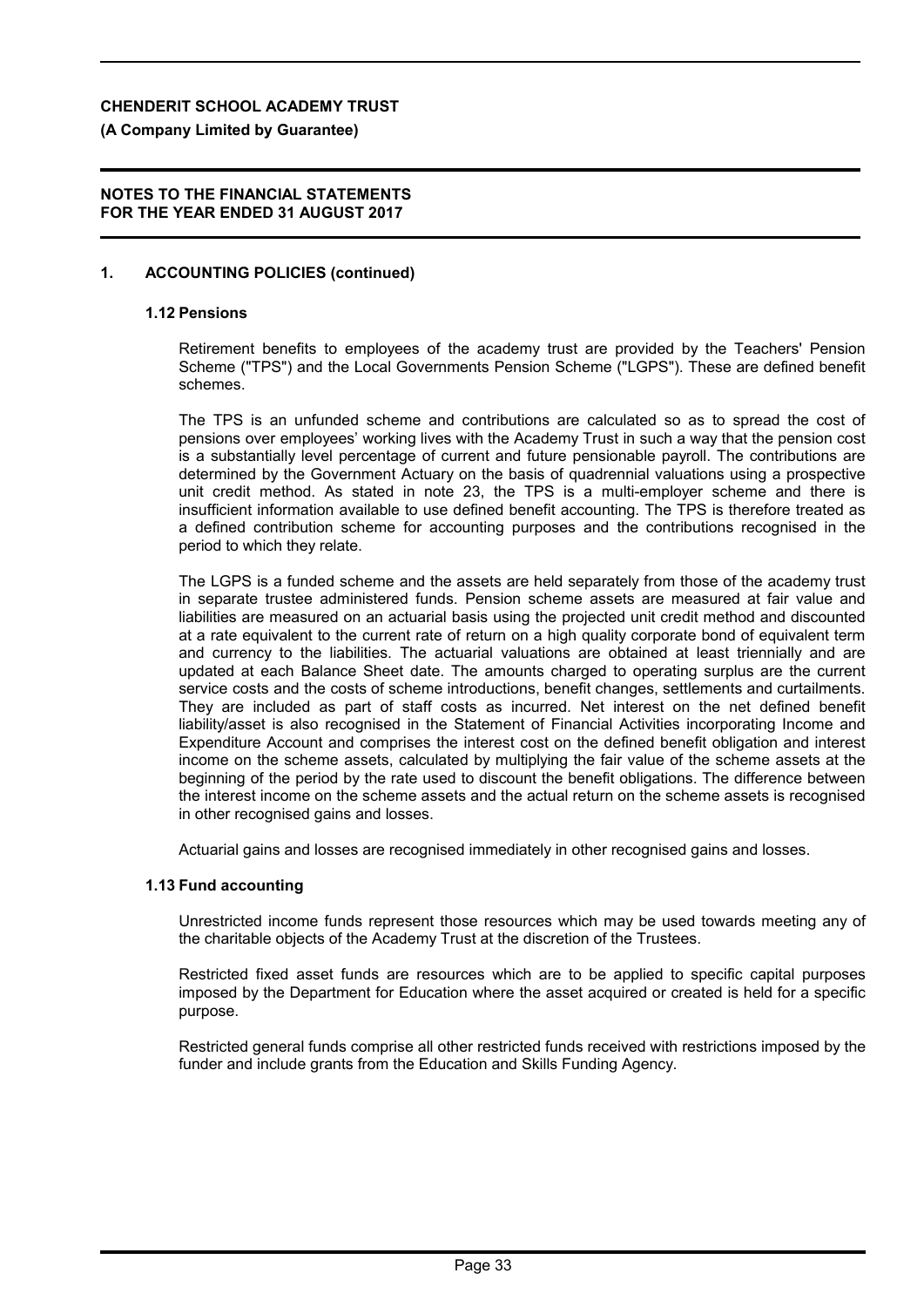# **(A Company Limited by Guarantee)**

### **NOTES TO THE FINANCIAL STATEMENTS FOR THE YEAR ENDED 31 AUGUST 2017**

# **1. ACCOUNTING POLICIES (continued)**

# **1.14 Critical accounting estimates and areas of judgment**

Estimates and judgments are continually evaluated and are based on historical experience and other factors, including expectations of future events that are believed to be reasonable under the circumstances.

Critical accounting estimates and assumptions:

The Academy Trust makes estimates and assumptions concerning the future. The resulting accounting estimates and assumptions will, by definition, seldom equal the related actual results. The estimates and assumptions that have a significant risk of causing a material adjustment to the carrying amounts of assets and liabilities within the next financial year are discussed below.

The present value of the Local Government Pension Scheme defined benefit liability depends on a number of factors that are determined on an actuarial basis using a variety of assumptions. The assumptions used in determining the net cost (income) for pensions include the discount rate. Any changes in these assumptions, which are disclosed in note 23, will impact the carrying amount of the pension liability. Furthermore a roll forward approach which projects results from the latest full actuarial valuation performed at 31 March 2016 has been used by the actuary in valuing the pensions liability at 31 August 2017. Any differences between the figures derived from the roll forward approach and a full actuarial valuation would impact on the carrying amount of the pension liability.

# **2. INCOME FROM DONATIONS AND CAPITAL GRANTS**

|                                    | <b>Unrestricted</b><br>funds<br>2017<br>£ | <b>Restricted</b><br>funds<br>2017<br>£ | <b>Restricted</b><br>fixed asset<br>funds<br>2017<br>£ | <b>Total</b><br>funds<br>2017<br>£ | Total<br>funds<br>2016<br>£ |
|------------------------------------|-------------------------------------------|-----------------------------------------|--------------------------------------------------------|------------------------------------|-----------------------------|
| Donations<br><b>Capital Grants</b> | 8,640<br>$\blacksquare$                   |                                         | 23,468                                                 | 8,640<br>23,468                    | 5,278<br>142,112            |
|                                    | 8,640                                     |                                         | 23,468                                                 | 32,108                             | 147,390                     |
| <b>Total 2016</b>                  | 5,278                                     |                                         | 142,112                                                | 147,390                            |                             |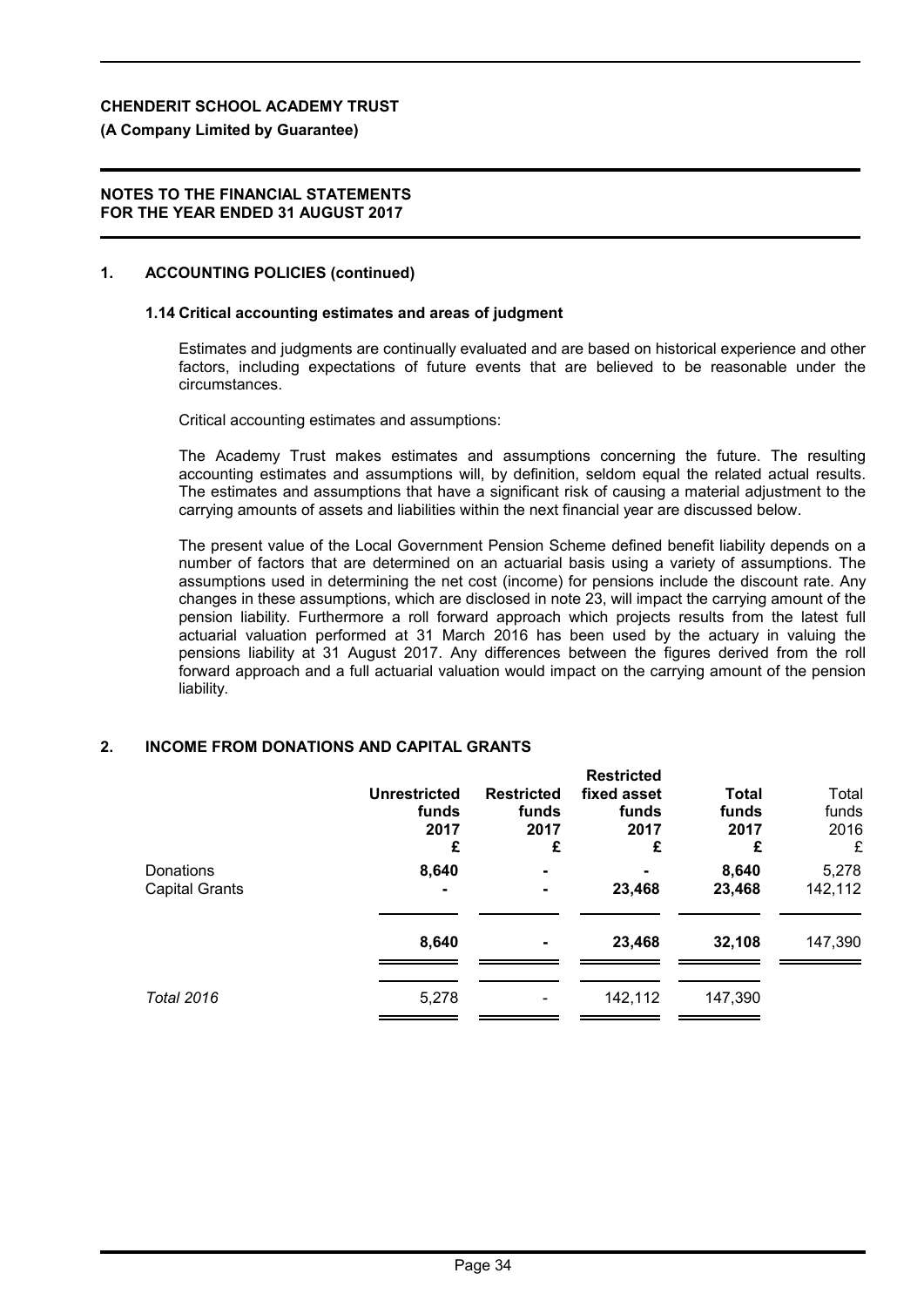# **(A Company Limited by Guarantee)**

### **NOTES TO THE FINANCIAL STATEMENTS FOR THE YEAR ENDED 31 AUGUST 2017**

# **3. FUNDING FOR ACADEMY'S EDUCATIONAL OPERATIONS**

|                                                                      | <b>Unrestricted</b><br>funds<br>2017<br>£ | <b>Restricted</b><br>funds<br>2017<br>£ | <b>Total</b><br>funds<br>2017<br>£ | Total<br>funds<br>2016<br>£    |
|----------------------------------------------------------------------|-------------------------------------------|-----------------------------------------|------------------------------------|--------------------------------|
| DfE/ESFA grants                                                      |                                           |                                         |                                    |                                |
| General annual grant (GAG)<br>Other DfE/ESFA grants<br>Pupil premium |                                           | 5,046,167<br>34,782<br>115,125          | 5,046,167<br>34,782<br>115,125     | 4,989,405<br>13,950<br>104,251 |
|                                                                      |                                           | 5,196,074                               | 5,196,074                          | 5,107,606                      |
| Other government grants                                              |                                           |                                         |                                    |                                |
| Local authority grants                                               |                                           | 54,766                                  | 54,766                             | 59,322                         |
|                                                                      |                                           | 54,766                                  | 54,766                             | 59,322                         |
| <b>Other funding</b>                                                 |                                           |                                         |                                    |                                |
| Trip income<br>Other income                                          |                                           | 132,001                                 | 132,001                            | 213,681<br>22,881              |
|                                                                      |                                           | 132,001                                 | 132,001                            | 236,562                        |
|                                                                      |                                           | 5,382,841                               | 5,382,841                          | 5,403,490                      |
| <b>Total 2016</b>                                                    |                                           | 5,403,490                               | 5,403,490                          |                                |
|                                                                      |                                           |                                         |                                    |                                |

### **4. OTHER TRADING ACTIVITIES**

|                                  | <b>Unrestricted</b> | <b>Restricted</b> | <b>Total</b> | Total  |
|----------------------------------|---------------------|-------------------|--------------|--------|
|                                  | funds               | funds             | funds        | funds  |
|                                  | 2017                | 2017              | 2017         | 2016   |
|                                  | £                   | £                 | £            | £      |
| Rental income/hire of facilities | 6,938               | $\blacksquare$    | 6,938        | 7,882  |
| School uniform                   | 561                 | $\blacksquare$    | 561          | 6,971  |
| Other income                     | 85,362              | $\blacksquare$    | 85,362       | 48,721 |
|                                  | 92,861              |                   | 92,861       | 63,574 |
| <b>Total 2016</b>                | 63,574              |                   | 63,574       |        |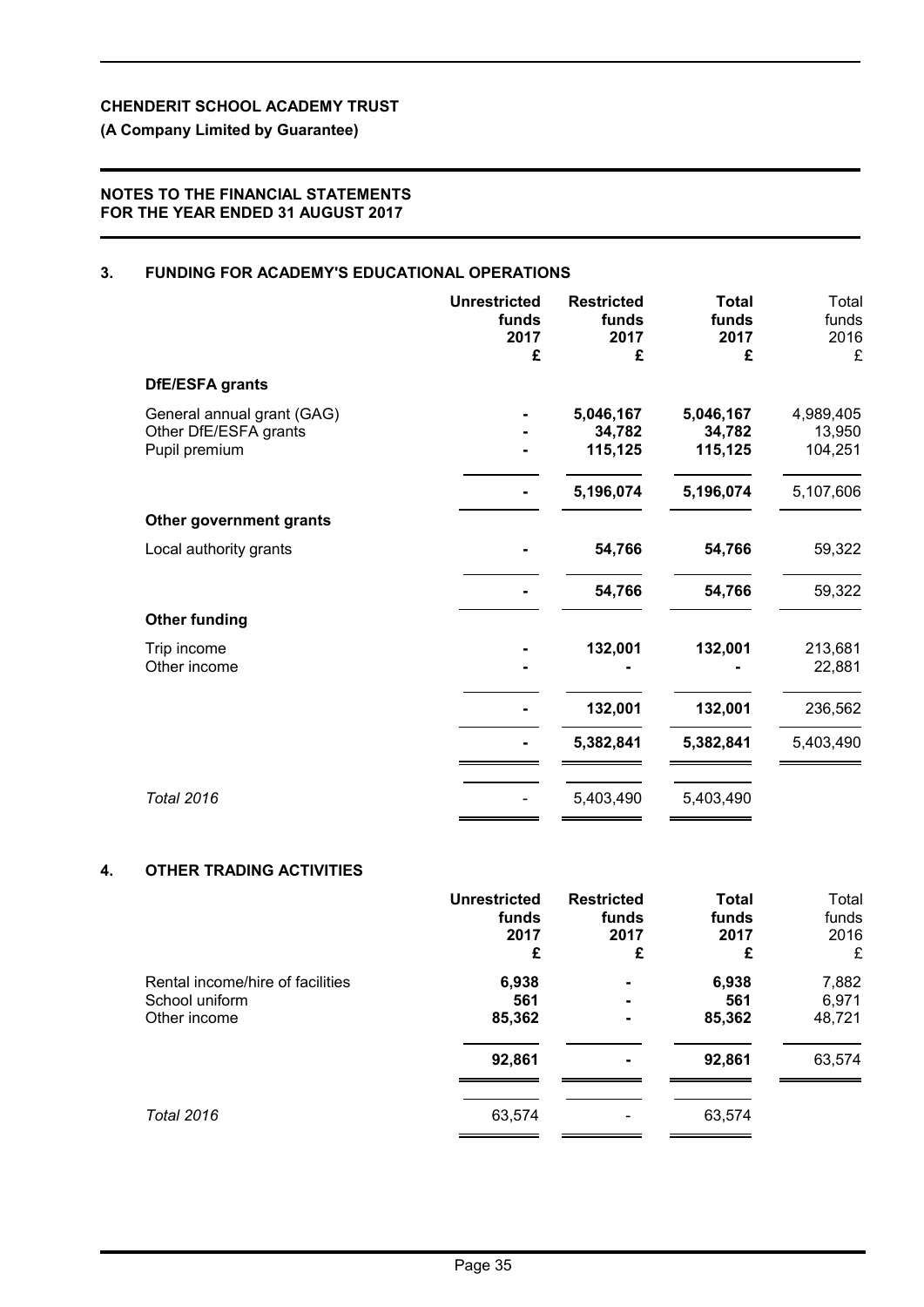# **(A Company Limited by Guarantee)**

## **NOTES TO THE FINANCIAL STATEMENTS FOR THE YEAR ENDED 31 AUGUST 2017**

# **5. INVESTMENT INCOME**

|                   | <b>Unrestricted</b><br>funds<br>2017<br>£ | <b>Restricted</b><br>funds<br>2017<br>£ | <b>Total</b><br>funds<br>2017<br>£ | Total<br>funds<br>2016<br>£ |
|-------------------|-------------------------------------------|-----------------------------------------|------------------------------------|-----------------------------|
| Interest received | 1,440                                     | $\blacksquare$                          | 1,440                              | 3,900                       |
| <b>Total 2016</b> | 3,900                                     | -                                       | 3,900                              |                             |

### **6. EXPENDITURE**

|                                                                    | <b>Staff costs</b><br>2017<br>£ | <b>Premises</b><br>2017<br>£ | <b>Other costs</b><br>2017<br>£ | <b>Total</b><br>2017<br>£ | Total<br>2016<br>£     |
|--------------------------------------------------------------------|---------------------------------|------------------------------|---------------------------------|---------------------------|------------------------|
| Expenditure on raising<br>voluntary income                         |                                 |                              | 5,126                           | 5,126                     | 10,125                 |
| Expenditure on fundraising<br>trading                              | 21,401                          |                              | 63,630                          | 85,031                    | 51,828                 |
| Educational operations:<br>Direct costs<br>Allocated support costs | 3,877,017<br>450,483            | 641,591                      | 327,695<br>236,277              | 4,204,712<br>1,328,351    | 4,229,581<br>1,245,560 |
|                                                                    | 4,348,901                       | 641,591                      | 632,728                         | 5,623,220                 | 5,537,094              |
| <b>Total 2016</b>                                                  | 4,220,804                       | 596,635                      | 719,655                         | 5,537,094                 |                        |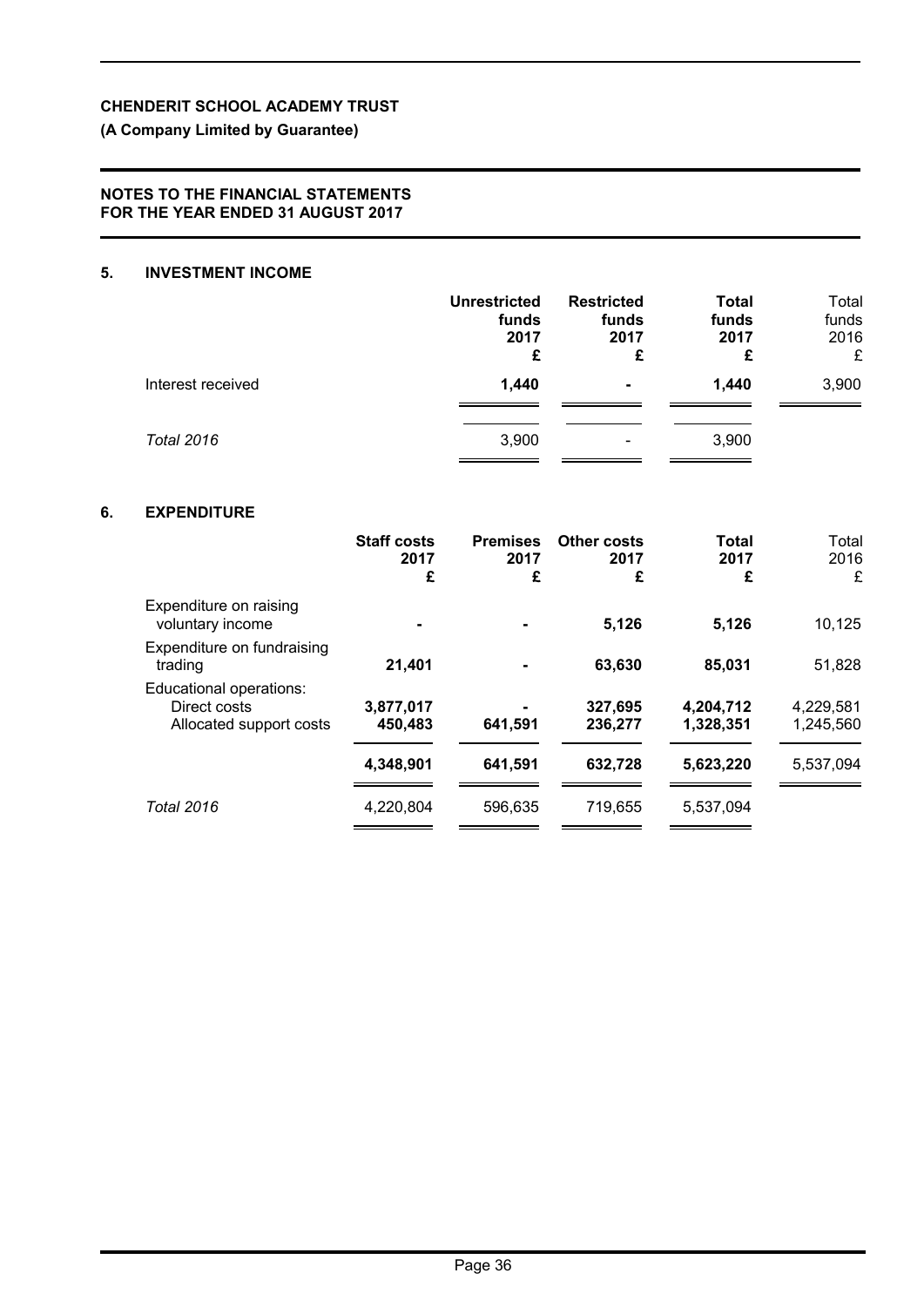# **(A Company Limited by Guarantee)**

### **NOTES TO THE FINANCIAL STATEMENTS FOR THE YEAR ENDED 31 AUGUST 2017**

### **7. CHARITABLE ACTIVITIES**

|                               | Direct costs<br>2017<br>£ | <b>Support</b><br>costs<br>2017<br>£ | Total<br>2017<br>£ | Total<br>2016<br>£ |
|-------------------------------|---------------------------|--------------------------------------|--------------------|--------------------|
| <b>Educational operations</b> | 4,204,712                 | 1,328,351                            | 5,533,063          | 5,475,141          |
| <b>Total 2016</b>             | 4,229,581                 | 1,245,560                            | 5,475,141          |                    |

### **Analysis of support costs**

|                            | 2017<br>£ | 2016<br>£ |
|----------------------------|-----------|-----------|
| Support staff costs        | 450,483   | 380,372   |
| Depreciation               | 334,996   | 323,939   |
| Technology costs           | 10,276    | 10,276    |
| Premises costs             | 306,592   | 310,722   |
| Other support costs        | 205,754   | 203,772   |
| Governance costs           | 20,250    | 16,479    |
| <b>Total support costs</b> | 1,328,351 | 1,245,560 |

## **8. NET INCOME/(EXPENDITURE)**

This is stated after charging:

|                                         | 2017    | 2016    |
|-----------------------------------------|---------|---------|
|                                         |         |         |
| Depreciation of tangible fixed assets:  |         |         |
| - owned by the charity                  | 334.996 | 323,935 |
| Auditor's remuneration - audit          | 9.000   | 8.750   |
| Auditor's remuneration - other services | 11.250  | 7.729   |
| Operating lease rentals                 | 10.276  | 10.276  |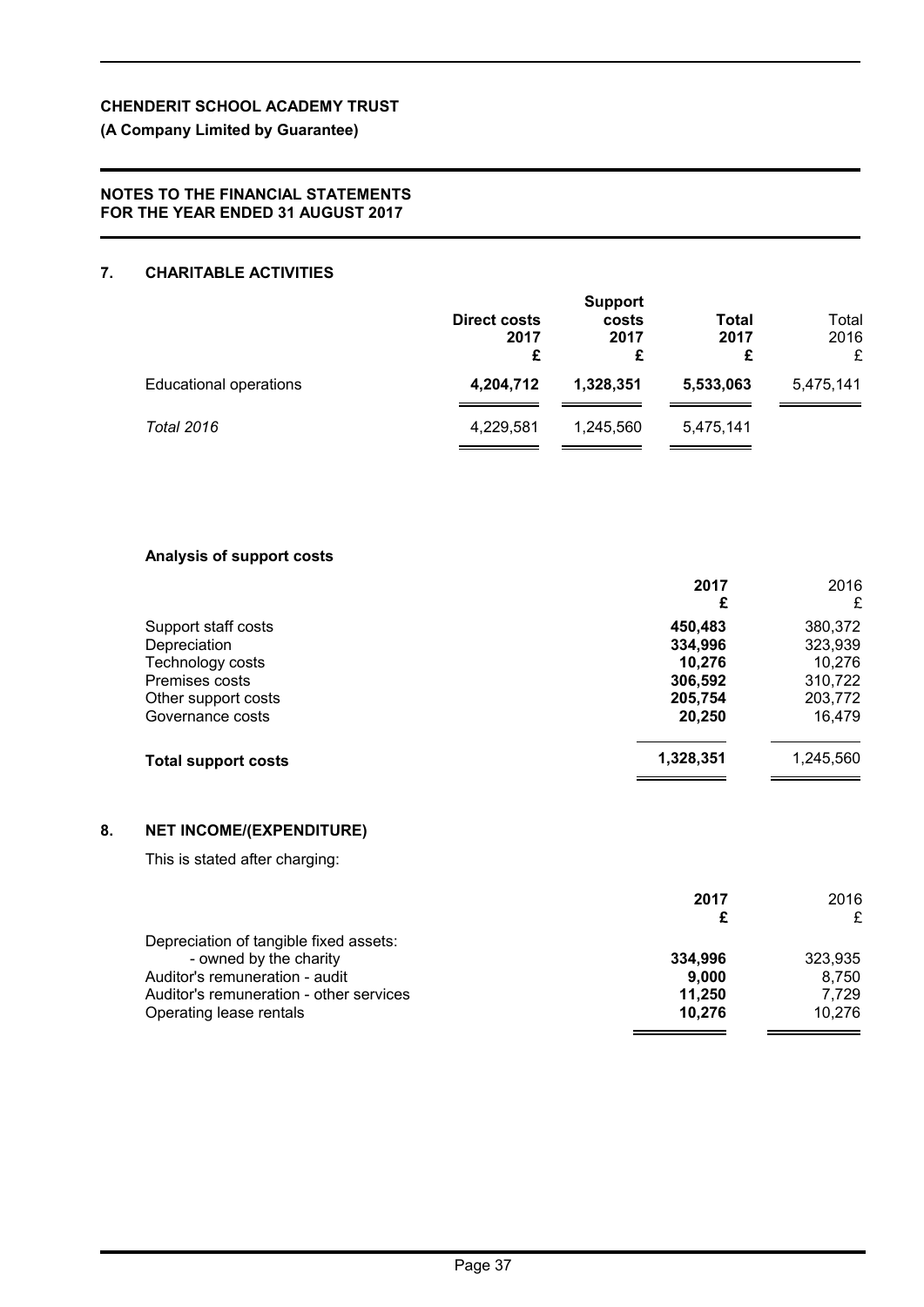# **(A Company Limited by Guarantee)**

#### **NOTES TO THE FINANCIAL STATEMENTS FOR THE YEAR ENDED 31 AUGUST 2017**

# **9. STAFF COSTS**

Staff costs were as follows:

|                                                    | 2017<br>£ | 2016<br>£ |
|----------------------------------------------------|-----------|-----------|
| Wages and salaries                                 | 3,320,643 | 3,298,226 |
| Social security costs                              | 319,110   | 274,811   |
| Operating costs of defined benefit pension schemes | 635,135   | 581,972   |
|                                                    | 4,274,888 | 4,155,009 |
| Supply costs                                       | 68,810    | 65,795    |
| Apprenticeship levy                                | 683       |           |
| Staff restructuring costs                          | 4,520     |           |
|                                                    | 4,348,901 | 4,220,804 |
| Staff restructuring costs comprise:                |           |           |
| Severance payments                                 | 4,520     |           |

Included in staff restructuring costs are non-statutory/non-contractual severance payments totalling £4,520 (2016 - £Nil). This is made up on one payment to one individual.

The average number of persons employed by the Academy Trust during the year was as follows:

|                            | 2017<br>No. | 2016<br>No. |
|----------------------------|-------------|-------------|
| <b>Teachers</b>            | 74          | 80          |
| Administration and Support | 44          | 47          |
| Management                 | 6           | 6           |
|                            | 124         | 133         |

The number of employees whose employee benefits (excluding employer pension costs) exceeded £60,000 was:

|                                | 2017 | 2016 |
|--------------------------------|------|------|
|                                | No.  | No.  |
| In the band £60,001 - £70,000  |      |      |
| In the band £90,001 - £100,000 |      |      |

The above employees participated in the Teachers' Pension Scheme. During the year ended 31 August 2017, pension contributions for these staff amounted to £46,185 (2016 - £45,073).

The key management personnel of the academy trust comprise the trustees and the senior management team as listed on page 1. The total amount of employee benefits (including employer pension contributions) received by key management personnel for their services to the academy trust was £583,562 (2016 - £499,060).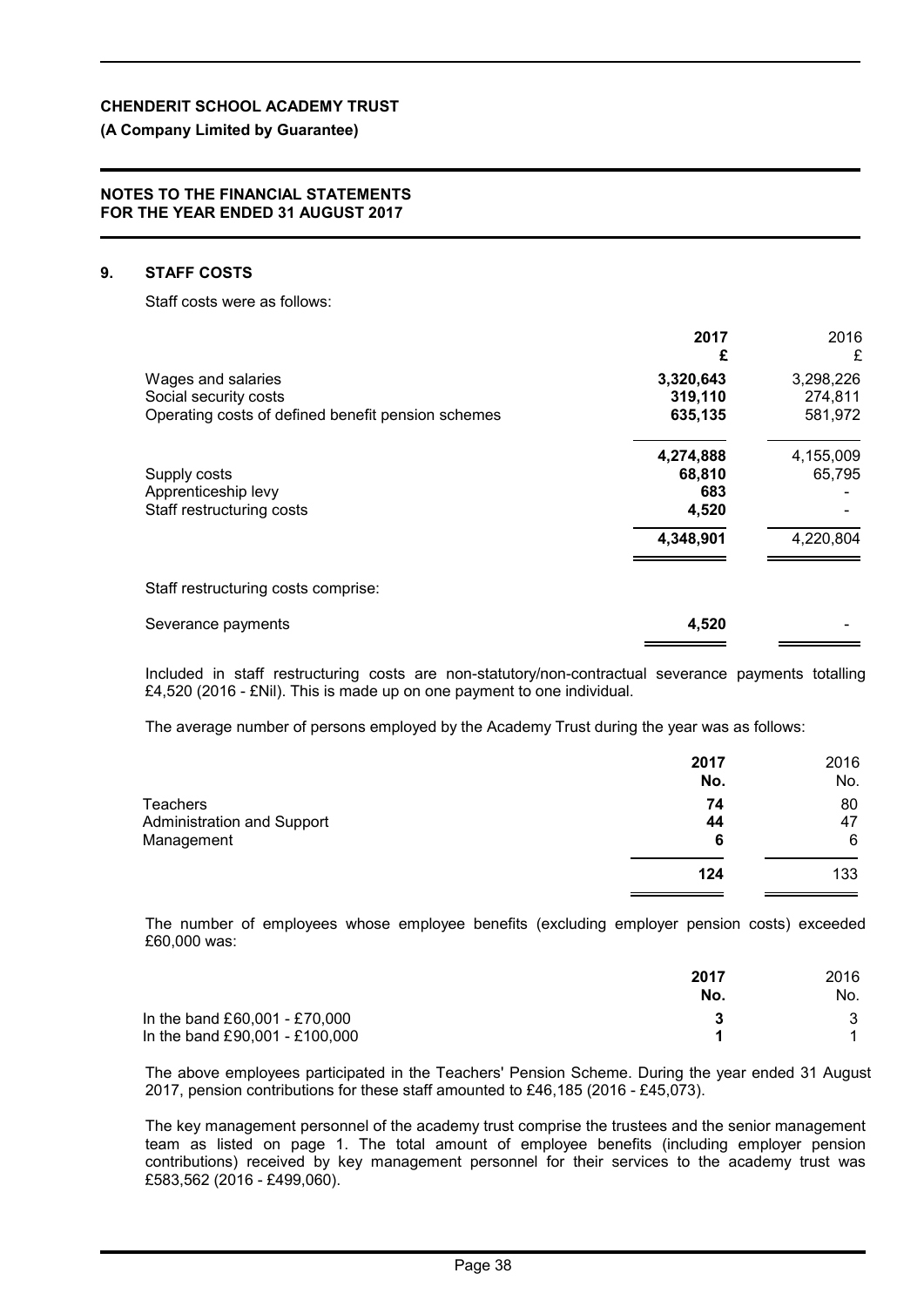# **(A Company Limited by Guarantee)**

## **NOTES TO THE FINANCIAL STATEMENTS FOR THE YEAR ENDED 31 AUGUST 2017**

# **10. TRUSTEES' REMUNERATION AND EXPENSES**

One or more Trustees has been paid remuneration or has received other benefits from an employment with the academy trust. The Principal and other staff Trustees only receive remuneration in respect of services they provide undertaking the roles of principal and other staff members under their contracts of employment, and not in respect of their role as Trustees, The value of Trustees' remuneration and other benefits was as follows:

|                                    |                            | 2017<br>£     | 2016<br>£     |
|------------------------------------|----------------------------|---------------|---------------|
| Mrs Jane Cartwright, Head Teacher  | Remuneration               | 90,000-95,000 | 90,000-95,000 |
| and Accounting Officer             | Pension contributions paid | 15,000-20,000 | 10,000-15,000 |
| Ms Salma Bora, Staff Governor      | Remuneration               | 40,000-45,000 | 35,000-40,000 |
|                                    | Pension contributions paid | $0 - 5,000$   | 5,000-10,000  |
| Ms Kim Norris, Staff Governor      | Remuneration               | N/A           | $0 - 5,000$   |
|                                    | Pension contributions paid | N/A           | $0 - 5,000$   |
| Dr Cathy Haycock, Staff Governor   | Remuneration               | 30,000-35,000 | 30,000-35,000 |
|                                    | Pension contributions paid | $0 - 5,000$   | 5,000-10,000  |
| Miss Anna Greening, Staff Governor | Remuneration               | 10,000-15,000 | N/A           |
|                                    | Pension contributions paid | $0 - 5,000$   | N/A           |

During the year, one Trustee received reimbursement of train expenses of £153 (2016 - £NIL).

# **11. TRUSTEES' AND OFFICERS' INSURANCE**

In accordance with normal commercial practice the academy has purchased insurance to protect trustees and officers from claims arising from negligent acts, errors or omissions occurring whilst on academy business. The insurance provides cover up to £2,000,000 on any one claim and the cost for the year ended 31 August 2017 was £198 (2016 - £*196*).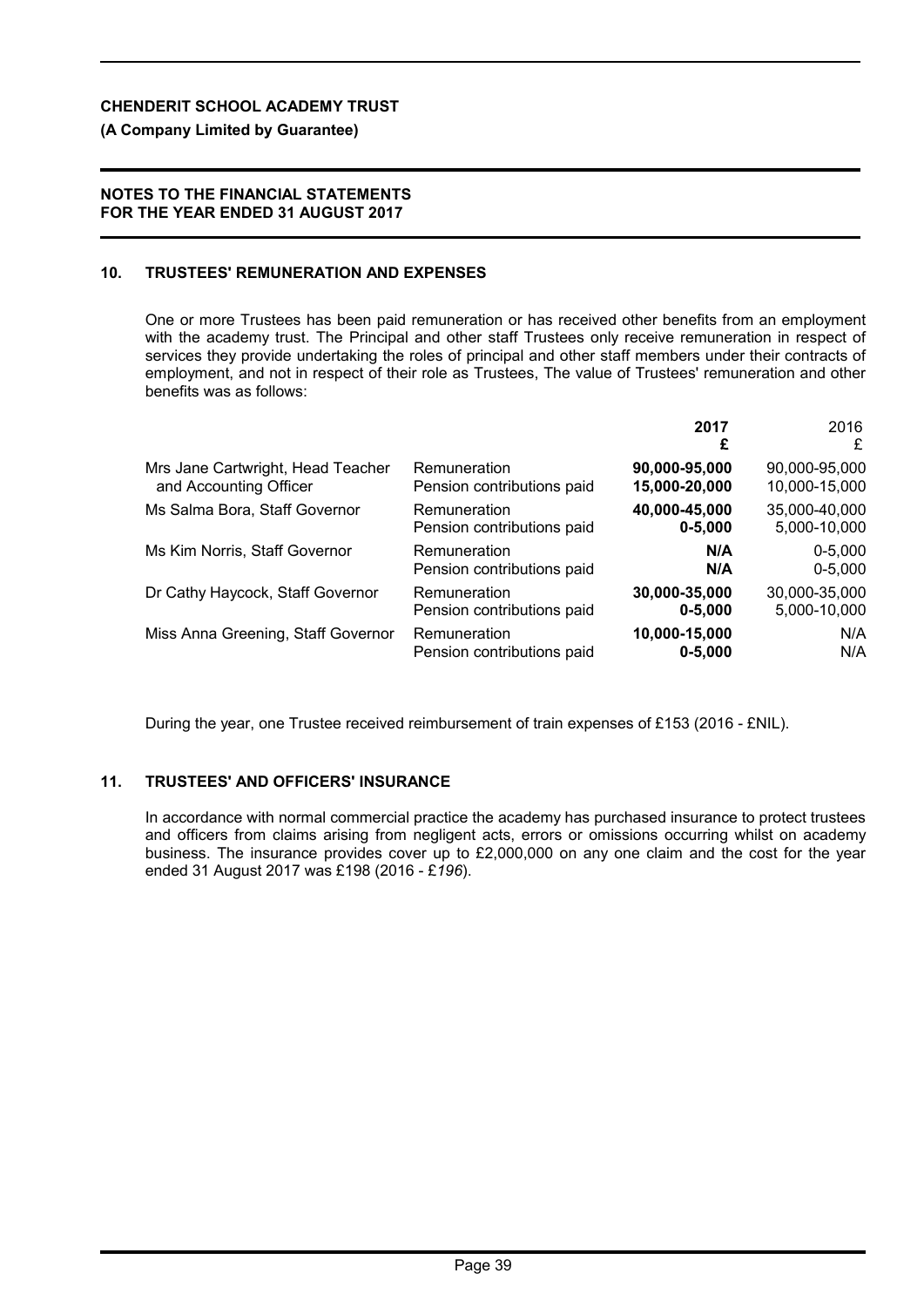# **(A Company Limited by Guarantee)**

### **NOTES TO THE FINANCIAL STATEMENTS FOR THE YEAR ENDED 31 AUGUST 2017**

### **12. TANGIBLE FIXED ASSETS**

**13.** 

**14. DEBTORS**

|                                            | <b>Long Term</b><br>Leasehold<br>Land &<br><b>Buildings</b><br>£ | Fixtures,<br><b>Fittings &amp;</b><br><b>Equipment</b><br>£ | Computer<br><b>Equipment</b><br>£ | <b>Total</b><br>£     |
|--------------------------------------------|------------------------------------------------------------------|-------------------------------------------------------------|-----------------------------------|-----------------------|
| Cost                                       |                                                                  |                                                             |                                   |                       |
| At 1 September 2016<br>Additions           | 10,210,738<br>72,551                                             | 256,104<br>20,295                                           | 244,874<br>76,439                 | 10,711,716<br>169,285 |
| At 31 August 2017                          | 10,283,289                                                       | 276,399                                                     | 321,313                           | 10,881,001            |
| <b>Depreciation</b>                        |                                                                  |                                                             |                                   |                       |
| At 1 September 2016<br>Charge for the year | 1,126,898<br>254,953                                             | 126,062<br>29,593                                           | 154,132<br>50,450                 | 1,407,092<br>334,996  |
| At 31 August 2017                          | 1,381,851                                                        | 155,655                                                     | 204,582                           | 1,742,088             |
| Net book value                             |                                                                  |                                                             |                                   |                       |
| At 31 August 2017                          | 8,901,438                                                        | 120,744                                                     | 116,731                           | 9,138,913             |
| At 31 August 2016                          | 9,083,840                                                        | 130,042                                                     | 90,742                            | 9,304,624             |
| <b>STOCKS</b>                              |                                                                  |                                                             |                                   |                       |
|                                            |                                                                  |                                                             | 2017<br>£                         | 2016                  |
| Finished goods and goods for resale        |                                                                  |                                                             | 6,791                             | £<br>6,791            |
| <b>DEBTORS</b>                             |                                                                  |                                                             |                                   |                       |
|                                            |                                                                  |                                                             | 2017                              | 2016                  |
|                                            |                                                                  |                                                             | £                                 | £                     |
| Trade debtors                              |                                                                  |                                                             | 2,206                             | 4,949                 |
| VAT repayable<br>Other debtors             |                                                                  |                                                             | 37,026<br>764                     | 25,038                |
| Prepayments and accrued income             |                                                                  |                                                             | 166,320                           | 113,577               |
|                                            |                                                                  |                                                             | 206,316                           | 143,564               |

 $\equiv$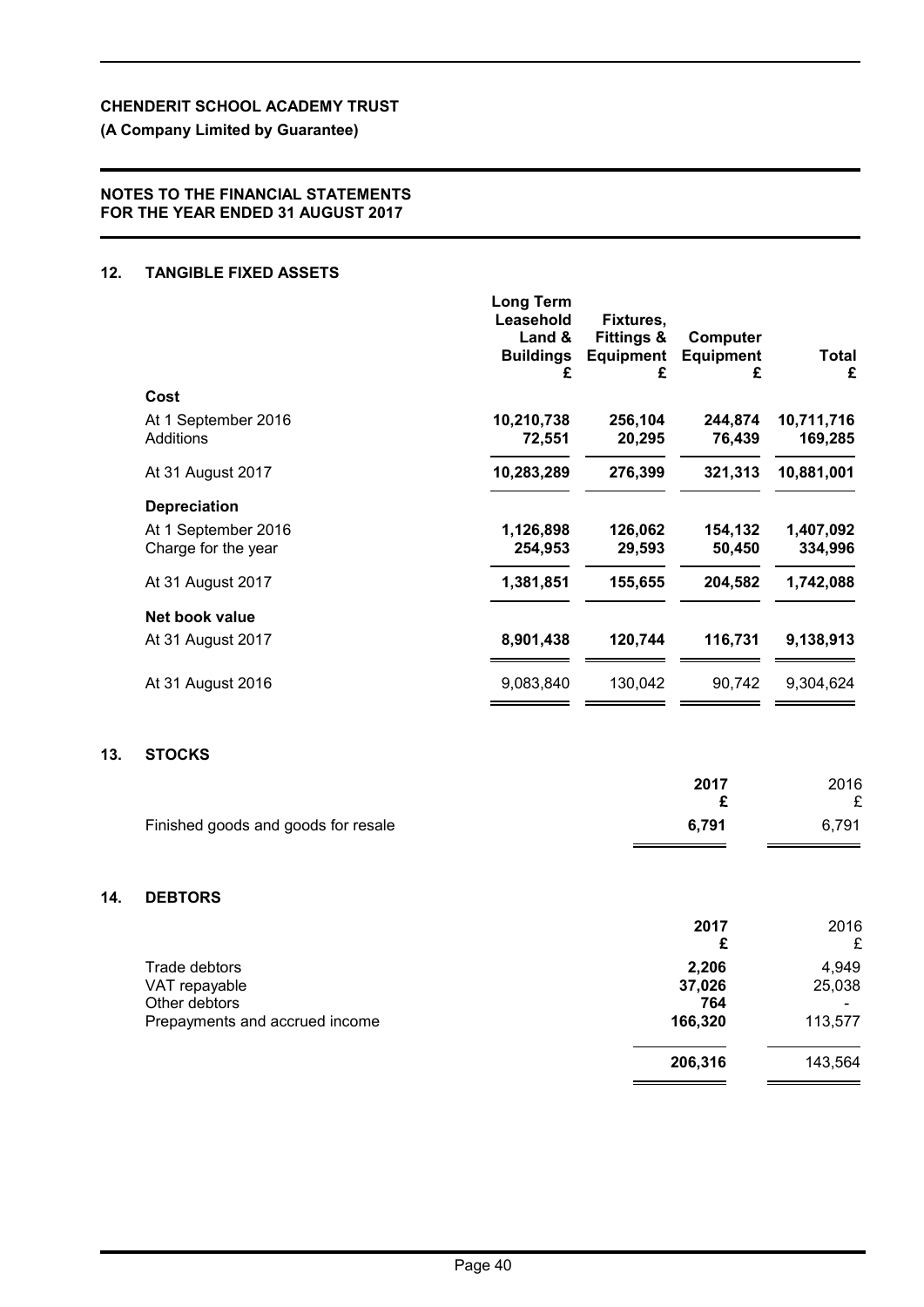# **(A Company Limited by Guarantee)**

#### **NOTES TO THE FINANCIAL STATEMENTS FOR THE YEAR ENDED 31 AUGUST 2017**

#### **15. CREDITORS: Amounts falling due within one year**

|                                      | 2017<br>£ | 2016<br>£ |
|--------------------------------------|-----------|-----------|
| Other loans                          | 9,212     | 9,210     |
| Trade creditors                      |           | 4,233     |
| Other taxation and social security   | 72,332    | 77,821    |
| Other creditors                      | 71,594    | 72,460    |
| Accruals and deferred income         | 134,763   | 110,008   |
|                                      | 287,901   | 273,732   |
|                                      | 2017      | 2016      |
|                                      | £         | £         |
| Deferred income                      |           |           |
| Deferred income at 1 September       | 66,807    | 65,458    |
| Resources deferred during the year   | 64,643    | 66,807    |
| Amounts released from previous years | (66, 807) | (65, 458) |
| Deferred income at 31 August         | 64,643    | 66,807    |
|                                      |           |           |

At 31 August 2017, deferred income relates to grants and funding received in advance and trip contributions from parents.

Other loans are Salix loans transferred on conversion.

#### **16. CREDITORS: Amounts falling due after more than one year**

|             | 2017   | 2016   |
|-------------|--------|--------|
|             | r<br>~ | £      |
| Other loans | 4,585  | 13,799 |

Other loans are Salix loans transferred on conversion.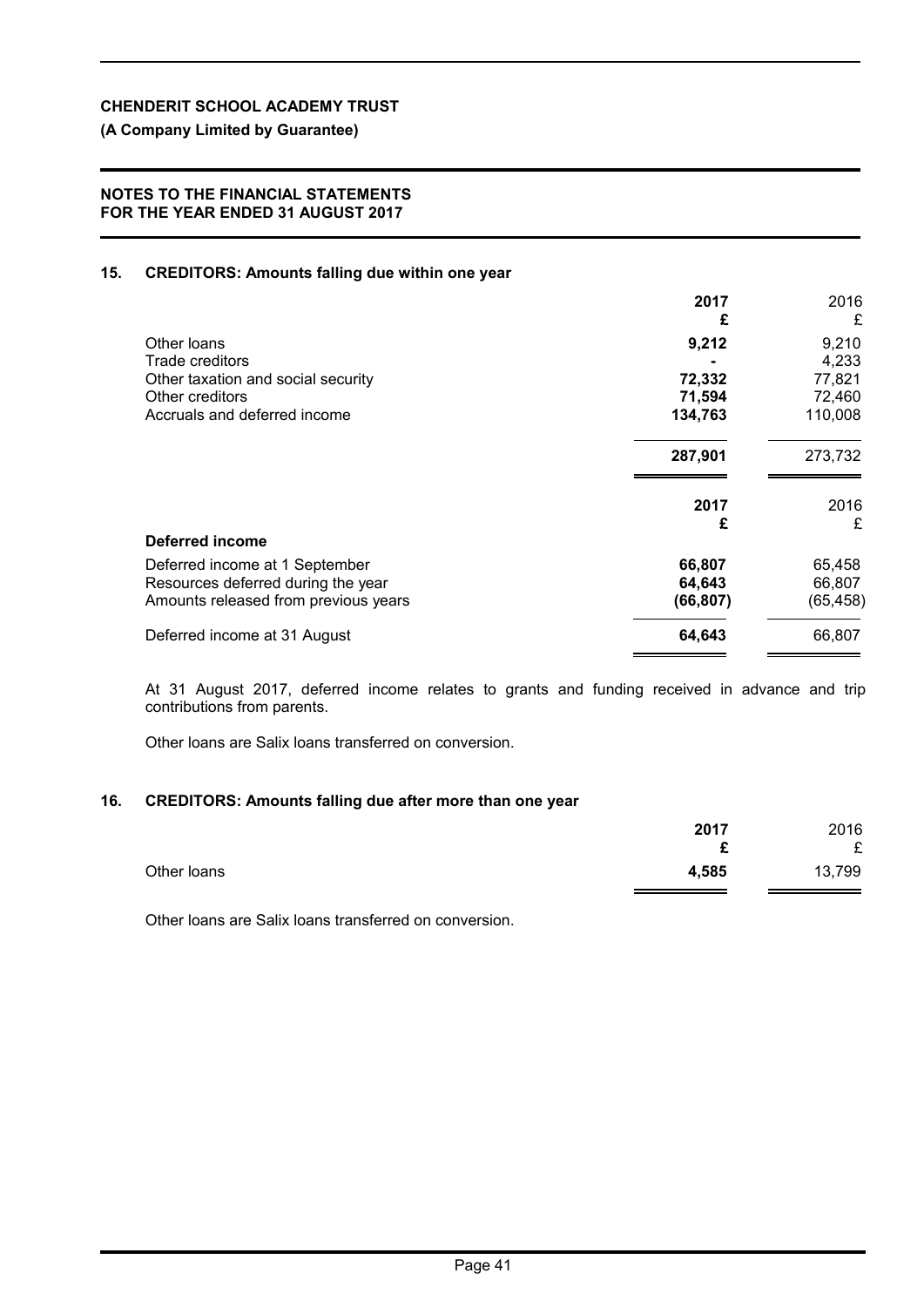**(A Company Limited by Guarantee)**

### **NOTES TO THE FINANCIAL STATEMENTS FOR THE YEAR ENDED 31 AUGUST 2017**

### **17. STATEMENT OF FUNDS**

|                                                                                                                                                                                                                                          | <b>Balance at</b><br>1<br><b>September</b><br>2016<br>£                                 | £                                                                | Income Expenditure<br>£                                                                        | <b>Transfers</b><br>in/out<br>£                              | Gains/<br>(Losses)<br>£ | <b>Balance at</b><br>31 August<br>2017<br>£                                            |
|------------------------------------------------------------------------------------------------------------------------------------------------------------------------------------------------------------------------------------------|-----------------------------------------------------------------------------------------|------------------------------------------------------------------|------------------------------------------------------------------------------------------------|--------------------------------------------------------------|-------------------------|----------------------------------------------------------------------------------------|
| <b>Unrestricted funds</b>                                                                                                                                                                                                                |                                                                                         |                                                                  |                                                                                                |                                                              |                         |                                                                                        |
| General Funds - all funds                                                                                                                                                                                                                | 215,208                                                                                 | 102,941                                                          | (90, 157)                                                                                      |                                                              |                         | 227,992                                                                                |
| <b>Restricted funds</b>                                                                                                                                                                                                                  |                                                                                         |                                                                  |                                                                                                |                                                              |                         |                                                                                        |
| General annual grant<br>(GAG)<br>Other DfE/ESFA grants<br>Pupil premium<br><b>Educational visits</b><br>Transfer from LA<br>Miscellaneous<br>Local authority grants<br>Pension reserve                                                   | 401,699<br>116,977<br>19,187<br>7,228<br>(23,010)<br>2,250<br>(1,326,000)<br>(801, 669) | 5,046,167<br>34,782<br>115,125<br>132,001<br>54,766<br>5,382,841 | (4,751,133)<br>(32, 553)<br>(115, 125)<br>(130, 741)<br>(54, 766)<br>(99,000)<br>(5, 183, 318) | (164, 614)<br>9,213<br>(155, 401)                            | 725,000<br>725,000      | 532,119<br>119,206<br>19,187<br>8,488<br>(13, 797)<br>2,250<br>(700, 000)<br>(32, 547) |
| <b>Restricted fixed asset funds</b>                                                                                                                                                                                                      |                                                                                         |                                                                  |                                                                                                |                                                              |                         |                                                                                        |
| DfE Capital grant -<br>unspent<br>DfE Capital grant - spent<br>Capital expenditure from<br><b>GAG</b><br>Capital expenditure non<br>GAG<br>LA Capital grant - spent<br>LA unspent capital grant<br>Capital income transferred<br>from LA | 24,565<br>93,913<br>108,805<br>407,471<br>9,077,337<br>9,712,091                        | 23,468<br>23,468                                                 | (14, 749)<br>(80, 701)<br>(7, 207)<br>(155)<br>(246, 933)<br>(349, 745)                        | (8, 719)<br>8,719<br>155,401<br>5,165<br>(5, 165)<br>155,401 |                         | 33,284<br>168,613<br>101,598<br>5,010<br>402,306<br>8,830,404<br>9,541,215             |
| <b>Total restricted funds</b>                                                                                                                                                                                                            | 8,910,422                                                                               | 5,406,309                                                        | (5, 533, 063)                                                                                  |                                                              | 725,000                 | 9,508,668                                                                              |
| Total of funds                                                                                                                                                                                                                           | 9,125,630                                                                               | 5,509,250                                                        | (5,623,220)                                                                                    |                                                              | 725,000                 | 9,736,660                                                                              |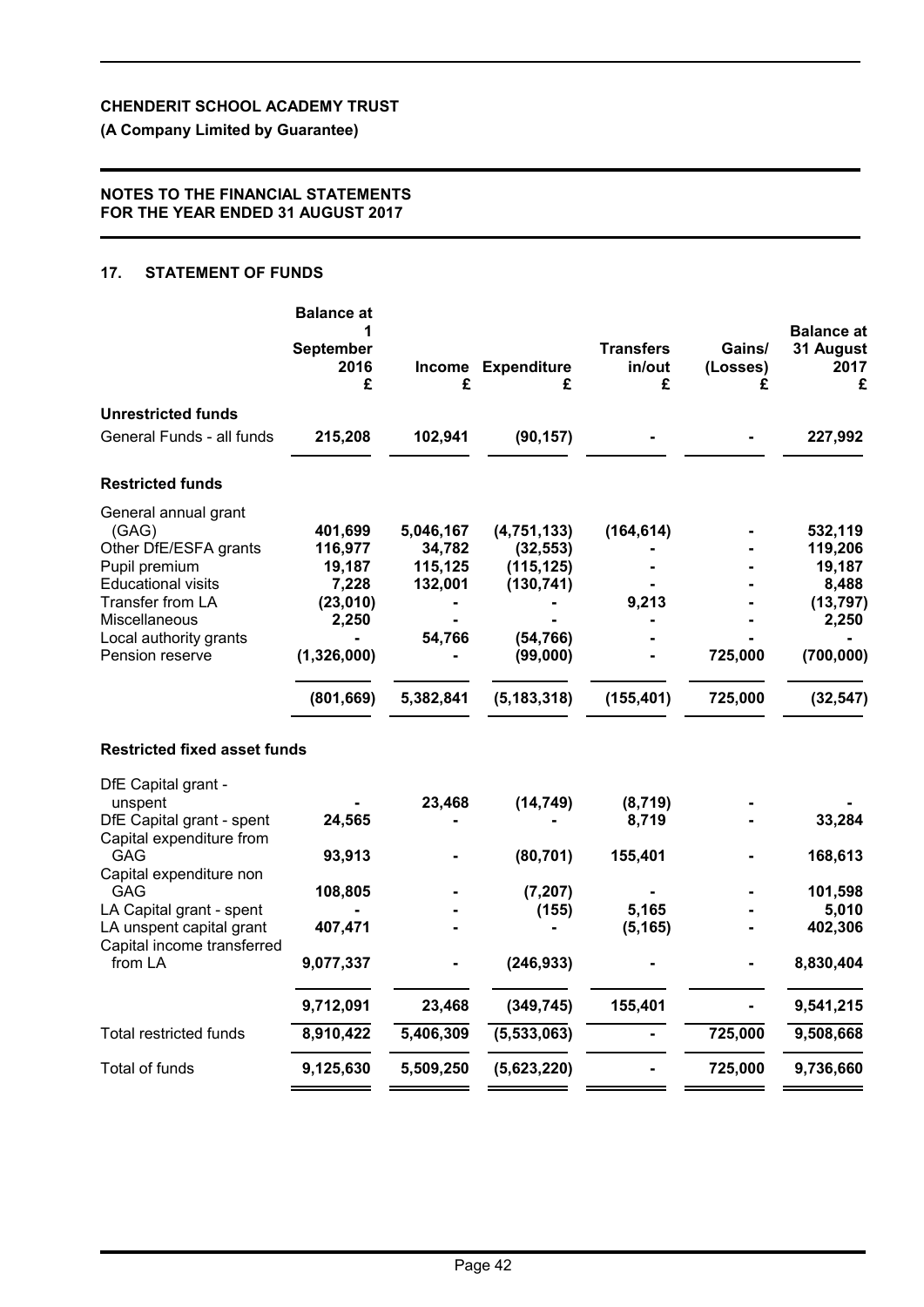**(A Company Limited by Guarantee)**

## **NOTES TO THE FINANCIAL STATEMENTS FOR THE YEAR ENDED 31 AUGUST 2017**

# **17. STATEMENT OF FUNDS (continued)**

# **STATEMENT OF FUNDS - PRIOR YEAR**

|                                                        | Balance at 1<br>September<br>2015<br>£ | Income<br>£ | Expenditure<br>£ | <b>Transfers</b><br>in/out<br>£ | Gains/<br>(Losses)<br>£ | Balance at<br>31 August<br>2016<br>£ |
|--------------------------------------------------------|----------------------------------------|-------------|------------------|---------------------------------|-------------------------|--------------------------------------|
| <b>Unrestricted funds</b>                              |                                        |             |                  |                                 |                         |                                      |
| General Funds - all funds                              | 204,409                                | 72,752      | (61, 953)        |                                 |                         | 215,208                              |
|                                                        | 204,409                                | 72,752      | (61, 953)        |                                 |                         | 215,208                              |
| <b>Restricted funds</b>                                |                                        |             |                  |                                 |                         |                                      |
| General annual grant<br>(GAG)                          | 186,341                                | 4,989,405   | (4,695,873)      | (78, 174)                       |                         | 401,699                              |
| Other DfE/ESFA grants                                  | 139,001                                | 13,950      | (35, 974)        |                                 |                         | 116,977                              |
| Pupil premium                                          | $\frac{1}{2}$                          | 104,251     | (85,064)         |                                 |                         | 19,187                               |
| <b>Educational visits</b>                              | 885                                    | 213,681     | (207, 338)       |                                 |                         | 7,228                                |
| Transfer from LA<br>Miscellaneous                      | (33, 856)                              | 22,881      | (20, 631)        | 10,846                          |                         | (23,010)<br>2,250                    |
| Local authority grants                                 |                                        | 59,322      | (59, 322)        |                                 |                         |                                      |
| Pension reserve                                        | (773,000)                              |             | (47,000)         |                                 | (506,000)               | (1,326,000)                          |
|                                                        | (480, 629)                             | 5,403,490   | (5, 151, 202)    | (67, 328)                       | (506,000)               | (801, 669)                           |
| <b>Restricted fixed asset funds</b>                    |                                        |             |                  |                                 |                         |                                      |
| DfE Capital grant - spent<br>Capital expenditure from  |                                        |             |                  | 24,565                          |                         | 24,565                               |
| GAG<br>Capital expenditure non                         | 95,983                                 |             | (69, 398)        | 67,328                          |                         | 93,913                               |
| GAG                                                    | 114,504                                | 1,353       | (7,052)          |                                 |                         | 108,805                              |
| LA unspent capital grant<br>Capital income transferred | 293,327                                | 116,194     |                  | (2,050)                         |                         | 407,471                              |
| from LA                                                | 9,322,776                              |             | (247, 489)       | 2,050                           |                         | 9,077,337                            |
|                                                        | 9,826,590                              | 117,547     | (323, 939)       | 91,893                          |                         | 9,712,091                            |
| <b>Total restricted funds</b>                          | 9,345,961                              | 5,521,037   | (5,475,141)      | 24,565                          | (506,000)               | 8,910,422                            |
| Total of funds                                         | 9,550,370                              | 5,593,789   | (5,537,094)      | 24,565                          | (506,000)               | 9,125,630                            |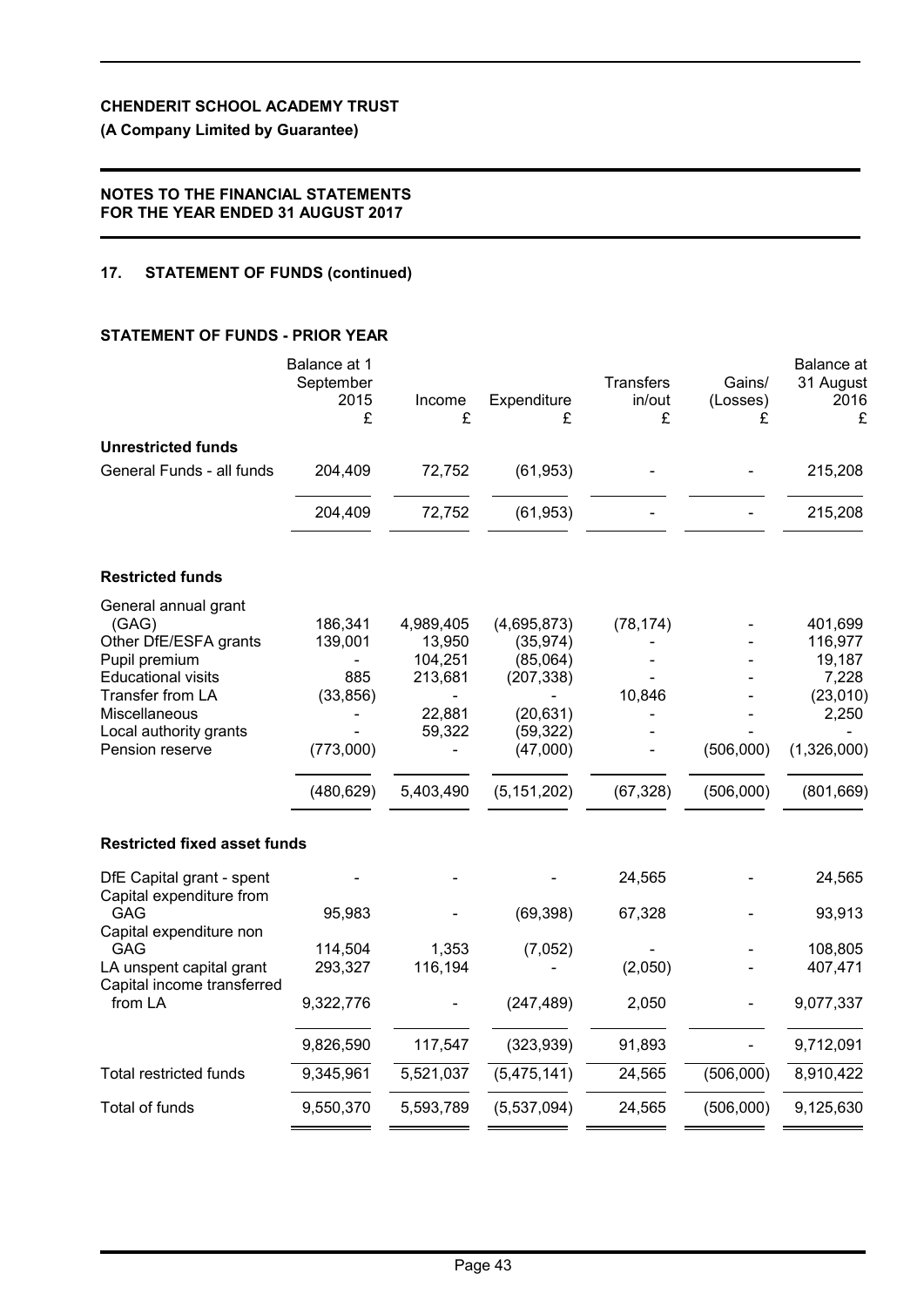# **(A Company Limited by Guarantee)**

### **NOTES TO THE FINANCIAL STATEMENTS FOR THE YEAR ENDED 31 AUGUST 2017**

# **17. STATEMENT OF FUNDS (continued)**

The specific purposes for which the funds are to be applied are as follows:

The transfer between the restricted General Annual Grant fund and restricted fixed asset funds represents amounts capitalised during the period.

Restricted general funds will be used for educational purposes in line with the Academy Trust's objects and its funding agreement with the ESFA.

Restricted fixed asset funds amounting to £9,138,913 will be reserved against future depreciation charges. The remainder of £402,302 relates to unspent capital grants which will be used to enhance the Academy's facilities.

Under the funding agreement with the Secretary of State, the Academy Trust was not subject to a limit on the amount of GAG that it could carry forward at 31 August 2017.

# **18. ANALYSIS OF NET ASSETS BETWEEN FUNDS**

|                |                   | <b>Restricted</b> |            |
|----------------|-------------------|-------------------|------------|
| Unrestricted   | <b>Restricted</b> | fixed asset       | Total      |
| funds          | funds             | funds             | funds      |
| 2017           | 2017              | 2017              | 2017       |
| £              | £                 | £                 | £          |
|                |                   | 9,138,913         | 9,138,913  |
| 227,992        | 959,939           | 402,302           | 1,590,233  |
| $\blacksquare$ | (287, 901)        |                   | (287, 901) |
| $\blacksquare$ | (4, 585)          |                   | (4, 585)   |
| $\blacksquare$ | (700,000)         |                   | (700, 000) |
|                |                   |                   | 9,736,660  |
|                | 227,992           | (32, 547)         | 9,541,215  |

# **ANALYSIS OF NET ASSETS BETWEEN FUNDS - PRIOR YEAR**

|                                                                                                                                                                  | Unrestricted<br>funds | Restricted<br>funds                               | Restricted<br>fixed asset<br>funds | Total<br>funds                                                   |
|------------------------------------------------------------------------------------------------------------------------------------------------------------------|-----------------------|---------------------------------------------------|------------------------------------|------------------------------------------------------------------|
|                                                                                                                                                                  | 2016<br>£             | 2016<br>£                                         | 2016<br>£                          | 2016<br>£                                                        |
| Tangible fixed assets<br><b>Current assets</b><br>Creditors due within one year<br>Creditors due in more than one year<br>Provisions for liabilities and charges | 215,208               | 811,862<br>(273, 732)<br>(13, 799)<br>(1,326,000) | 9,304,624<br>407,467               | 9,304,624<br>1,434,537<br>(273, 732)<br>(13, 799)<br>(1,326,000) |
|                                                                                                                                                                  | 215,208               | (801, 669)                                        | 9,712,091                          | 9,125,630                                                        |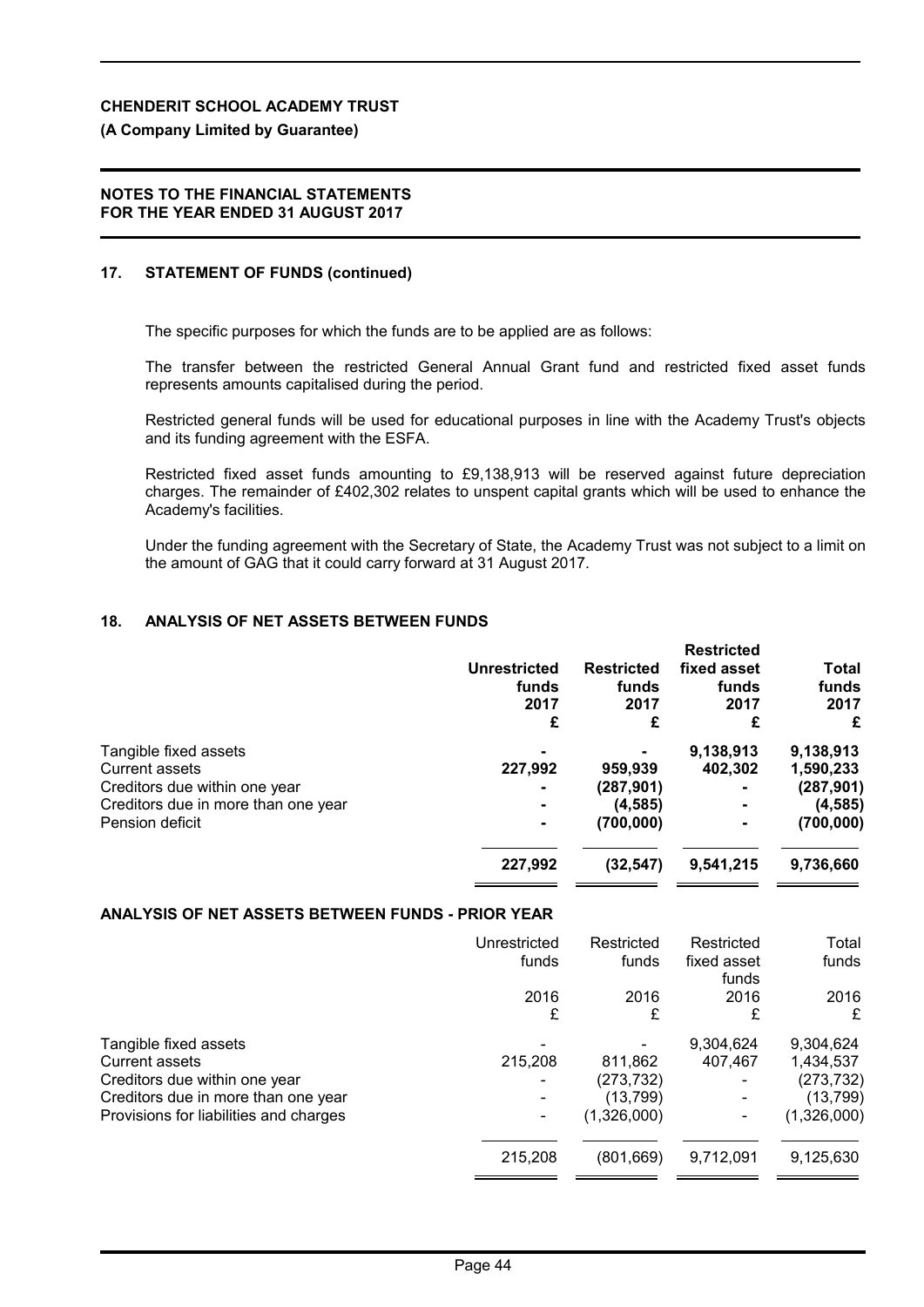### **(A Company Limited by Guarantee)**

#### **NOTES TO THE FINANCIAL STATEMENTS FOR THE YEAR ENDED 31 AUGUST 2017**

#### **19. RECONCILIATION OF NET MOVEMENT IN FUNDS TO NET CASH FLOW FROM OPERATING ACTIVITIES**

|     |                                                                                     | 2017<br>£ | 2016<br>£  |
|-----|-------------------------------------------------------------------------------------|-----------|------------|
|     | Net (expenditure)/income for the year (as per Statement of Financial<br>Activities) | (113,970) | 81,260     |
|     | <b>Adjustment for:</b>                                                              |           |            |
|     | Depreciation charges                                                                | 334,996   | 323,939    |
|     | Decrease in stocks                                                                  |           | 4,397      |
|     | Increase in debtors                                                                 | (62, 752) | (27,094)   |
|     | Increase in creditors                                                               | 14,167    | 1,594      |
|     | Capital grants from DfE and other capital income                                    | (23, 468) | (142, 112) |
|     | Defined benefit pension scheme cost less contributions payable                      | 71,000    | 18,000     |
|     | Defined benefit pension scheme finance cost                                         | 28,000    | 29,000     |
|     | Net cash provided by operating activities                                           | 247,973   | 288,984    |
| 20. | ANALYSIS OF CASH AND CASH EQUIVALENTS                                               |           |            |
|     |                                                                                     |           |            |

| 2017      | 2016<br>£ |
|-----------|-----------|
| 1,377,126 | 1,284,182 |
| 1,377,126 | 1,284,182 |
|           |           |

### **21. CONTINGENCIES**

Included in the restricted fixed assets funds are assets in relation to a gift in kind in 2013 from the school's catering provider to upgrade the kitchen facilities. Under the terms of the catering contract, should the contract be terminated before 31 December 2019 the Academy Trust will repay the amount invested plus interest at the rate of 2.5% over the prevailing base rate at the time of early termination, less depreciation to date over the life of the contract. The net book value of the relevant assets at 31 August 2017 are £23,583 (2016: £33,691).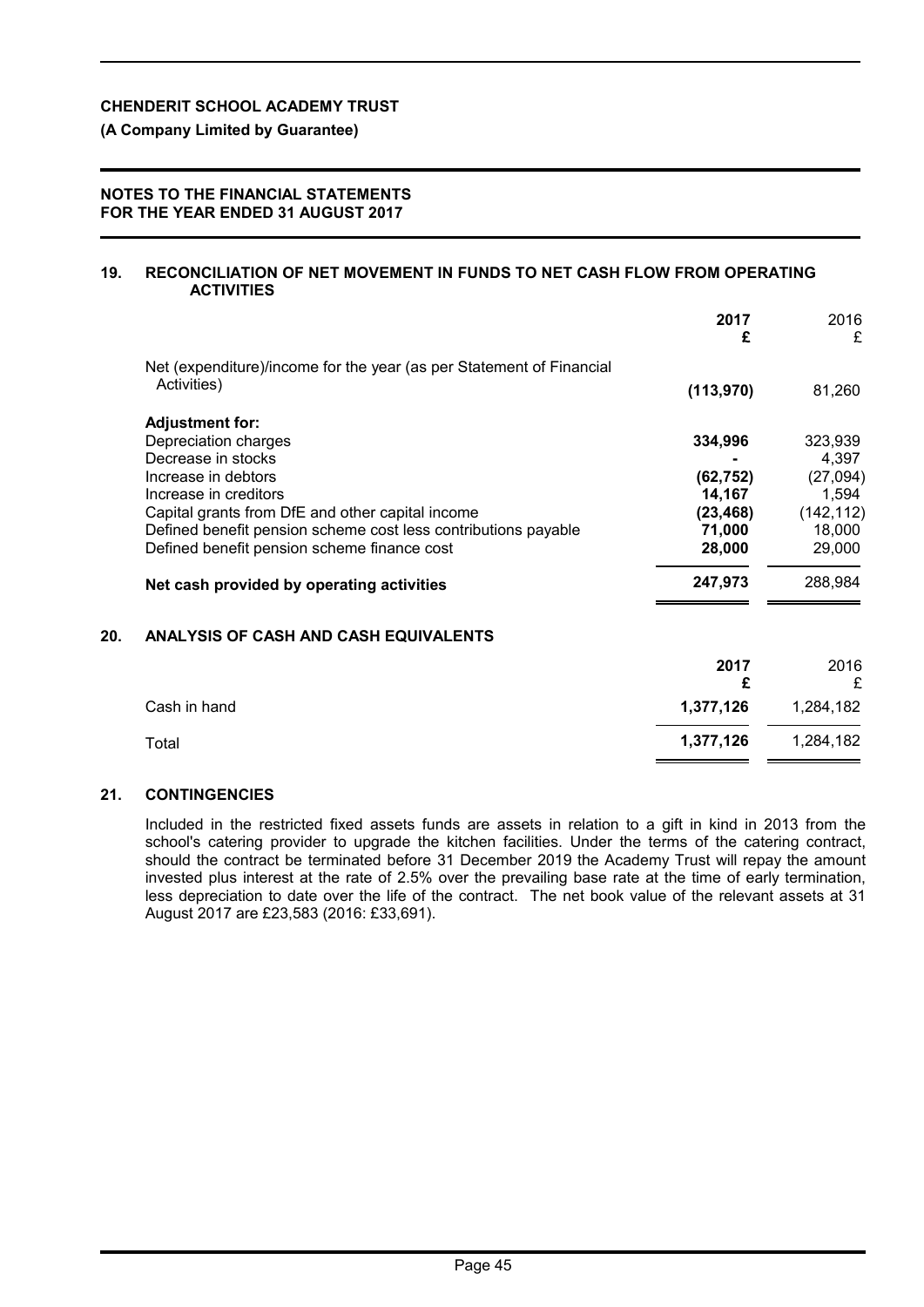**(A Company Limited by Guarantee)**

### **NOTES TO THE FINANCIAL STATEMENTS FOR THE YEAR ENDED 31 AUGUST 2017**

# **22. CAPITAL COMMITMENTS**

| At 31 August 2017 the Academy Trust had capital commitments as follows: |       |      |
|-------------------------------------------------------------------------|-------|------|
|                                                                         | 2017  | 2016 |
|                                                                         |       |      |
| Contracted for but not provided in these financial statements           | 5.194 |      |
|                                                                         |       |      |

#### **23. PENSION COMMITMENTS**

The Academy Trust's employees belong to two principal pension schemes: the Teacher's Pension Scheme for England and Wales (TPS) for academic and related staff; and the Local Government Pension Scheme (LGPS) for non-teaching staff, which is managed by Northamptonshire County Council. Both are Multi-Employer Defined Benefit Pension Schemes.

The latest actuarial valuation of the TPS related to the period ended 31 March 2012 and of the LGPS 31 March 2016.

Contributions amounting to £71,594 were payable to the schemes at 31 August 2017 *(2016 - 72,460)* and are included within creditors.

### **Teachers' Pension Scheme**

#### **Introduction**

The Teachers' Pension Scheme (TPS) is a statutory, unfunded, defined benefit scheme, governed by the Teachers' Pensions Regulations 2010, and the Teachers' Pension Scheme Regulations 2014. These regulations apply to teachers in schools and other educational establishments, including academies, in England and Wales that are maintained by local authorities. In addition, teachers in many independent and voluntary-aided schools and teachers and lecturers in some establishments of further and higher education may be eligible for membership. Membership is automatic for full-time teachers and lecturers and, from 1 January 2007, automatic too for teachers and lecturers in part-time employment following appointment or a change of contract. Teachers and lecturers are able to opt out of the TPS.

#### **The Teachers' Pension Budgeting and Valuation Account**

Although members may be employed by various bodies, their retirement and other pension benefits are set out in regulations made under the Superannuation Act (1972) and Public Service Pensions Act (2013) and are paid by public funds provided by Parliament. The TPS is an unfunded scheme and members contribute on a 'pay as you go' basis – these contributions, along with those made by employers, are credited to the Exchequer under arrangements governed by the above Act.

The Teachers' Pensions Regulations 2010 require an annual account, the Teachers' Pension Budgeting and Valuation Account, to be kept of receipts and expenditure (including the cost of pension increases). From 1 April 2001, the Account has been credited with a real rate of return, which is equivalent to assuming that the balance in the Account is invested in notional investments that produce that real rate of return.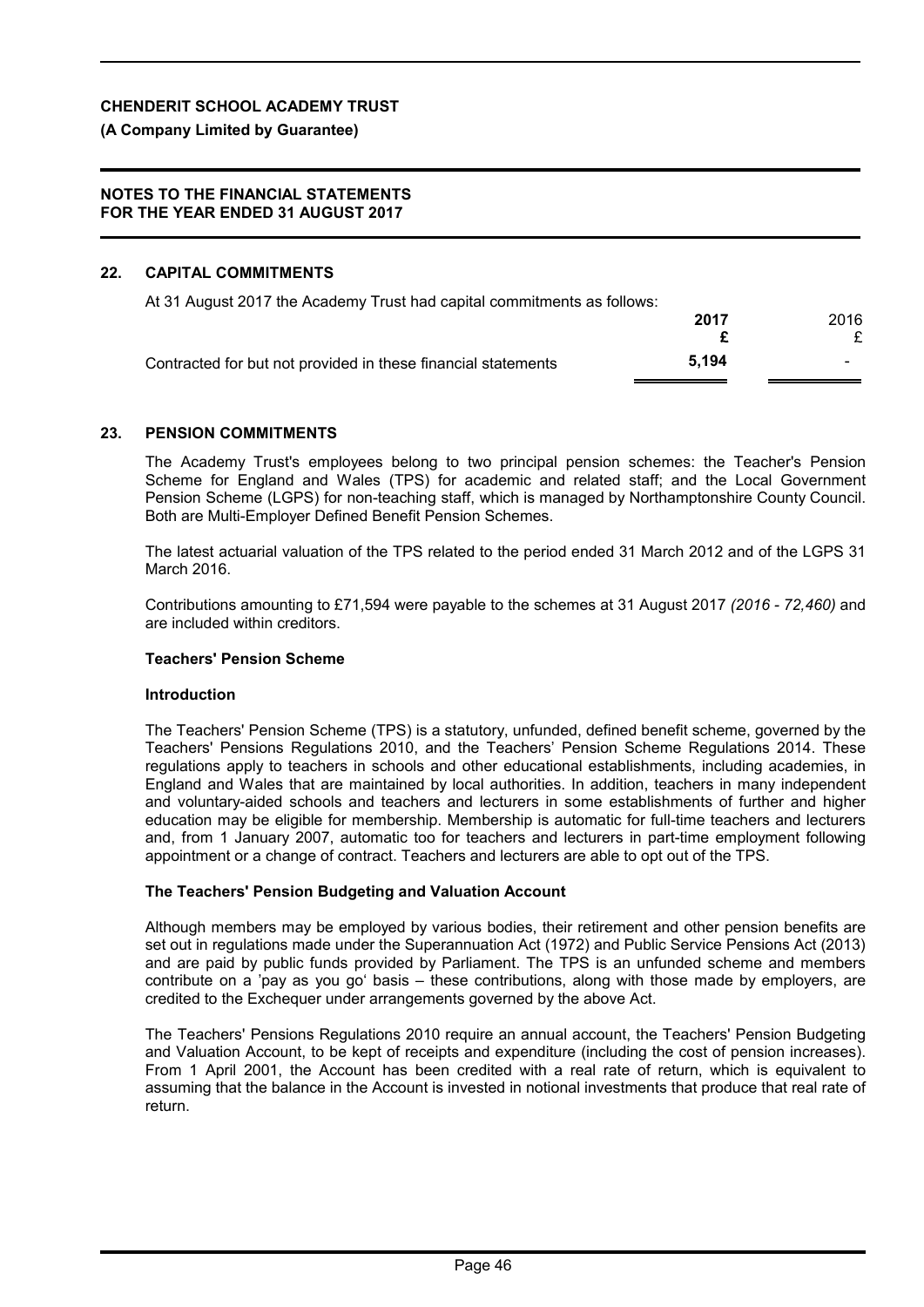#### **(A Company Limited by Guarantee)**

#### **NOTES TO THE FINANCIAL STATEMENTS FOR THE YEAR ENDED 31 AUGUST 2017**

#### **23. PENSION COMMITMENTS (continued)**

#### **Valuation of the Teachers' Pension Scheme**

The latest actuarial review of the TPS was carried out as at 31 March 2012 and in accordance with The Public Service Pensions (Valuations and Employer Cost Cap) Directions 2014.

The valuation report was published by the Department on 9 June 2014. The key results of the valuation are:

- employer contribution rates were set at 16.4% of pensionable pay; in line with current regulations, not including the additional 0.08% employers pay for the cost of Scheme administration;
- total scheme liabilities for service to the effective date of £191.5 billion, and notional assets of £176.6 billion, giving a notional past service deficit of £15.0 billion;
- an employer cost cap of 10.9% of pensionable pay;
- actuarial assessments are undertaken in intervening years between formal valuations for financial reporting purposes, using updated membership data.

The new employer contribution rate and administration levy for the TPS were implemented in September 2015.

The employer's pension costs paid to TPS in the period amounted to £425,572 (2016 - £*429,657*).

A full copy of the valuation report and supporting documentation can be found on the Teachers' Pension Scheme website at the following location:

www.teacherspensions.co.uk/news/employers/2014/06/publication-of-the-valuation-report.aspx

Under the definitions set out in FRS 102, the TPS is a multi-employer pension scheme. The Academy Trust has accounted for its contributions to the scheme as if it were a defined contribution scheme. The Academy Trust has set out the above information available on the scheme.

#### **Scheme Changes**

Lord Hutton, who chaired the Independent Public Service Pensions Commission, published his final report in March 2011 and made recommendations about how pensions can be made sustainable and affordable, whilst remaining fair to the workforce and the taxpayer. The Government accepted Lord Hutton's recommendations as the basis for consultation and Ministers engaged in extensive discussions with trade unions and other representative bodies on reform of the TPS. Those discussions concluded on 9 March 2012, and the Department published a Proposed Final Agreement, setting out the design for a reformed TPS to be implemented from 1 April 2015.

The key provisions of the reformed scheme include: a pension based on career average earnings; an accrual rate of 1/57th; and a Normal Pension Age equal to State Pension Age, but with options to enable members to retire earlier or later than their Normal Pension Age. Importantly, pension benefits built up before 1 April 2015 will be fully protected.

In addition, the Proposed Final Agreement includes a Government commitment that those within 10 years of Normal Pension Age on 1 April 2012 will see no change to the age at which they can retire, and no decrease in the amount of pension they receive when they retire. There will also be further transitional protection, tapered over a three and a half year period, for people who would fall up to three and a half years outside of the 10 year protection.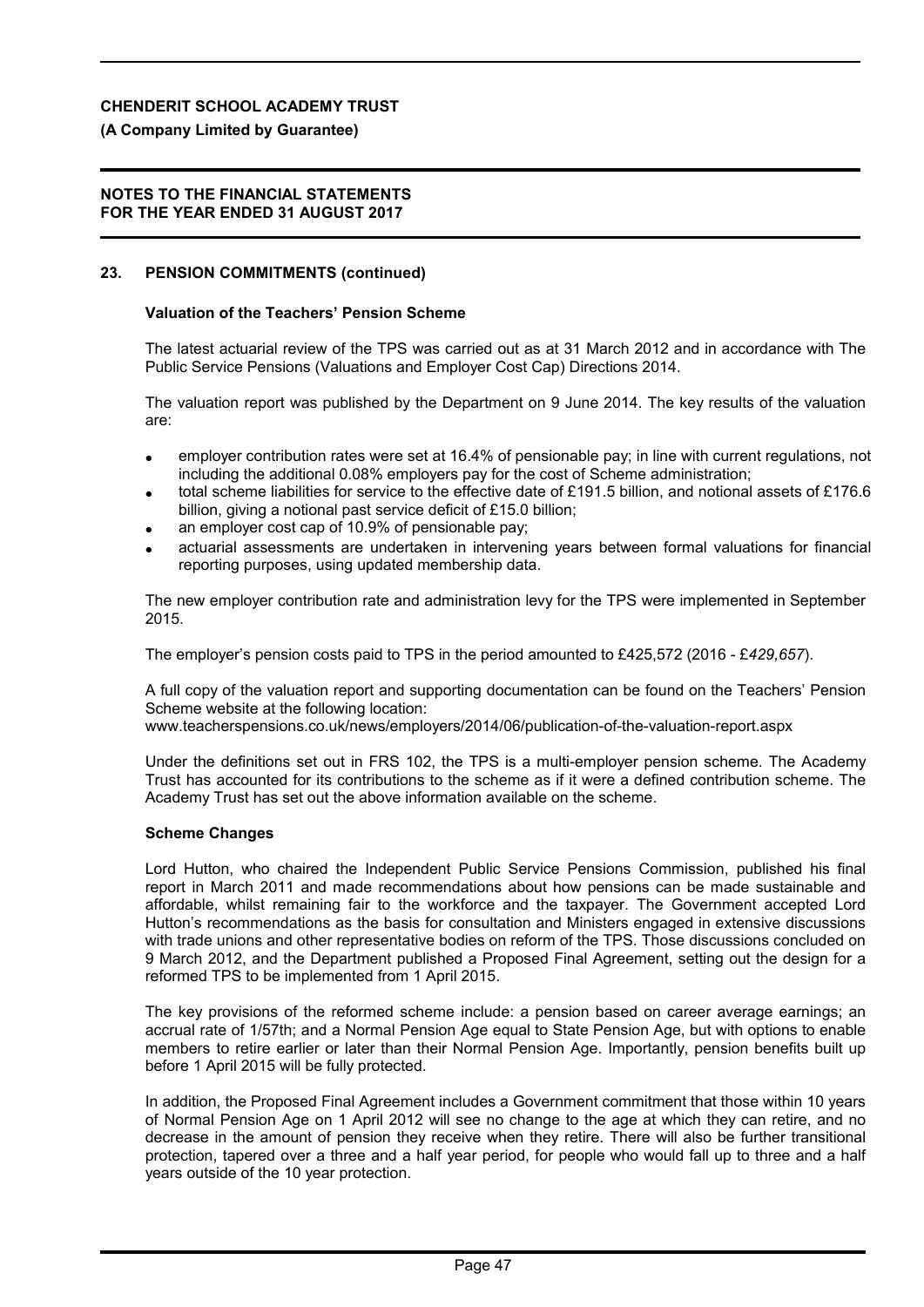#### **(A Company Limited by Guarantee)**

#### **NOTES TO THE FINANCIAL STATEMENTS FOR THE YEAR ENDED 31 AUGUST 2017**

#### **23. PENSION COMMITMENTS (continued)**

In his interim report of October 2010, Lord Hutton recommended that short-term savings were also required, and that the only realistic way of achieving these was to increase member contributions. At the Spending Review 2010 the Government announced an average increase of 3.2 percentage points on the contribution rates by 2014-15. The increases have been phased in since April 2012.

The arrangements for a reformed Teachers' Pension Scheme, in line with the remainder of the recommendations made by Lord Hutton, have now been implemented. The Career Average Revalued Earnings (CARE) scheme was implemented from 1 April 2015, whereby benefits will accrue on a career average basis and there is a normal pension age aligned to the state pension age.

#### **Local Government Pension Scheme**

The LGPS is a funded defined benefit scheme, with assets held in separate trustee-administered funds. The total contribution made for the year ended 31 August 2017 was £171,000 (2016 - £*169,000*), of which employer's contributions totalled £137,000 (2016 - £*135,000*) and employees' contributions totalled £34,000 (2016 - £*34,000*). The agreed contribution rates for future years are 23.6% for employers and between 5.5% and 12.5% for employees.

Parliament has agreed, at the request of the Secretary of State for Education, to a guarantee that, in the event of academy closure, outstanding Local Government Pension Scheme liabilities would be met by the Department for Education. The guarantee came into force on 18 July 2013.

Principal actuarial assumptions:

|                                                      | 2017  | 2016  |
|------------------------------------------------------|-------|-------|
| Discount rate for scheme liabilities                 | 2.50% | 2.00% |
| Expected return on scheme assets at 31 August        | 2.50% | 2.00% |
| Rate of increase in salaries                         | 2.70% | 4.10% |
| Rate of increase for pensions in payment / inflation | 2.40% | 2.10% |

The current mortality assumptions include sufficient allowance for future improvements in mortality rates. The assumed life expectations on retirement age 65 are:

|                      | 2017 | 2016 |
|----------------------|------|------|
| Retiring today       |      |      |
| Males                | 22.1 | 22.3 |
| Females              | 24.2 | 24.3 |
| Retiring in 20 years |      |      |
| Males                | 23.9 | 24.0 |
| Females              | 26.1 | 26.6 |

| <b>Sensitivity analysis</b>                | At 31 August<br>2017 | At 31 August<br>2016<br>£ |
|--------------------------------------------|----------------------|---------------------------|
| 0.5% decrease in Real Discount Rate        | 341.000              | 386,000                   |
| 0.5% increase in the Salary Increase Rate  | 43,000               | 129,000                   |
| 0.5% increase in the Pension Increase Rate | 294.000              | 245,000                   |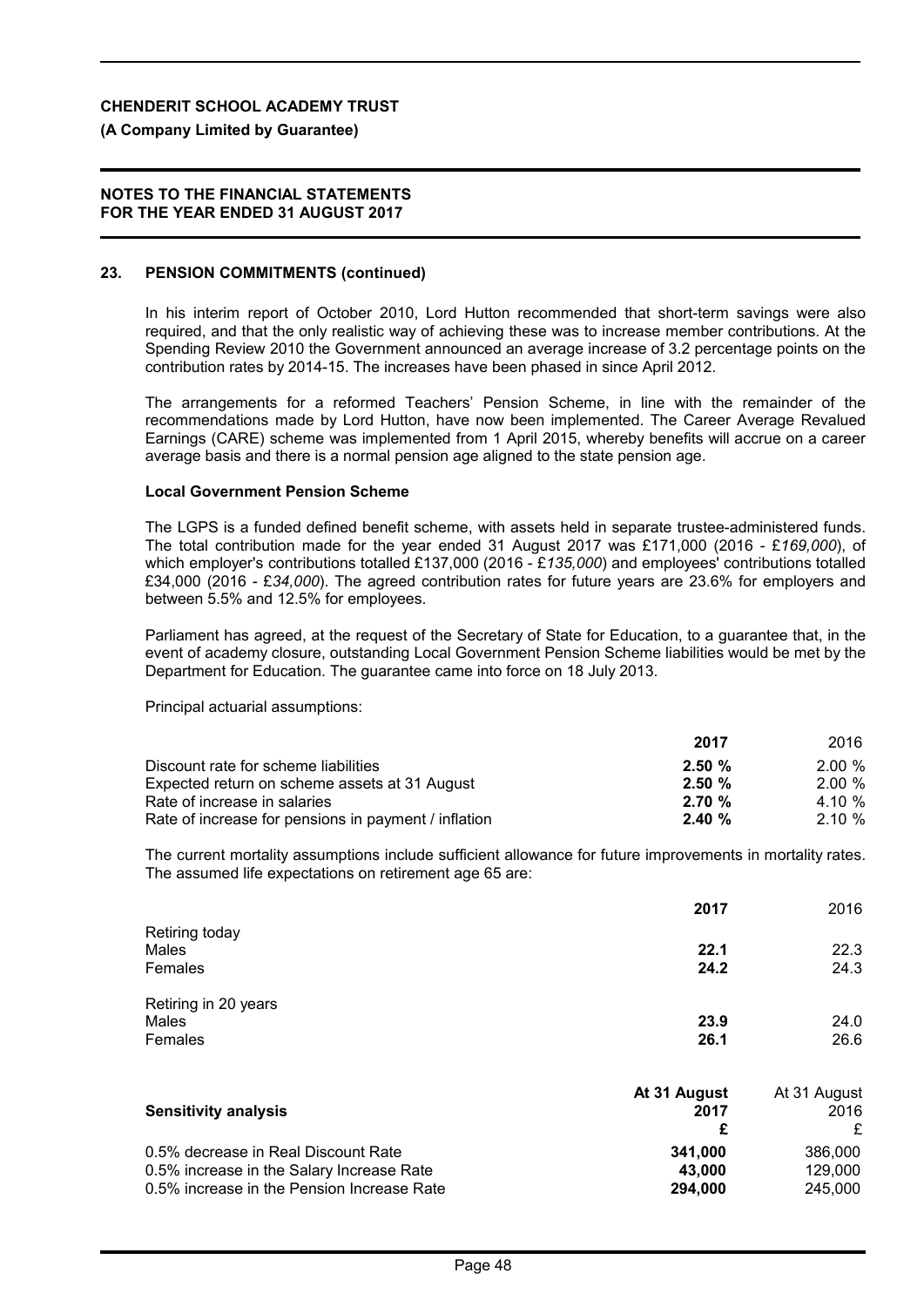# **(A Company Limited by Guarantee)**

# **NOTES TO THE FINANCIAL STATEMENTS FOR THE YEAR ENDED 31 AUGUST 2017**

# **23. PENSION COMMITMENTS (continued)**

The Academy Trust's share of the assets in the scheme was:

|                                                                      | Fair value at<br>31 August<br>2017<br>£   | Fair value at<br>31 August<br>2016<br>£   |
|----------------------------------------------------------------------|-------------------------------------------|-------------------------------------------|
| Equities<br><b>Bonds</b><br>Property<br>Cash and other liquid assets | 1,678,000<br>363,000<br>159,000<br>68,000 | 1,470,000<br>394,000<br>166,000<br>41,000 |
| Total market value of assets                                         | 2,268,000                                 | 2,071,000                                 |

The actual return on scheme assets was £44,000 (2016 - £*41,000*).

The amounts recognised in the Statement of Financial Activities incorporating Income and Expenditure Account are as follows:

|                                                          | 2017<br>£                       | 2016<br>£                       |
|----------------------------------------------------------|---------------------------------|---------------------------------|
| Interest income<br>Interest cost<br>Current service cost | 42,000<br>(70,000)<br>(208,000) | 62,000<br>(91,000)<br>(153,000) |
| Total                                                    | (236,000)                       | (182,000)                       |

Movements in the present value of the defined benefit obligation were as follows:

|                                                                                                                                                    | 2017<br>£                                                         | 2016<br>£                                                       |
|----------------------------------------------------------------------------------------------------------------------------------------------------|-------------------------------------------------------------------|-----------------------------------------------------------------|
| Opening defined benefit obligation<br>Interest cost<br>Employee contributions<br>Actuarial (gains)/losses<br>Benefits paid<br>Current service cost | 3,397,000<br>70,000<br>34,000<br>(681,000)<br>(60,000)<br>208,000 | 2,381,000<br>91,000<br>34,000<br>781,000<br>(43,000)<br>153,000 |
| Closing defined benefit obligation                                                                                                                 | 2,968,000                                                         | 3,397,000                                                       |